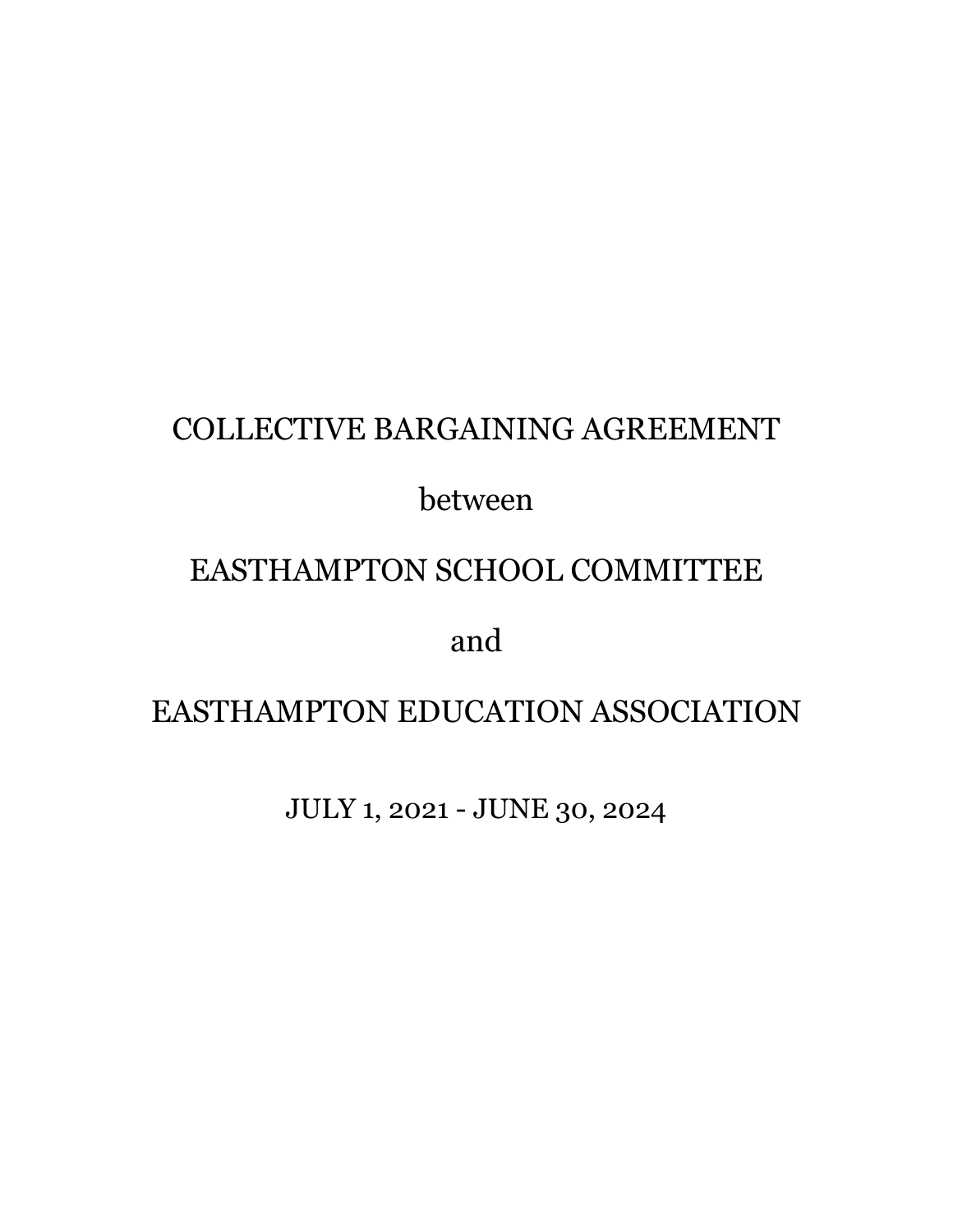## TABLE OF CONTENTS

| Article        |                                                                                                                                                                                                                                                                                                                                                                                                                                 | Page                                                                                                                                     |
|----------------|---------------------------------------------------------------------------------------------------------------------------------------------------------------------------------------------------------------------------------------------------------------------------------------------------------------------------------------------------------------------------------------------------------------------------------|------------------------------------------------------------------------------------------------------------------------------------------|
| $\mathbf{1}$   | <b>Agreement</b><br>Recognition<br>Definitions                                                                                                                                                                                                                                                                                                                                                                                  | $1 - 2$<br>$\mathbf{1}$<br>$1 - 2$                                                                                                       |
| $\overline{2}$ | <b>Working Conditions</b><br>Assignments<br>Duty-Free Lunch<br><b>Employment Period</b><br><b>Hours of Service</b><br><b>Student Educators/Interns</b><br><b>Preparation Periods</b><br><b>High School</b><br><b>Remaining Beyond Required Hours</b><br>School Calendar<br><b>School Facilities</b><br>Teaching Load: Primary Grades<br><b>Team Teaching</b><br>Vacancies<br>Professional Attire<br><b>Building Safety Plan</b> | $2 - 10$<br>$2 - 3$<br>3<br>$3 - 5$<br>$5 - 6$<br>6<br>6<br>$\overline{7}$<br>$7 - 8$<br>9<br>9<br>$9 - 10$<br>10<br>$10-11$<br>11<br>11 |
| 3              | <b>Educator Files</b>                                                                                                                                                                                                                                                                                                                                                                                                           | $11 - 12$                                                                                                                                |
| 4              | <b>Educator Evaluation</b>                                                                                                                                                                                                                                                                                                                                                                                                      | 12                                                                                                                                       |
| 5              | Grievance Procedure                                                                                                                                                                                                                                                                                                                                                                                                             | $12 - 15$                                                                                                                                |
| 6              | <b>Benefits and Leave</b><br><b>Bereavement Leave</b><br><b>Jury Leave</b><br><b>Legal Proceedings</b><br>Personal Leave<br><b>Military Reserve</b><br><b>Religious Leave</b><br><b>Sick Leave</b><br><b>Worker's Compensation Leave</b><br>Military Induction or Enlistment<br><b>Birth Parent Leave</b><br><b>Adoption Leave</b><br><b>Other Leaves</b><br><b>Association Leave</b><br><b>Professional Leave</b>              | $15 - 25$<br>$16-17$<br>17<br>$17 - 18$<br>18<br>18<br>19<br>19-20<br>21<br>$21 - 22$<br>22<br>23<br>23<br>24<br>$24 - 25$               |
| 7              | <u>Compensation</u><br>High School Team Leader<br><b>Educator</b> in Charge<br>Paracurricular Services                                                                                                                                                                                                                                                                                                                          | $25 - 28$<br>27<br>$27 - 28$<br>28                                                                                                       |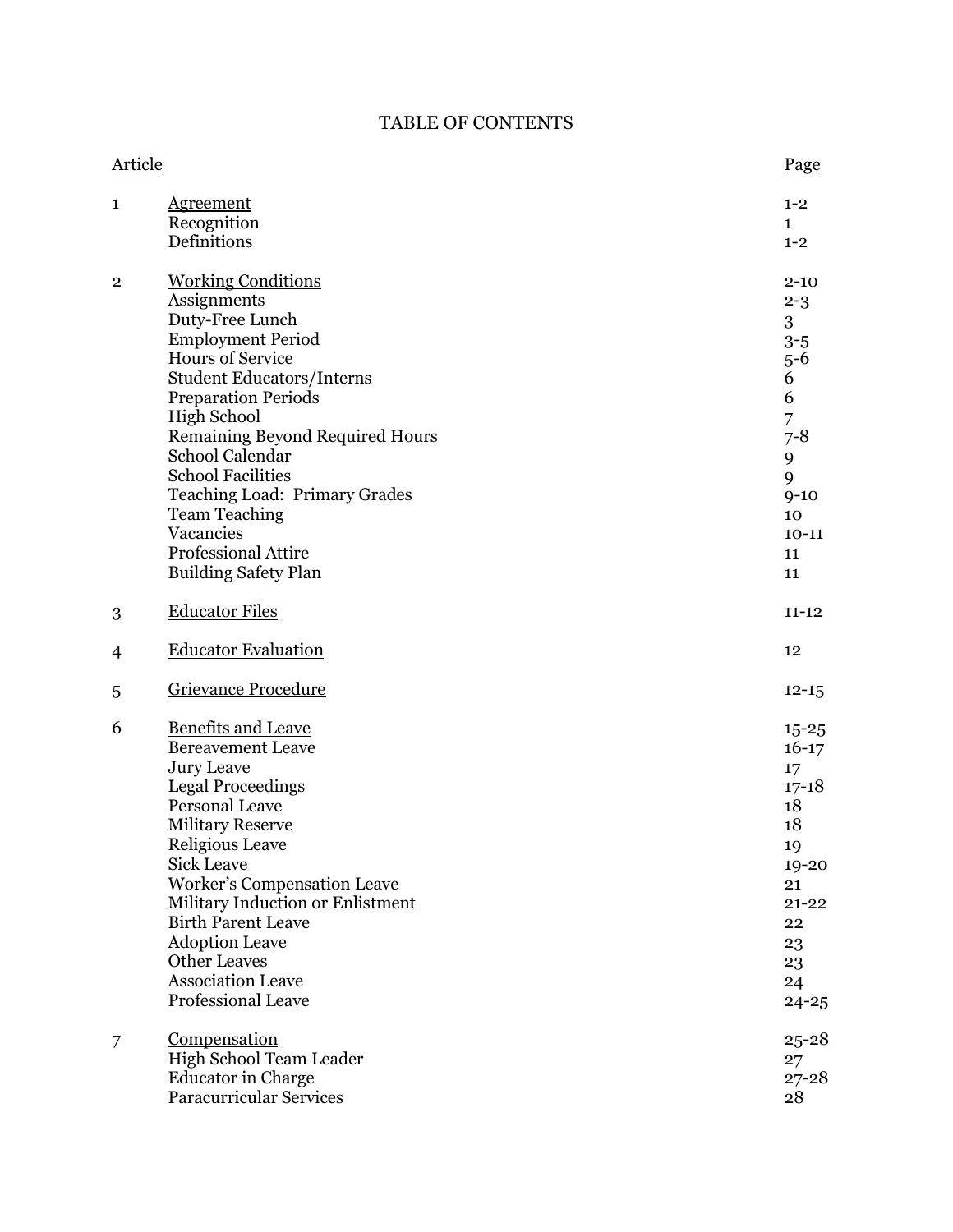#### TABLE OF CONTENTS

| <b>Article</b> |                                                                                                                                             | Page                                          |
|----------------|---------------------------------------------------------------------------------------------------------------------------------------------|-----------------------------------------------|
| 8              | <b>Reduction In Force</b>                                                                                                                   | 29-31                                         |
| 9              | <b>Severance Pay</b>                                                                                                                        | $31 - 32$                                     |
| 10             | <b>Just Cause</b>                                                                                                                           | 32                                            |
| 11             | Miscellaneous<br><b>Work Stoppage</b><br><b>Past Practice</b><br><b>School Committee Rights</b><br>Negotiations<br><b>Hiring Committees</b> | $32 - 34$<br>32<br>32-33<br>33<br>33-34<br>34 |
| 12             | <b>School District Nurse</b>                                                                                                                | 34-35                                         |
| 13             | <b>School Social Worker</b>                                                                                                                 | 36                                            |
| 14             | Payroll                                                                                                                                     | 36                                            |
| 15             | <b>Dues Deduction</b>                                                                                                                       | $36 - 37$                                     |
| 16             | <b>Professional Development Committee</b>                                                                                                   | 37                                            |
| 17             | Professional Development Incentive Reimbursement                                                                                            | $37 - 38$                                     |
| 18             | <b>SPED and Behavioral Issues</b>                                                                                                           | 38                                            |
| 19             | Joint Committee                                                                                                                             | 38-39                                         |
| 20             | Pledge Against Discrimination and Coercion                                                                                                  | 39                                            |
| 21             | Duration                                                                                                                                    | 39                                            |
|                | Appendix A: Salary Schedule                                                                                                                 | $40 - 41$                                     |
|                | Appendix B: Clubs & Activities Athletics                                                                                                    | $42 - 44$                                     |
|                | Appendix C: MA + MA+30 Program Approval                                                                                                     | $45 - 46$                                     |
|                | <b>Course Approval for Step Increase</b><br>Appendix D:                                                                                     | 47-49                                         |
|                | <b>Team Leaders</b><br>Appendix E:                                                                                                          | $50 - 52$                                     |
|                | Appendix F:<br>Health Insurance Side Letter Agreement<br>Memorandum of Agreement                                                            | 53                                            |
|                | Appendix G:<br>Massachusetts Model System for Educator Evaluation                                                                           | 54-78                                         |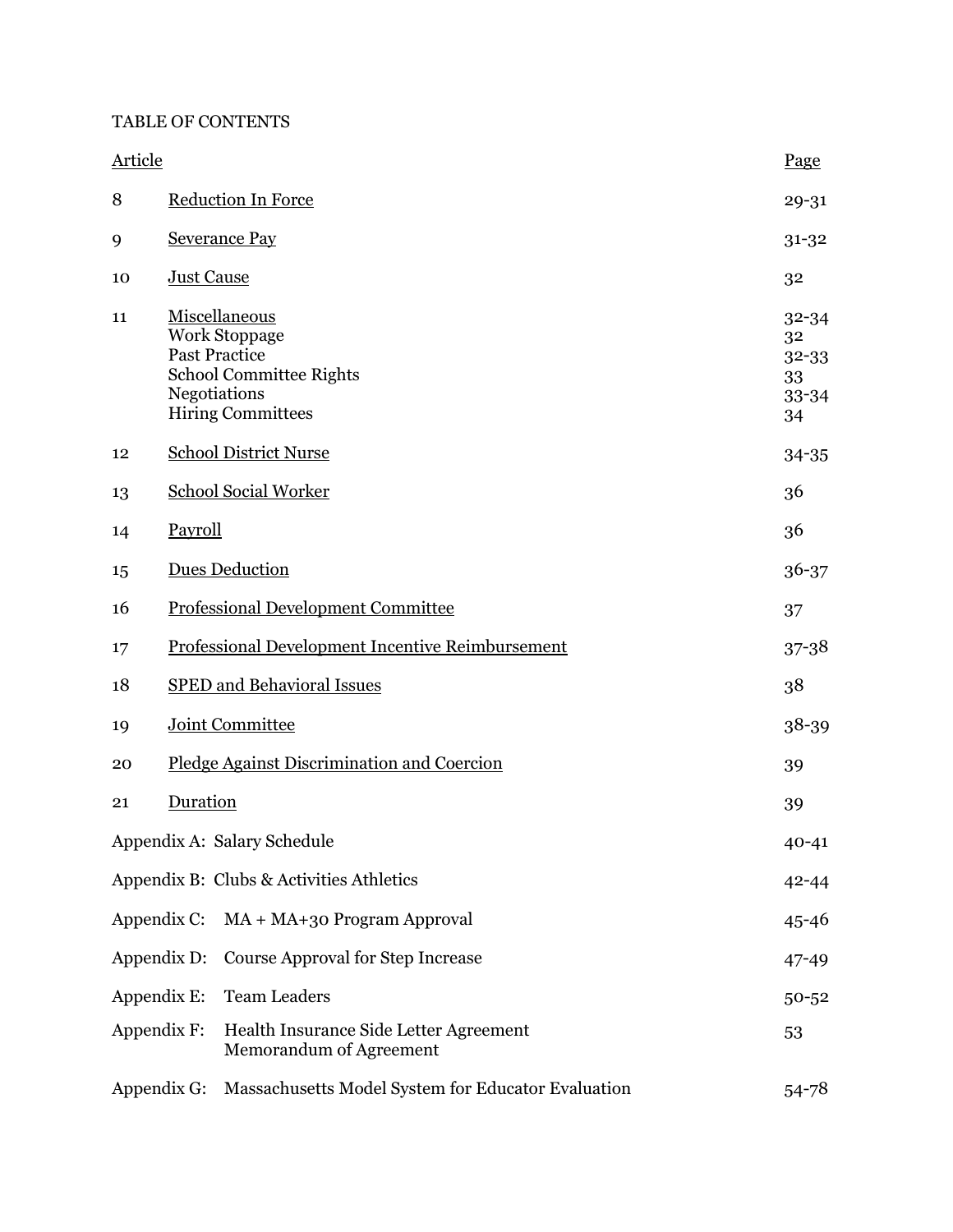#### Article 1 COLLECTIVE BARGAINING AGREEMENT, RECOGNITION AND DEFINITIONS

### A. Collective Bargaining Agreement

- 1. This agreement is made between the Easthampton School Committee and the non-supervisory professional personnel of the Easthampton School System, represented by the Easthampton Education Association, in accordance with the appropriate provisions of Chapter 150 of the General Laws of Massachusetts, as amended.
- 2. Nothing in the Agreement shall be deemed to derogate from or impair any power, right, or duty conferred upon the School Committee or their agents by statute or any rule or regulation of any agency of the Commonwealth. For every matter not specifically mentioned or provided for in this Agreement, the Committee or their agents retains all the powers, rights, and duties that it has by law.

### B. Association Recognition

1. The Easthampton School Committee recognizes the Easthampton Education Association (an affiliate of the Massachusetts Educators Association - National Education Association) as the sole bargaining agent for the professional employees, as defined by MGL c. 150E, s 1, of the Easthampton Public Schools including, but not limited to, all classroom educators, specialists, special needs educators, librarians, adjustment counselors, therapists, behavior analyst, guidance counselors, school psychologists, social workers, school district nurse, curriculum coordinators, instructional media specialists, coaches, faculty managers of athletics, and extra-curricular activity advisors, but excluding all confidential, managerial and all other employees of the Easthampton Public Schools for the purpose of collective bargaining in respect to rates of pay, wages, hours of employment, and other conditions of employment.

## C. Definitions

- 1. The term "Committee" shall mean the Easthampton School Committee.
- 2. The term "Parties" shall mean the Easthampton School Committee and the Easthampton Education Association/Massachusetts Educators Association/National Education Association as signatories to this Agreement.
- 3. The term "school" shall mean any work location or functional division maintained by the Easthampton School Committee.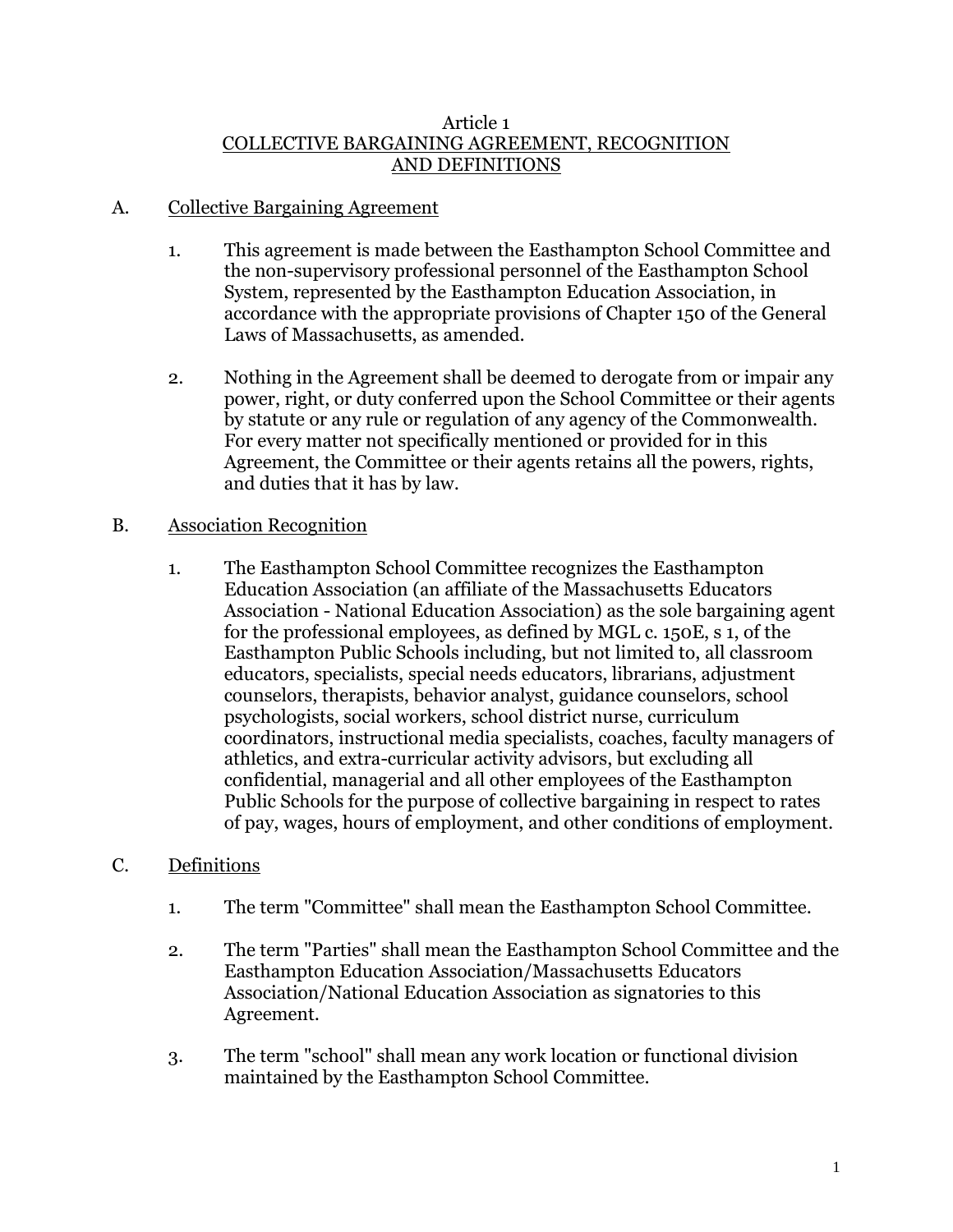- 4. The term "educator" and the term "person" shall mean a person employed by the Easthampton School Committee in any position covered by the recognition clause of this Agreement.
- 5. The term "Association Representative" shall mean any duly authorized designee of the Easthampton Education Association.

The parties hereto agree as follows:

#### Article 2 WORKING CONDITIONS

#### A. Assignments

- 1. The Superintendent of Schools shall assign all professional educational personnel to specific positions within the school system. The Superintendent of Schools shall indicate in such assignment the school to which the educator will be assigned, the grade and/or subject area that the educator will teach, and any special or unusual classes or assignments the educators will have.
- 2. Educators will be notified of their assignments not later than the end of the preceding school year, provided that in the event of a change in circumstances or conditions during July and August, such assignments may be changed as required to meet the situation. A determination by the Superintendent of Schools that a change in assignment is necessary shall be conclusive. Educators will be notified of a change in assignment as soon as practicable.
- 3. In order to assure that pupils are taught by educators working within their areas of competence, educators shall not be assigned to subjects and/or grades or other classes outside the scope of their major or minor fields of study except to the extent that the Superintendent deems such assignment necessary or desirable.
- 4. No secondary school educator shall, without the educator's agreement, be required, in any one (1) semester, to teach in more than two (2) subject areas. Exceptions to this provision may be made only when necessary to do so in the best interest of the educational system and at the discretion of the Superintendent of Schools.
- 5. Professional educational personnel desiring reassignment shall make the request, in writing, to the Superintendent of Schools through the Building Principal or through the Associate Superintendent if applicable. Such requests shall be in writing and shall be made before May first (1st) for the ensuing school year.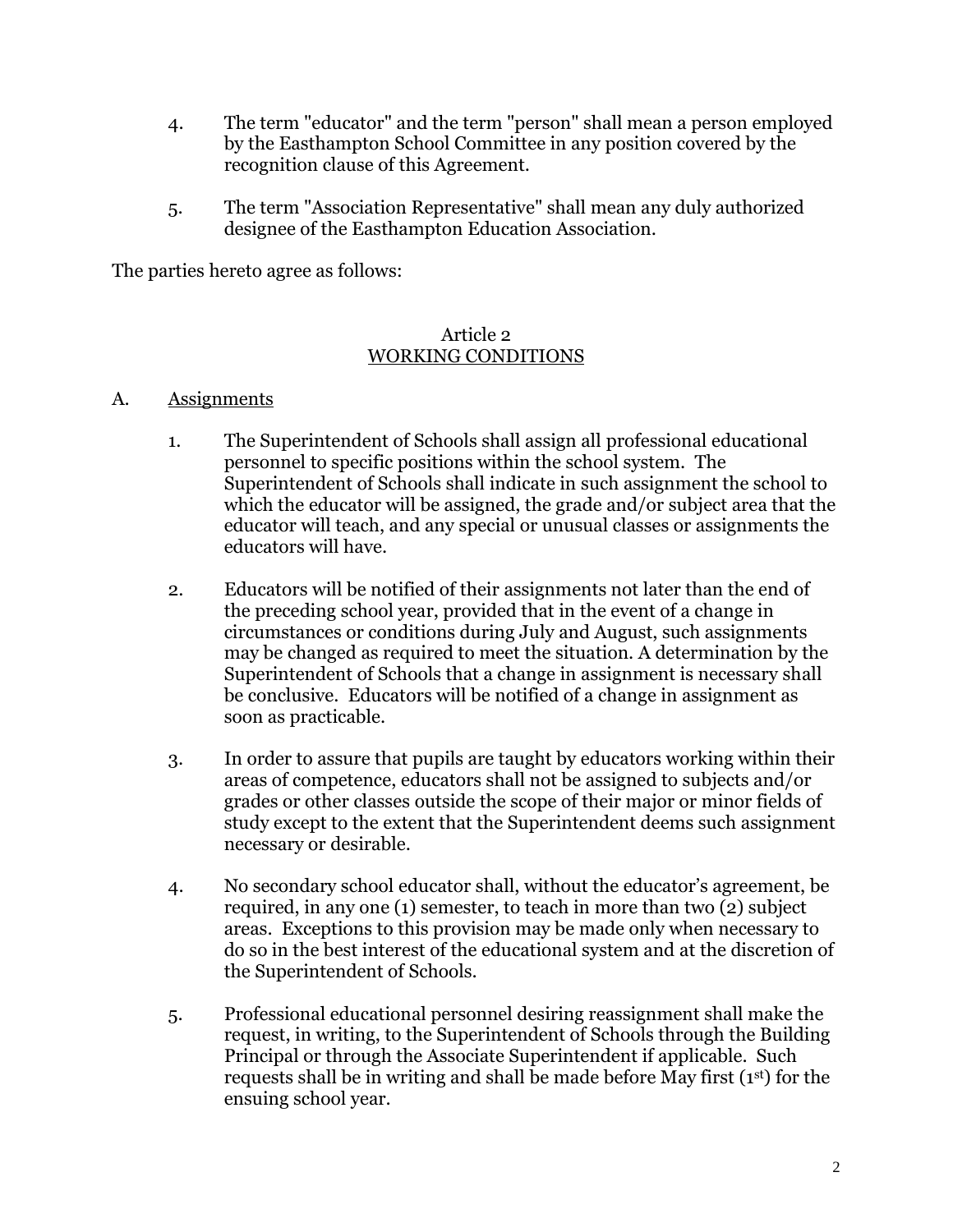6. To the extent possible, changes in assignments will be voluntary. Involuntary changes may be made if the Superintendent of Schools determines that it is necessary to do so in the best interest of the students or of the educators of the schools involved. Such involuntary assignment will be initiated only after a meeting is held between the educator involved and the Superintendent or the Superintendent's designee. At this time, the educator will be notified of the reasons for the transfer. A determination by the Superintendent of Schools that a change in assignment is necessary shall be conclusive.

Notice of an involuntary transfer shall be provided to educator by June 1, or where the need arises mid-year with as much notice as possible, but in no instance less than 30 days, in advance of the transfer. The educator shall be provided with a written notice of the transfer in person by the administrator at the end of the school day. The notice shall be in writing and shall inform the educator of the position to which they are being transferred, the reason for the transfer, and the educator's right to request a meeting with the administrator to be held within ten (10) school days with a union representative present to discuss the reasons why the individual educator was selected for the transfer.

- B. Duty-Free Lunch
	- 1. Educators shall have duty-free lunch during that block of time when pupils in the building to which they are assigned have their lunch. Such duty free lunch shall not be less than the period of time granted students in a particular building for lunch. Educators will supervise their students while passing to and from the lunch room.
	- 2. The duty free lunch period for professional educational personnel serving in a One Session School or a Two Session School shall be assigned by the appropriate principal or director. In no case shall an educator in a One Session school be assigned less than a twenty (20) minute duty free lunch period for each full day that school is in session, nor shall an educator in a Two Session School be assigned a duty free lunch period less than the time equivalent to the length of the pupil lunch period for such Two Session School.
	- 3. Specialists not assigned to a particular building shall have a duty free lunch of at least thirty (30) minutes.
- C. Employment Period
	- 1. All members of the bargaining unit shall be employed by the Committee for an employment period beginning no sooner than the day before the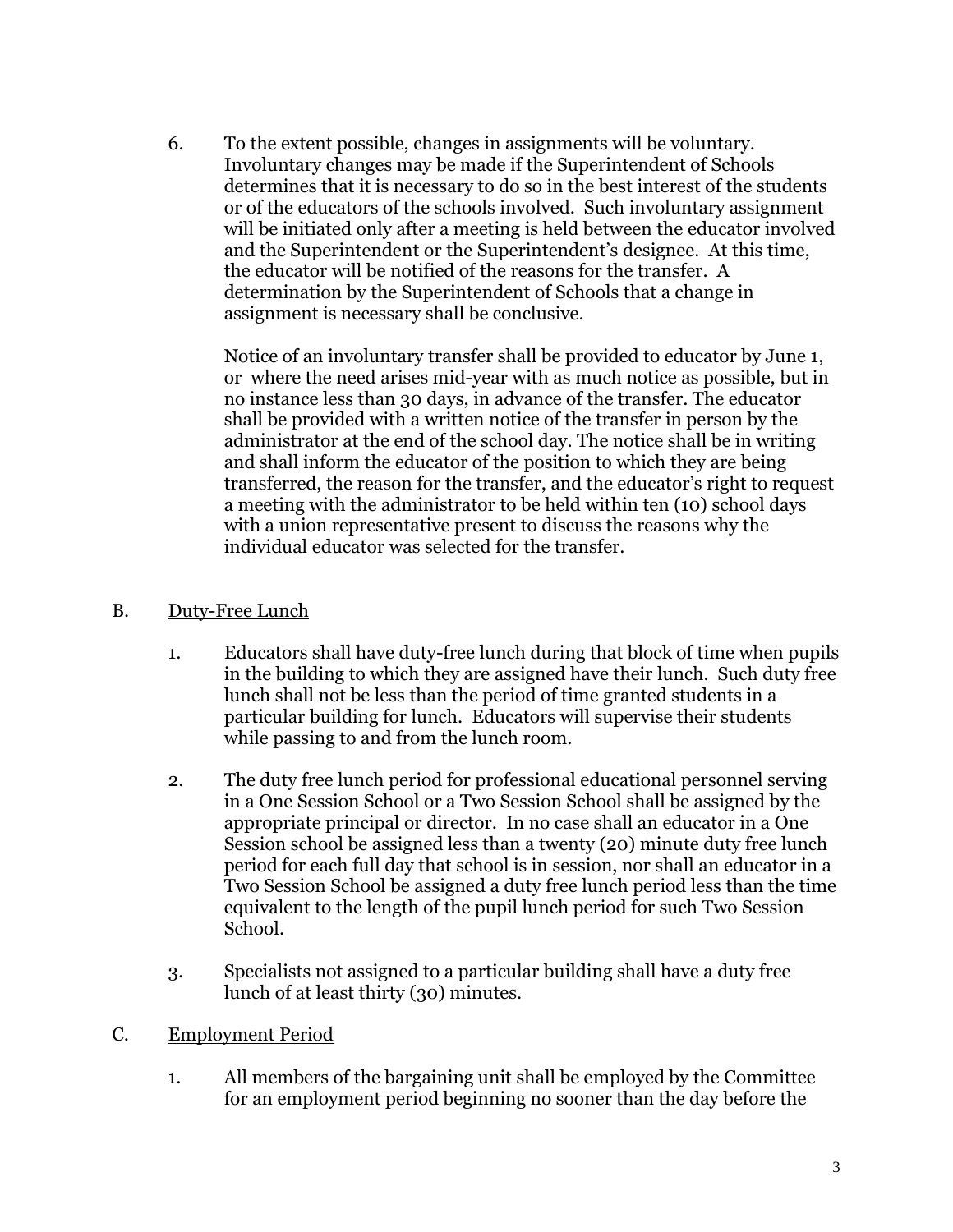last Tuesday in August provided that the last Friday in August is a nonworking day, and ending on the June 30th next following and in accordance with the terms of this Agreement.

- 2. An educator serves at the discretion of the Committee and enjoys the statutory benefits applicable to that status if, as, and when the educator meets the requirements of Chapter 71, Section 41, of the General Laws of Massachusetts and no prior administrative interpretation of this section of the General Laws shall constitute a precedent for a contrary result.
- 3. All days between the employment dates except Saturdays, Sundays, and legal holidays are considered to be part of the time which has been contracted to the School Committee and service on such days may be required by school officials up to a total of one hundred eighty-five (185) full working days plus five (5) days in addition to be assigned and available for the purpose of making up days lost in whole or in part due to cancellation of school occasioned by snowstorm, or other emergency. To the extent the full five (5) days so assigned may not be needed for making up lost time, service shall not be required. Two (2) of the four (4) half-day professional development days shall be devoted to educator-directed activities that will occur on school grounds.
- 4. Notwithstanding the provisions of the foregoing paragraph, Saturday service may be required if mandated by the State Department of Elementary and Secondary Education or similar or higher State authority having jurisdiction in which event such service shall be credited to the days contracted for in the foregoing paragraph.
- 5. When service is required beyond one hundred eighty-five (185) days described in paragraph 3, it shall be by individual request to and consent of the staff member. Such service, when so requested, and rendered shall be compensated at the staff member's regular daily salary rate. The term "regular daily salary rate" for purposes of this paragraph shall mean one/one hundred eighty-fifth  $(1/185<sup>th</sup>)$  of the individual educator's annual salary.
	- (a) The above notwithstanding, the Association and the Committee, recognizing the importance of professional development activities, also recognize the need to maintain the continuity of instruction for students. As a result, educators who voluntarily attend, at the request of the District, full-day professional development activities and/or training on days beyond the educator's contractual work year (e.g., Saturday; December, February and April school vacations; summer) will be compensated at the hourly rate of \$29.00. Effective retroactively to July 1, 2012 compensation will be \$29.29/hour and will increase to \$29.44/hour effective January 1, 2013.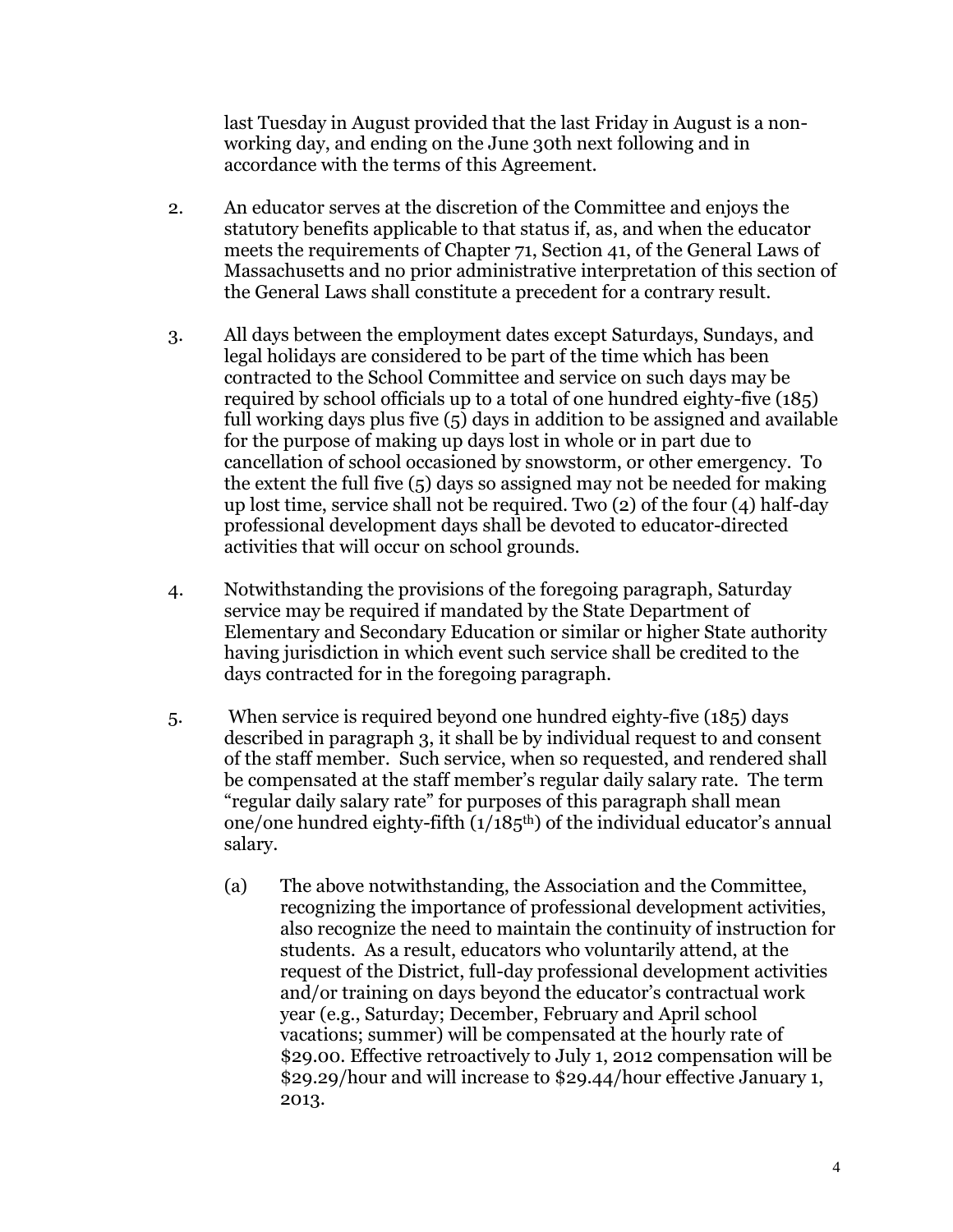- 6. Special Education Coordinators may be required to work up to six (6) additional days per year as determined by the Special Education Director, and Guidance Counselors and School Psychologists may be required to work up to ten (10) additional days per year as determined by the Principal. Said employees will be compensated at their regular daily salary rate, as defined above, for all additional days worked.
- 7. In the event of early dismissal of personnel before a full half-day of service occasioned by storm, power, or other utility failure, fire, explosives, or threat of fire or explosives, strike, lockout, civil disorder, war, act of God, or like occasions beyond the Committee's control, personnel so dismissed shall be credited with one-half  $(1/2)$  day of service against the full days of service contracted for.

### D. Hours of Service

- 1. For the purpose of this Agreement, a "One Session School" is a school which pupils attend for one (1) continuous period of time, with or without any lunch period, from the beginning of the school day to the final dismissal for the day.
- 2. The starting and dismissal times for students shall be as determined from time to time by the School Committee between the hours of 7:15 AM and 5:00 PM but the hours so assigned shall not increase the educators' hours of service beyond those set forth by this Agreement.
- 3. Professional educational personnel serving in a One Session School shall be in their rooms or performing required duties as established by the administration at least fifteen (15) minutes before the beginning of school and they shall remain in their rooms or perform required duties as established by the administration at least fifteen (15) minutes following the close of school except that professional educational personnel on supervisory duty before or after school shall be required to be present at such time as established for this duty by the Building Principal.
- 4. Except as otherwise provided in this Agreement, service shall not exceed six and three-quarters  $(6 \frac{3}{4})$  hours per day. Effective July 1, 2018, the hours of service shall increase to six (6) hours and fifty (50) minutes. Joint Labor Management Committees (JLMC) shall be formed at each level (i.e., elementary, middle school, and high school) to review how the scheduling and use of the additional five (5) minutes shall be implemented. The JLMC shall provide their recommendation to the Superintendent.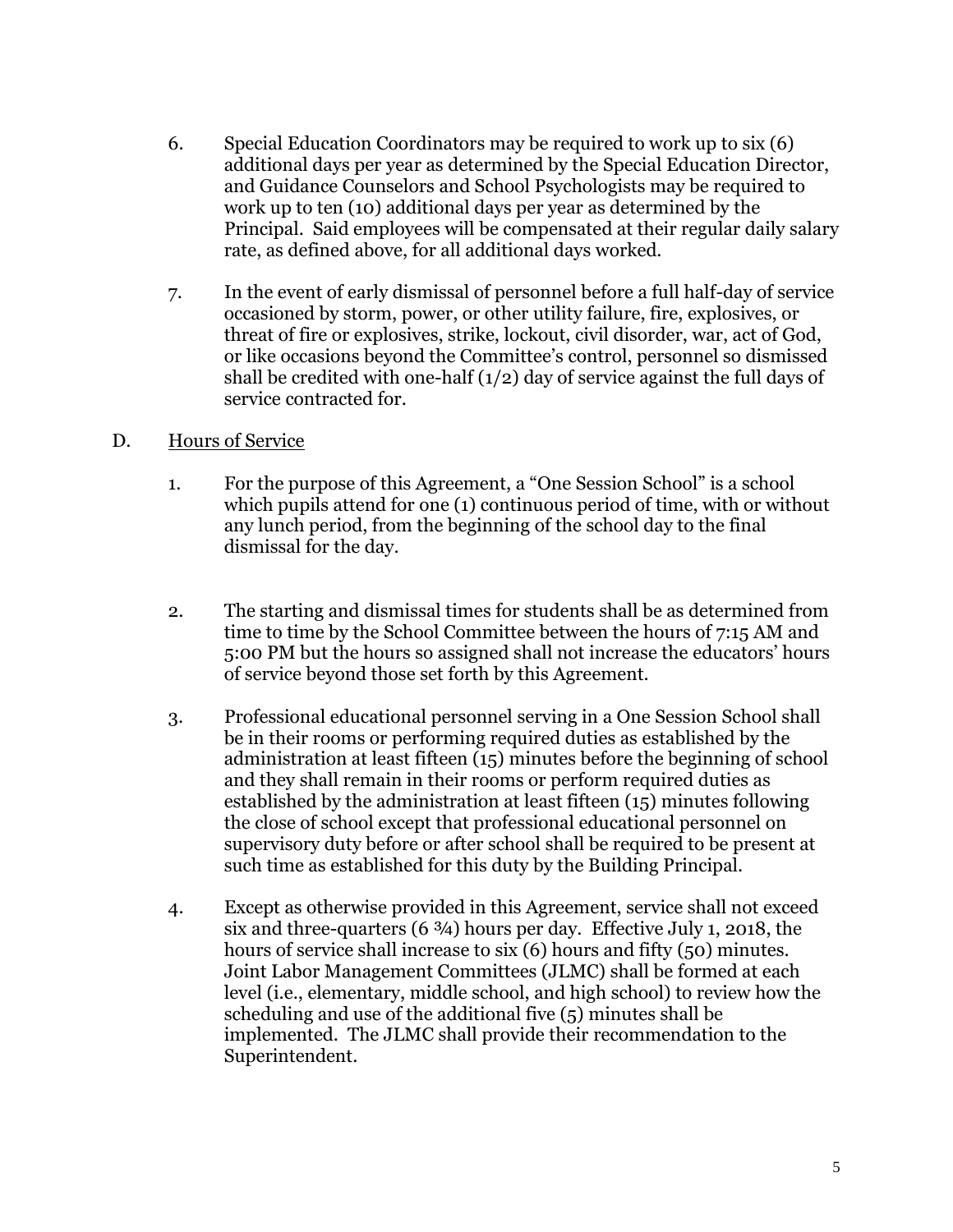5. Special professional educational service personnel serving more than one (1) school shall be assigned in one (1) continuous period of time in each regular work day not in excess of seven (7) hours which period shall include a duty free lunch period of at least twenty (20) minutes at a time assigned by the responsible administrator.

### E. Student Educators/Interns

1. The professional opportunity to supervise one (1) or more student educators/interns may be offered to educators or requested by educators from time to time. When offered, participation shall be voluntary. The determination of which volunteers may be selected to participate shall be the sole prerogative of the Superintendent. The terms in which an educator may participate, including compensation if any, shall be set forth in each invitation for volunteers.

### F. Preparation Periods

1. Classroom educators, special subject educators and educators in the special school of instruction category in grades K-8 shall be scheduled so that they have a guaranteed duty-free period of at least thirty (30) continuous minutes per day and a minimum of four hundred (400) minutes every two (2) weeks of guaranteed duty-free time to be used for preparation. On weeks of less than five (5) school days, regularly scheduled preparation time shall be maintained. Such preparation time will be scheduled by the Principal of the building to which the educators are assigned in accordance with the individual school schedule for such building and for the program of instruction in that building.

If an educator is required to attend a BST or TEAM meeting during the guaranteed preparation time of four hundred (400) minutes, the educator will be reimbursed at the prorated rate of \$30.51 per hour. Effective retroactively to July 1, 2022, the rate will be \$31.12/hour and will increase to \$31.74/hour effective January 1, 2023.

2. It shall not be the policy of the Easthampton School Committee to require educators to use their preparation time to substitute for other educators. Every reasonable effort will be taken to provide substitutes when an educator is to be absent in excess of three (3) pupil contact periods in one (1) day. In situations where substitutes are necessary but are not available or where substitutes are necessary for an educator who is to be absent for three (3) or less pupil contact periods in one (1) day, the Principal may assign an educator to use his preparation period for substituting. Such requests shall be distributed equitably among all the educators in each school during the school year.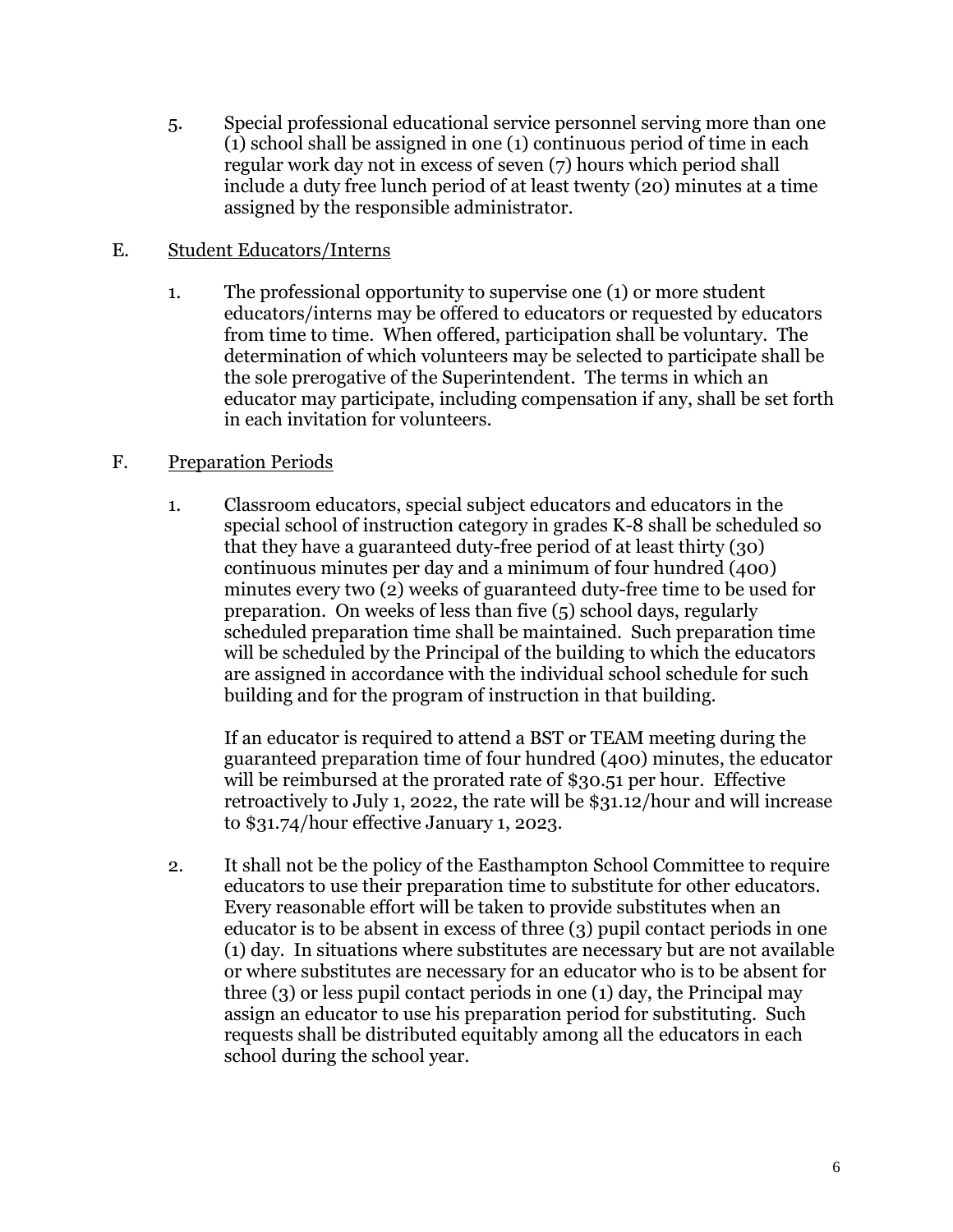## G. High School

- 1. The current instructional schedule at Easthampton High School consists of four (4) daily eighty-four (84) minute "long blocks;" educators presently are assigned to instructional duties for three (3) of said blocks, with the remaining block devoted to educator preparation, less twelve (12) minutes of required duty. Educators also receive a duty free lunch of at least twenty (20) minutes. A "long block" course may be either nine or eighteen weeks in duration; but in no case is an educator assigned to teach more than three (3) courses at any one time.
- 2. The parties to this Agreement agree that before any change in the above instructional schedule is implemented, the following process shall have been followed and completed:
	- a. A proposed change may be initiated by an educator or a group of educators or by the principal or the superintendent;
	- b. The initiator(s) of the change will describe the nature of the change and the rationale for said change and provide data supporting the requested change;
	- c. Administration and faculty will meet to discuss the proposed change;
	- d. All decisions will be made by collaborative consensus; collaborative consensus shall be defined as a majority of 75% of staff and administration, voting by secret ballot, to accept the proposed change;
	- e. All parties must agree whether the process will continue, and if further research is necessary. At this time, appropriate timelines will be established.
	- f. All contractual and statutory rights and obligations must have been satisfied.

#### H. Remaining Beyond Required Hours

- 1. Professional educational personnel shall be required to remain beyond the end of the established time when:
	- a. It is determined by the member and/or administrator that after school help sessions for students shall be conducted.
	- b. Staff, Department, or Central Administrative meetings shall be held: unless excused, professional educational personnel shall attend all meetings which may be called by the Superintendent, the Director of Special Education and Associate Superintendent, the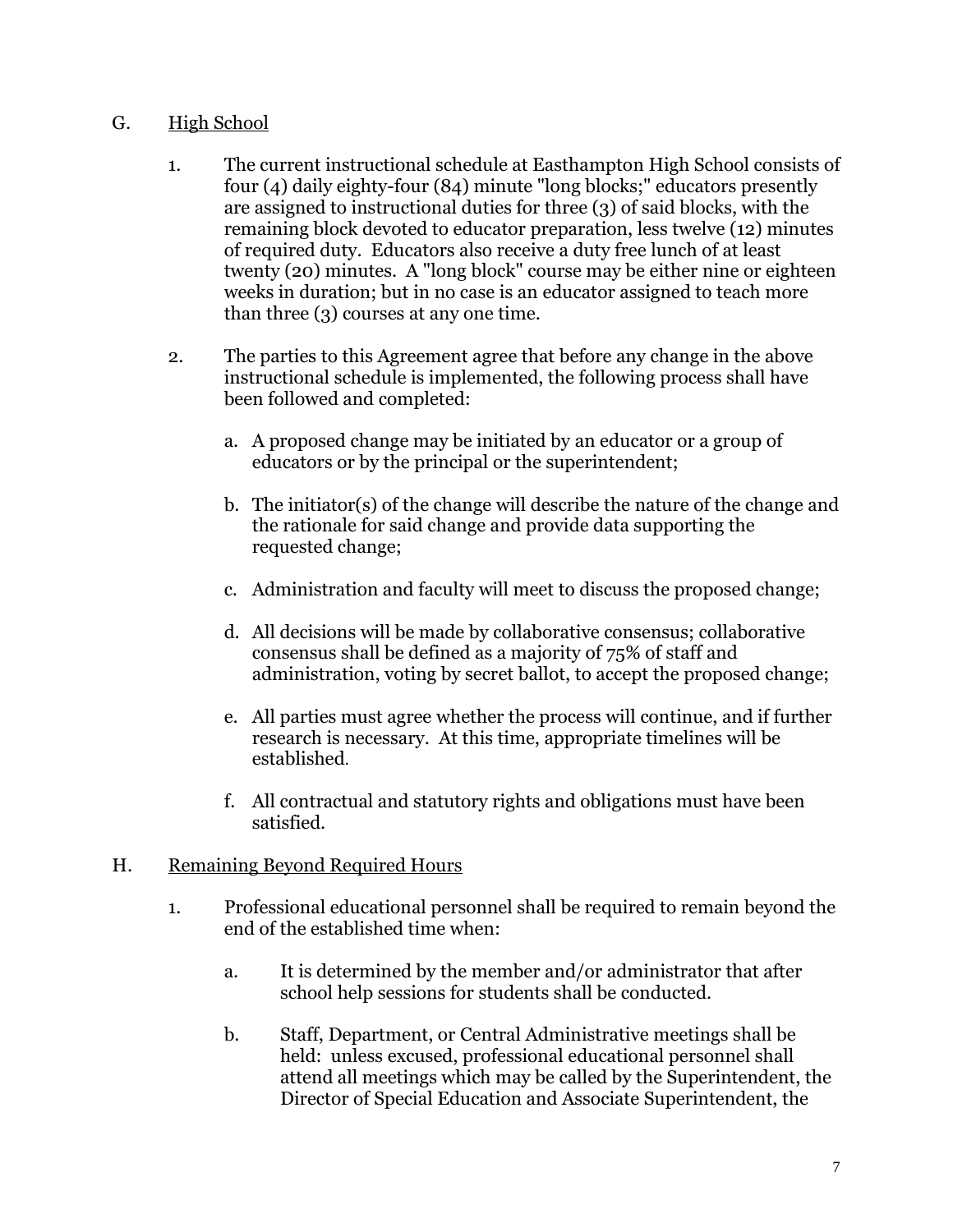School Principal and/or the Assistant Principal. Educators shall take part in these meetings as shall be assigned to them. A fortyeight (48) hour notice shall be given when practicable by the person calling the meeting.

- 2. Meetings of the type described in paragraph 1b above shall be limited to a cumulative total of twenty (20) per year with a maximum in any one (1) month of three (3). Said meetings will be limited to one (1) hour duration.
- 3. Meetings called by Subject Coordinators, Special Education team meetings, and meetings between individual educators and Administrators, do not constitute meetings within the meaning of the limitation set by the provisions of paragraph 2.
- 4. All Professional Personnel shall be compensated for attendance at any Special Education team meetings held after school hours, (fifteen (15) minutes after the end of the regular school day.) Said compensation shall be at the rate of \$30.51 per hour. Effective retroactively to July 1, 2022, the rate will be \$31.12 per hour and will increase to \$31.74 per hour effective January 1, 2023. Attendance is required.
- 5. Educators who serve on curriculum committees authorized by the Superintendent will be compensated for such work at the rate of \$30.51 per hour. Effective retroactively to July 1, 2022, the rate will be \$31.12 per hour and will increase to \$31.74 per hour effective January 1, 2023. Educators may receive a stipend for a pre-determined number of hours of work calculated at the foregoing rate.
- 6. Classes Scheduled After School Hours

Classes are scheduled beyond the limits of the school day. Examples of such classes are band and chorus.

7. Parent Conferences

The parties to this agreement recognize the educational value of parental conferences. To that end, early release days for parent educator conferences will continue to be scheduled in the school calendar. Educators will not be required to remain on these early release days, but will have the discretion to schedule parent conferences on early release days and/or at other times convenient for the parent and the educator. If an evening activity is designated for parent conferences, educators will have the same discretion.

8. Open house, book fair, art fair and other evening activities shall be restricted to two (2) per year in each school.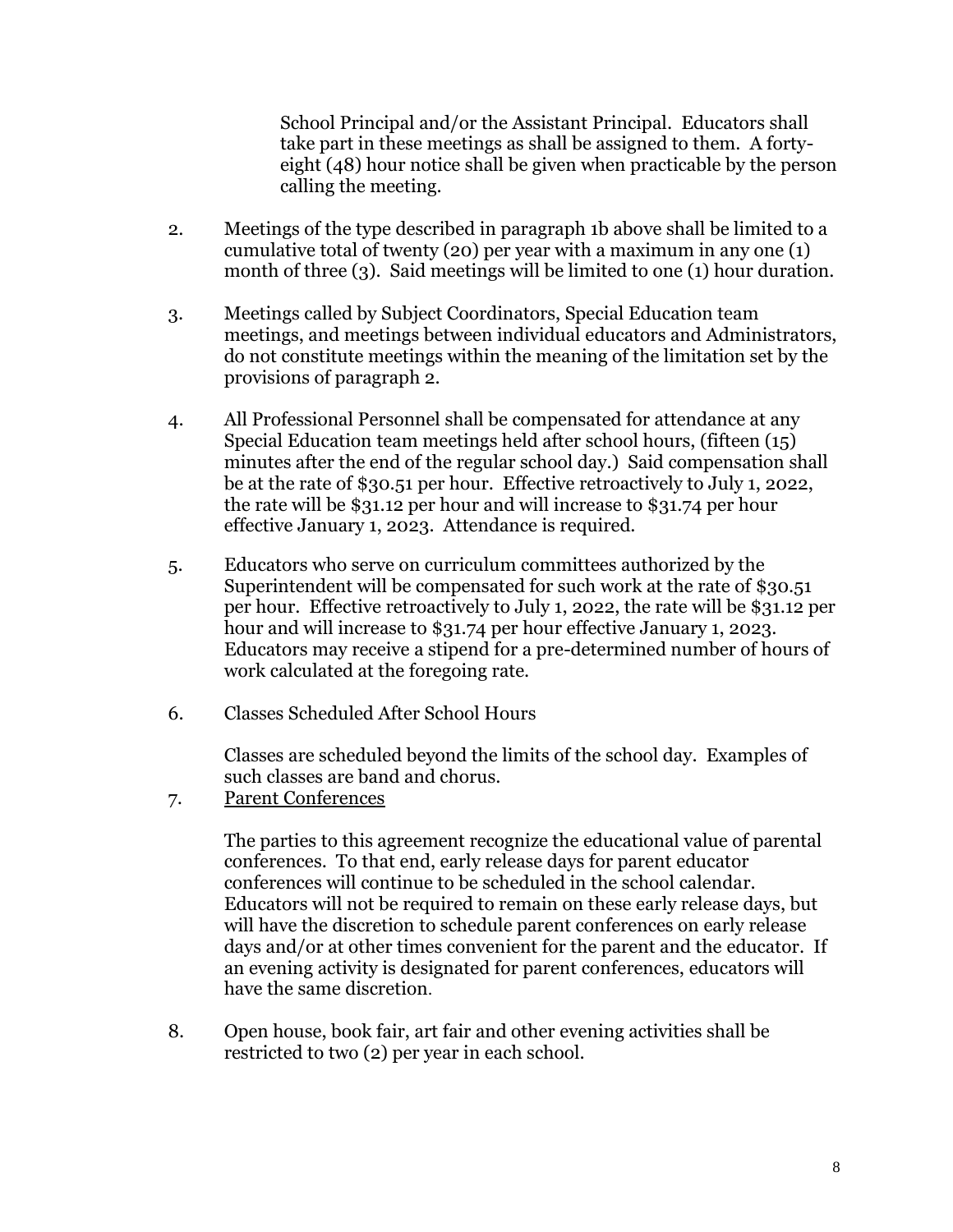## I. School Calendar

- 1. Prior to making recommendations to the School Committee as to the adoption of a school calendar for an ensuing year, the Superintendent of Schools shall afford the Association an opportunity to review the calendar the Superintendent of Schools proposes and to make suggestions concerning such calendar.
- J. School Facilities
	- 1. Faculty Workroom To the extent practicable within existing facilities, each school building shall have an educator workroom containing adequate equipment and supplies to aid in the preparation of instructional materials.
	- 2. Faculty Rest Area To the extent practicable within existing facilities, each building shall have an appropriately furnished room for use as an educator lounge. To the extent possible, said room is to be in addition to the aforementioned educator workroom. This room is to include private restroom facilities for the exclusive use of educators.
	- 3. Faculty Parking Adequate educator parking facilities shall be provided whenever possible.
	- 4. Space Priorities When existing facilities are inadequate in the discretion of the Superintendent of Schools to provide for the facilities described in the foregoing paragraphs relating to Health, Comfort, and Safety and for needed classroom space, needs for classroom space shall first be satisfied. When new physical facilities are contemplated by the City of Easthampton the Committee agrees that it will use its best efforts to cause any Building Committee to include in its proposal adequate facilities for faculty workroom, faculty rest area, and faculty parking as contemplated by this section relating to Health, Comfort, and Safety.
	- 5. The parties agree to establish a district-wide Health and Safety Committee, consisting of two (2) members appointed by the School Committee and two (2) members chosen by the Association. These individuals will, by consensus, choose a fifth committee member acceptable to all. This Committee will be responsible for the review of all complaints regarding health and safety as may be forwarded to it by the staff of the Easthampton Public Schools.

## K. Teaching Loads in Primary Grades

1. All parties to this Agreement recognize that the assignment of primary pupils involves administrative determinations based upon the geographical distribution of pupils, the availability of space, the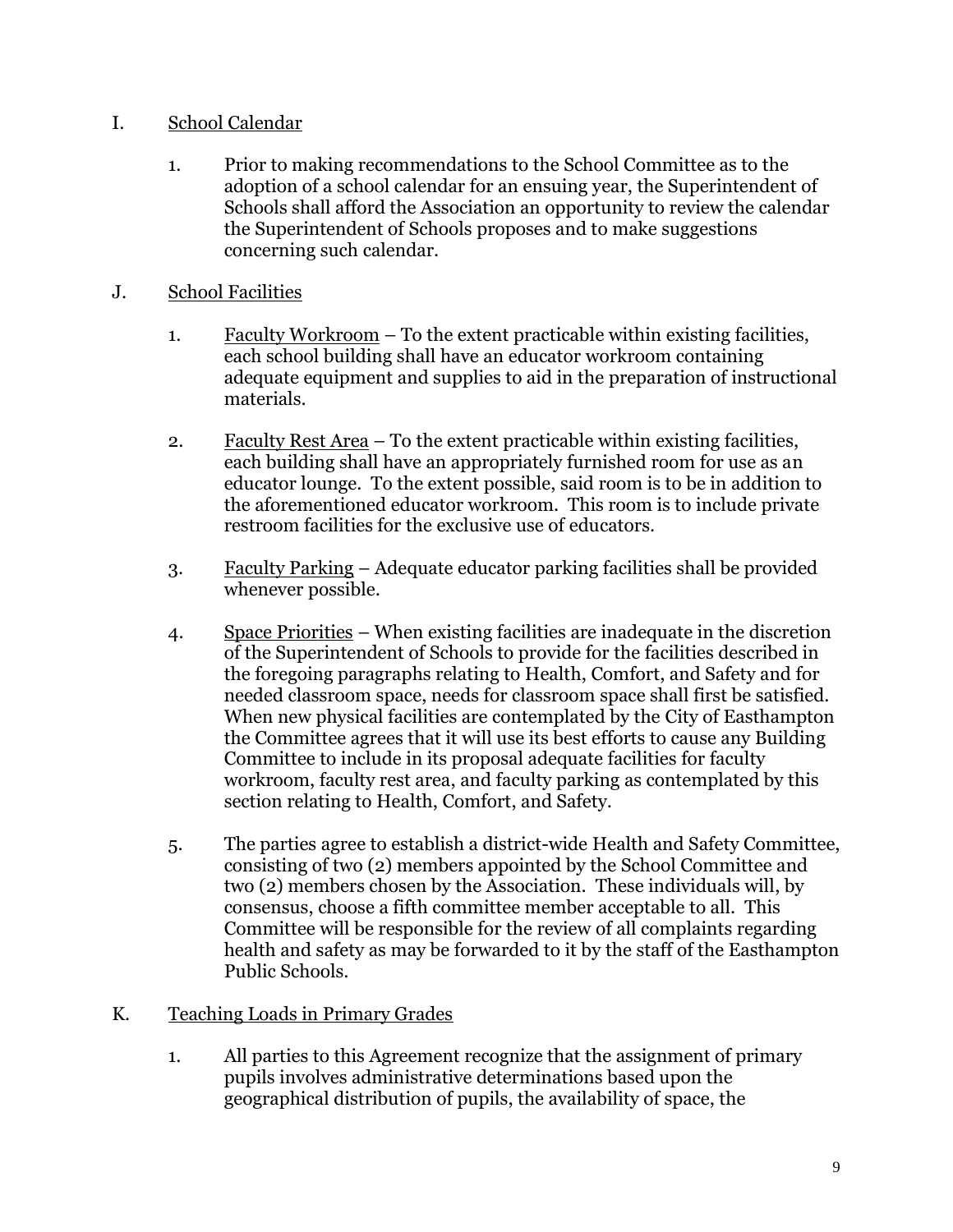availability of teaching, administrative and service personnel, the integration of school bus routes, the availability and use of materials, the coordination of programs in special fields, and the health, comfort, safety, and well-being of the students. To the extent practicable, in the opinion of the Superintendent of Schools, the Committee, and the Central Administration will also take into account, in assigning primary pupils, the desirability of equalizing the pupil-educator ratio in the primary grades.

### L. Team Teaching

1. Whenever a "team" approach to teaching is utilized, the formation and organization of any such team shall occur following consultation with members of the faculty of the school.

#### M. Vacancies

- 1. Whenever any vacancy in a professional position occurs during the school year the Superintendent or the Superintendent's representatives shall first offer the vacancy to individuals on the recall list, provided such candidates meet the qualifications of the position. If no qualified educator on the recall list accepts the position, the Superintendent or the Superintendent's representative shall post, in all buildings, email a notice of the vacancy to all teachers for not less than ten (10) calendar days before filling externally advertising such position adequate to identify the position and in general the qualifications therefore, its duties and rate of compensation.
- 2. All qualified educators shall be permitted to make application for such positions within such ten (10) day period. When all other factors are substantially equal, preference in filling such vacancies will be given first to qualified individuals on the recall list and then to qualified educators already employed by the Committee.
- 3. All qualified bargaining unit members shall be permitted to make application for non-administrative and administrative positions. Qualified bargaining unit members will be interviewed for each position, but the District reserves the right to cap the number of interviews to include only the top five (5) most qualified bargaining unit members. In the event of a restricted time frame (e.g., sudden resignation, etc.), the District may choose to interview less than five (5) bargaining unit members.
- 4. Whenever any such vacancy occurs during summer recess, the Superintendent or the Superintendent's representative shall send a similar notice to the president of the Association for dissemination as the Association sees fit. Application from qualified educators presently employed will still be considered but the Superintendent may fill the position at any time, but not earlier than five (5) days after the giving of such notice.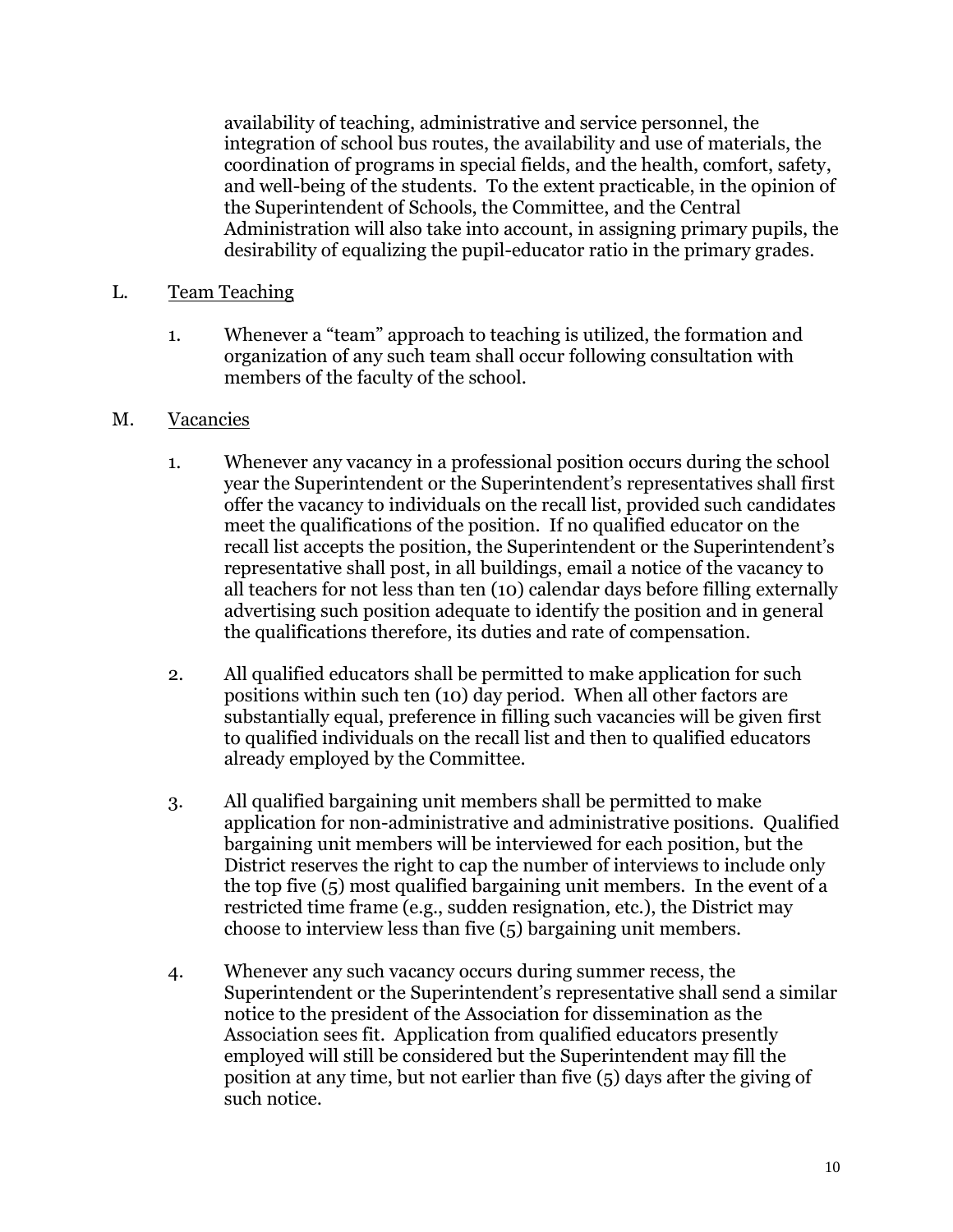#### N. Professional Attire

Employees are expected to wear professional, job appropriate, and safe attire, including footwear.

### O. Building Safety Plan

All bargaining unit members shall receive annual training regarding the building safety plan.

### Article 3 EDUCATOR FILES

- A. There shall be maintained in the central office of the school system a current cumulative record folder for each member of the professional educational staff.
- B. Each folder shall contain in addition to any other information deemed necessary by the Superintendent of Schools: the candidate's original application and references; records of health, teaching certification; in-service training and professional study; service contracts and agreements; evaluations by the Easthampton Public Schools and pertinent communications to, from, and about the individual except that any information relating to Collective Bargaining grievance procedure shall be maintained elsewhere.
- C. Educators will have the right to inspect their personnel records complying with the applicable provisions of the General Laws and may have any representative of the Association accompany the educator during such inspection.
- D. No material originating in the Easthampton School System and obviously derogatory to a educator's conduct, service, character, or personality will be placed in the educator's personnel file unless a copy thereof is sent to the educator. The educator may submit a written statement in response to any derogatory matter placed on file within ten (10) days of the date notice is given to the educator of the filing. Such statement shall be appended to the file copy.
- E. Educators will not have the right to review confidential references given at the time of employment or at the time of application for a change in position within the system.
- F. If any complaint is received by the administrator from a parent, pupil, or other individual concerning the work performance of any educator, which complaint is to be the subject of disciplinary action or is to be placed in the educator's personnel file, such complaint shall be promptly called to the attention of the educator and the complainant identified.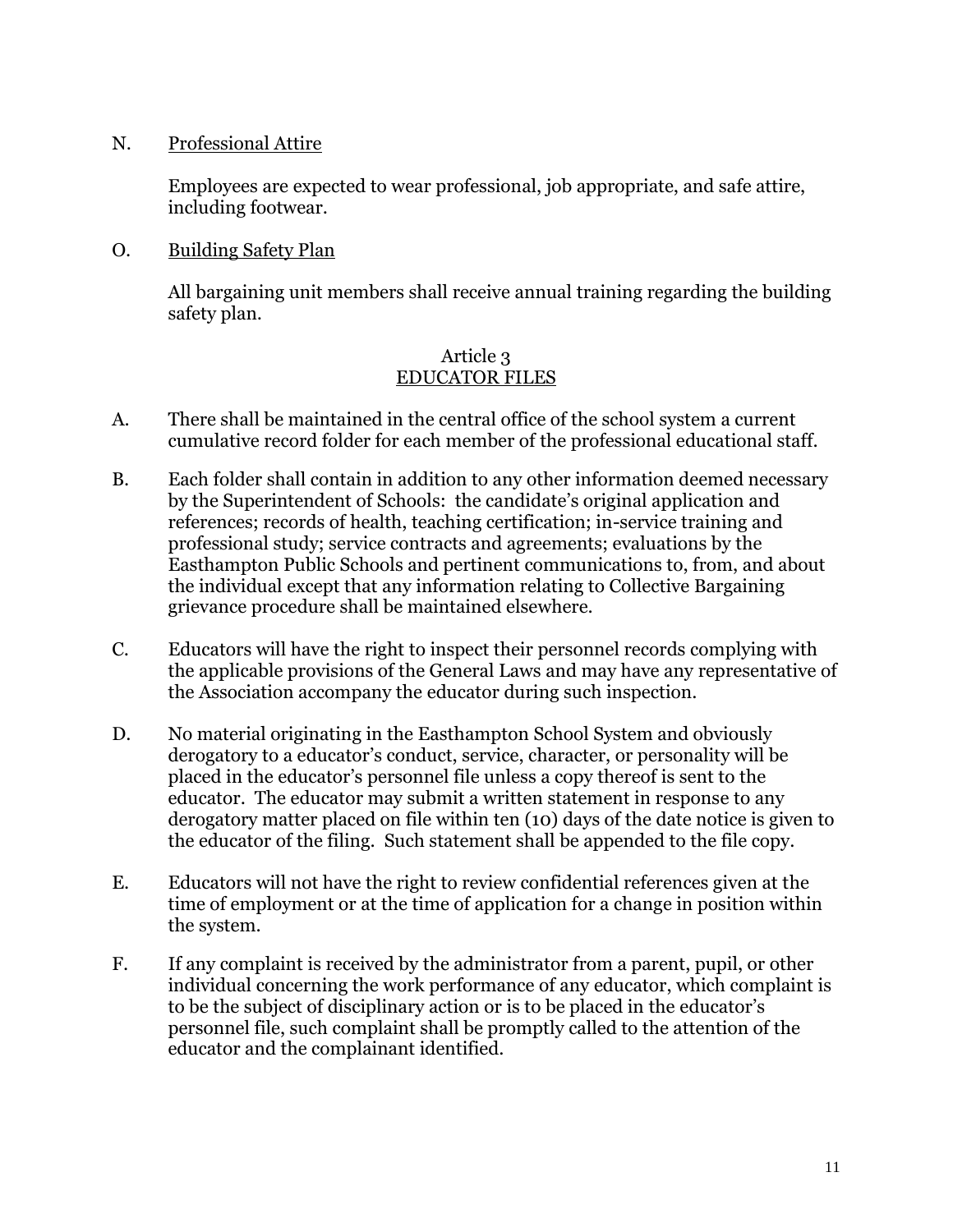G. When an oral reprimand is given to an educator by an administrator, this reprimand will not occur in the presence of parents, pupils, or other employees.

#### Article 4 EDUCATOR EVALUATION

The negotiated evaluation system is attached to this Agreement as Appendix F.

### Article 5 GRIEVANCE PROCEDURE

## A. Definition

- 1. A grievance is any claim by the Association that there has been a violation of the terms of this Agreement.
- 2. The parties to this collective bargaining agreement recognize the "exclusive remedy" provisions of M.G.L. Chapter 71 providing educational employees the right to access a statutory arbitration procedure. The parties further agree that an employee who is subjected to disciplinary action, where such disciplinary action can be reviewed by an arbitrator appointed by the Massachusetts Department of Elementary and Secondary Education pursuant to M.G.L. Chapter 71 or through this Article, may pursue an appeal of their grievance through either the Grievance Procedure or such state appointed arbitrator. The parties further agree that whichever arbitration forum in which review of a disciplinary action is first requested shall be the exclusive method for the resolution of such dispute, foreclosing access to the other arbitration forums.
- B. Time Limits
	- 1. All time limits set forth herein shall consist of calendar days. Such time limits may only be extended by mutual agreement in writing.

## C. Presentation of Claims

- 1. At all levels above Level One, grievances shall be presented only by the Association and only in writing and with the written consent of the educator involved, unless such grievance shall affect more than one (1) educator, which writing shall set forth with specificity the alleged violation of the terms of this agreement and the relief requested. No sole allegation that the contract has been breached generally shall be entertained.
- 2. A grievance claim must be presented at the appropriate level within thirty (30) days after the aggrieved person or the Association knew or should have known of the act or condition on which grievance claim is based.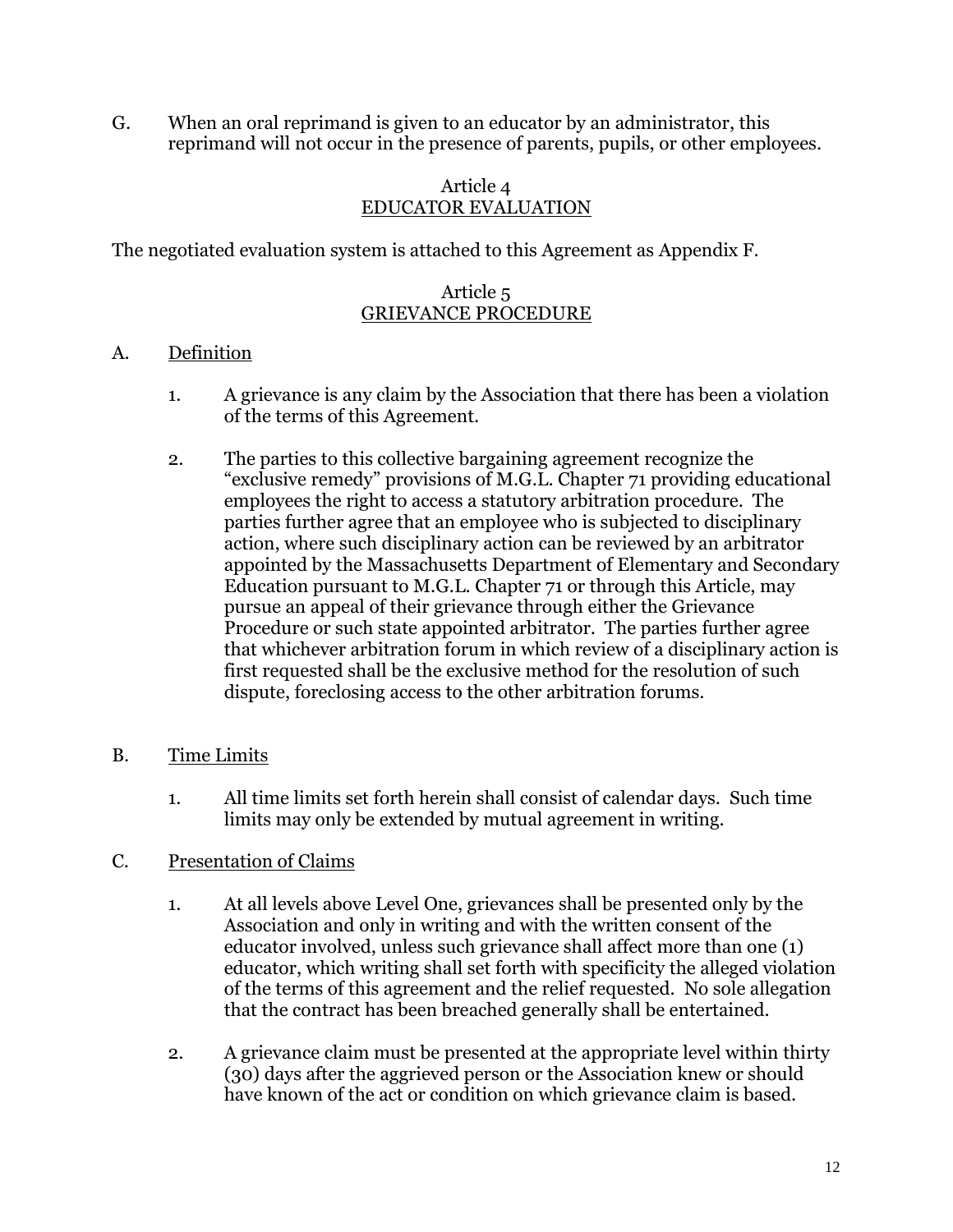3. All grievance procedures shall be taken up after regular working hours.

## D. Level One

1. Notwithstanding the requirement that grievance claims be presented only by the Association, an educator who claims a violation of the terms of this Agreement affecting the educator may discuss the matter informally with the subject coordinator or the member's immediate supervisor. If the matter remains unresolved the member, following notification to the immediate supervisor, may discuss the matter informally with the responsible principal or director to whom the member is assigned.

### E. Level Two

1. If the matter remains unresolved, the Association may submit the grievance to the responsible principal in writing pursuant to the terms of Section C above. In the event that the educator or educators affected are not responsible to an individual principal then such claim shall be presented to the member's immediate supervisor, provided, however, that grievances directly affecting all educators or educators in more than one (1) school building may be presented directly at Level Three. The decision of the individual principal or immediate supervisor shall be presented to the Association in writing within ten (10) days after its submission.

## F. Level Three

1. If the grievance is not resolved by the decision rendered at Level Two the Association may within ten (10) days after the decision of the responsible administrator at Level Two present the grievance in writing to the Superintendent of Schools. The Superintendent of Schools shall render the Superintendent of Schools' decision in writing within ten (10) days after receipt of the grievance.

## G. Level Four

- 1. If the grievance is not resolved to the satisfaction of the Association by the decision of the Superintendent of Schools at Level Three, the Association may, within ten (10) days after receipt of the Superintendent's decision, submit the grievance in writing to the School Committee.
- 2. In submitting such grievance to the School Committee, the Association may request the Committee to grant it a private hearing before acting on the grievance in which event such hearing will be granted.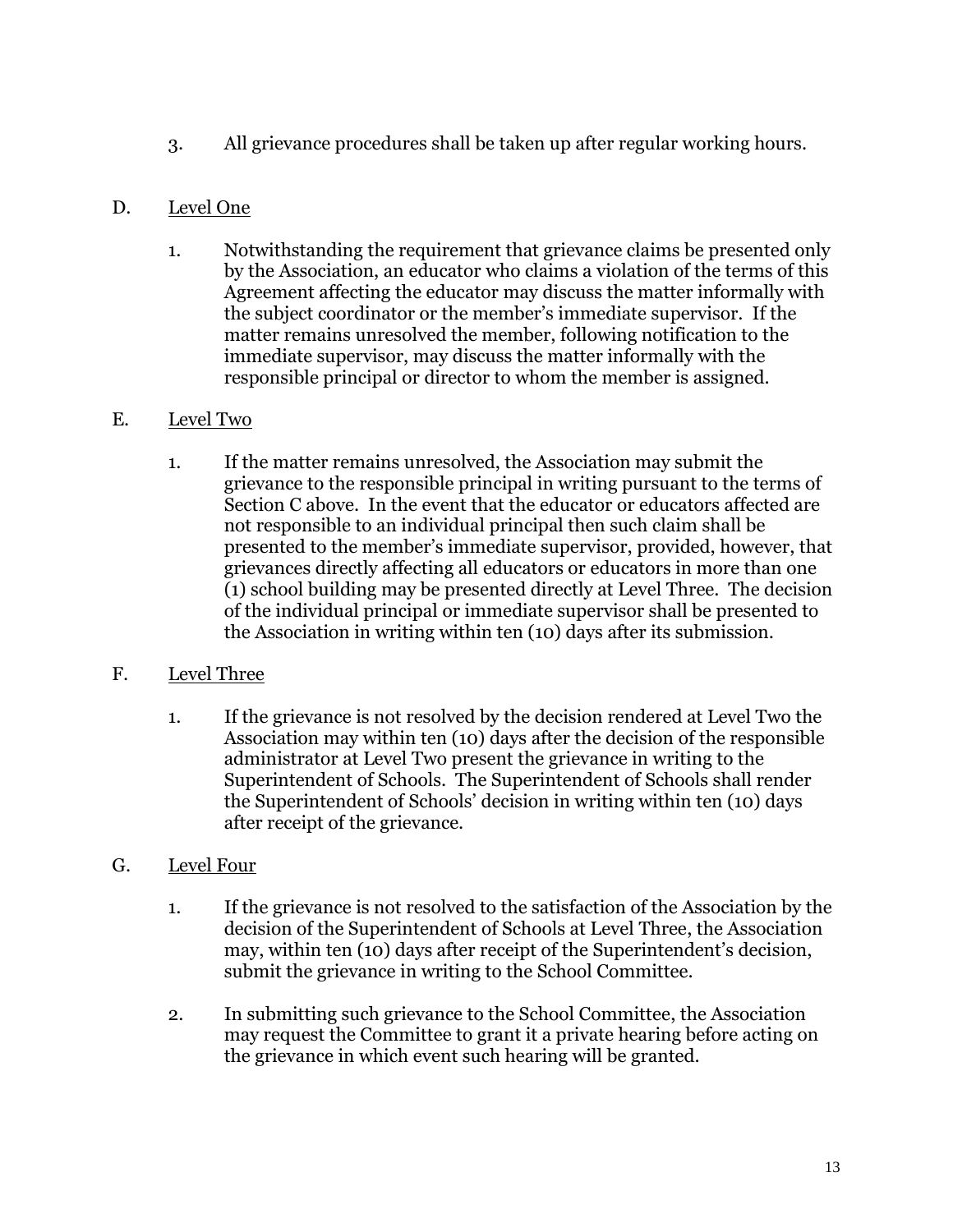- 3. The School Committee shall render a decision in writing within twentyeight (28) calendar days after receipt of the grievance.
- H. Level Five
	- 1. If either party is not satisfied with the disposition of the grievance at Level Four or the Level Four time limits expire without the issuance of the School Committee's written answer, then the Association may submit the grievance to arbitration by filing a written demand to arbitrate with the School Committee within twenty-eight (28) calendar days of receipt of the School Committee's decision. If said demand is not filed within the aforementioned time limits, the grievance will be considered settled under the terms as expressed in the School Committee's Level Four decision.
	- 2. The Parties agree, for the duration of this Agreement, to select an arbitrator according to the procedures of the Massachusetts Board of Conciliation and Arbitration.
	- 3. The arbitration proceedings will be conducted under the rules of the American Arbitration Association. The award shall be final and binding on the School Committee, the Association, and the Grievant. The fees and expenses of the arbitrator shall be borne by the Parties.
	- 4. The authority of the arbitrator shall be limited to construing and interpreting the rights of the Parties under the terms of this Agreement. He shall have no power to amend, delete, or add to its terms. Nor shall the arbitrator render a decision which shall infringe upon any of the reserved rights and duties of the School Committee.
- I. Expenses incurred by the Association or any member of the bargaining unit in pursuing grievance procedures set forth in Section A through H, inclusive, shall be borne by the Association and expense incurred by the Committee in administering said procedure shall be borne by the Committee.
- J. Compliance with Instructions
	- 1. Pending final resolution of any complaint, the member shall comply with the instructions of the Principal or Assistant Principal, Director, Superintendent, Associate Superintendent, or School Committee.
- K. Records of Proceedings Kept Separate
	- 1. All written communication, documents, and records relating to any grievance shall be maintained in a file separate from that of any member involved in the proceedings.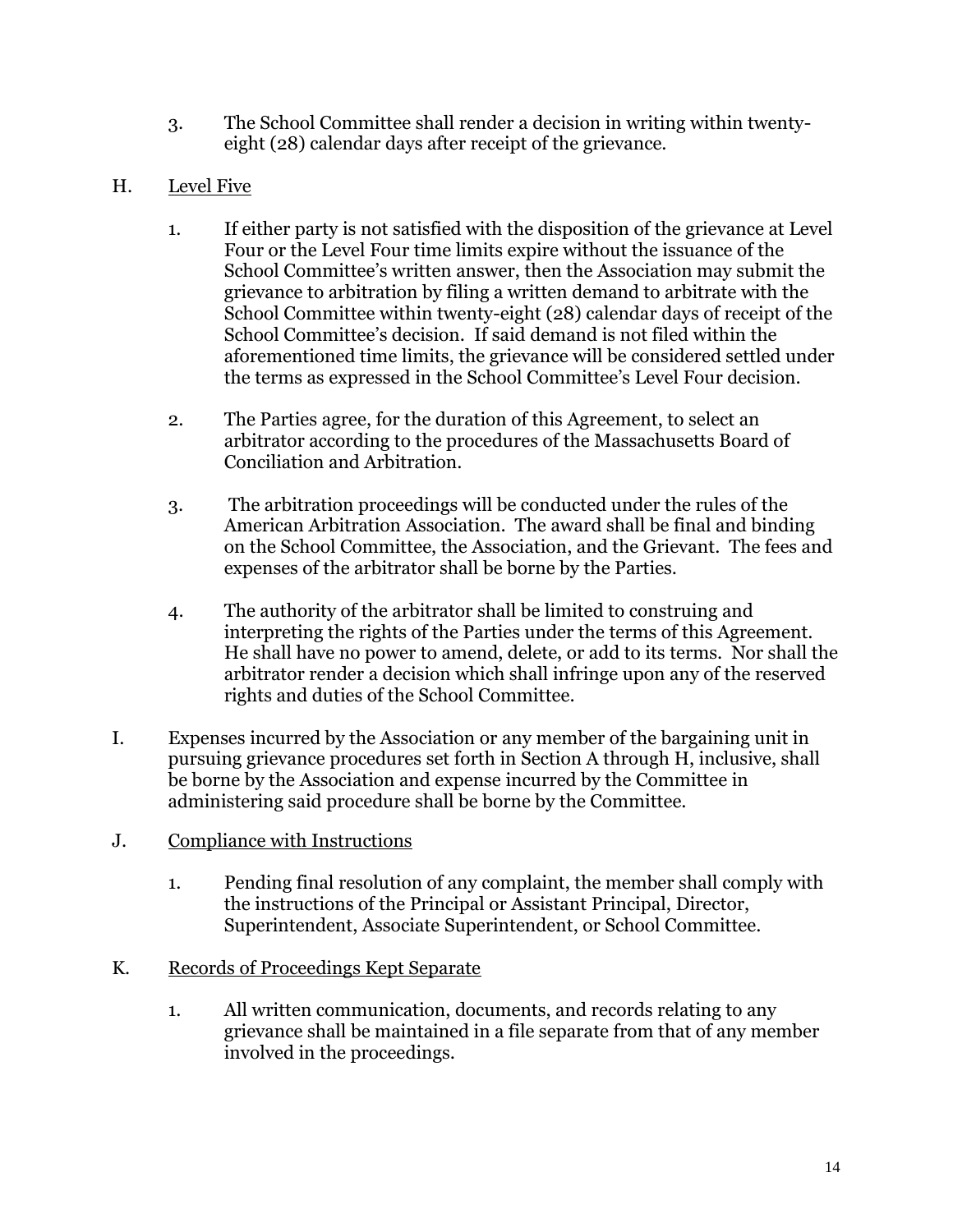- L. If, in the judgment of the Association, the grievance concerns an action or decision made by or at the Superintendent's Level, the grievance may be initiated at Level III.
- M. The School Committee has the right to access the arbitration provision of Section H for violations of Article 11 A (Work Stoppage). Prior to filing a written request for an arbitrator under the procedures of the Massachusetts Board of Conciliation and Arbitration, the School Committee will notify the President of the Association of its grievance, including all particulars. Upon receipt of said notice, the Association will meet with the School Committee in an attempt to resolve the matter; if the matter remains unresolved after twenty-eight (28) calendar days of receipt of the notice, the parties agree to proceed to arbitration consistent with the terms of this agreement. A claim that Article 11 (A) has been violated must be filed within thirty (30) days after the School Committee knew or should have known of the act(s) or condition(s) in which the grievance is based.

#### Article 6 BENEFITS AND LEAVE

## A. Benefits

1. The benefits provided in Article 6 are granted to members of the bargaining unit for the purpose of protecting such members against financial loss during periods of illness, personal need, and professional improvement to the extent and on the conditions herein set forth. All members of the bargaining unit shall be eligible to participate in the Blue Cross, Blue Shield, other health plans and Life Insurance Programs.

Employees will pay 20% of the cost of the plans presently provided. Effective upon city wide agreement, employees will pay 25% of the cost. The salary schedule will be increased by 1.00% at all steps and columns, effective upon implementation the increase to 25%.

2. Compensation

These benefits preclude compensatory salary payment to personnel for privileges not used. Salary shall be paid, where provided, only when authorized leave has been taken. Unless otherwise provided, all unused leave privileges shall cease to be applicable at the end of the employment year. However, leave privileges shall begin anew or continue to accumulate as provided herein, at the outset of the new contractual year.

- 3. Continuous Accumulation of Benefits
	- a. Wherever indicated that the use of leave benefits is suspended and unless otherwise stated, such benefits shall continue to accumulate as though actual service was not interrupted. Use of such benefits shall continue upon resumption of duty.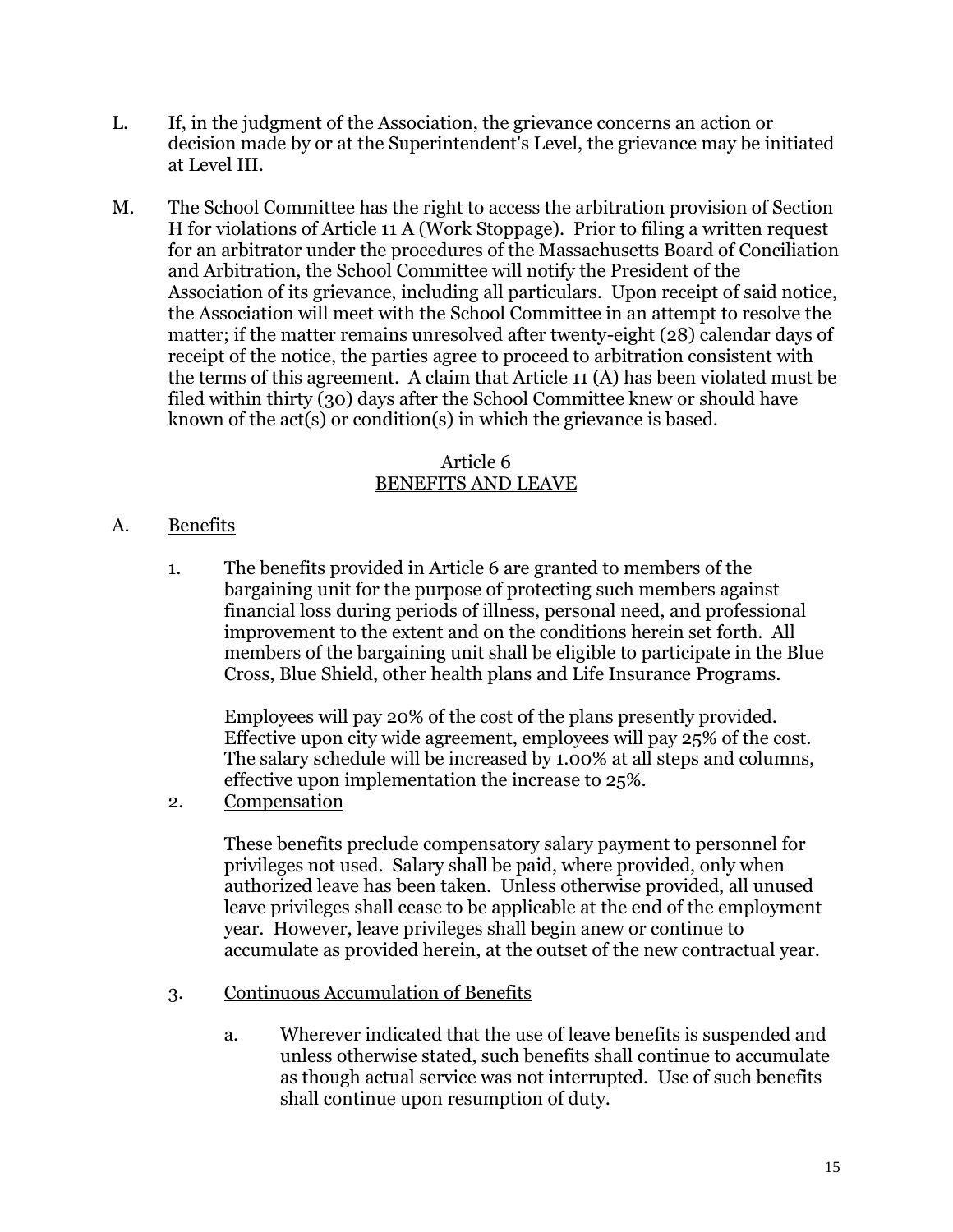- b. Suspension of use of benefits shall not include Health programs and Life Insurance. The amount of "TIME AS NEEDED" shall be determined and allowed at the discretion of the Superintendent of Schools but shall not exceed the allowable number of authorized leave days.
- 4. Written Request for Leave

All leave requests must be in writing before leave is taken unless otherwise stated. Letters of request or notification shall be mailed, forwarded by inter-school mail, delivered in person or hand carried by others at reasonable times.

- 5. Whenever a leave is taken under Section B as follows, a standard form shall be completed by the member prior to taking the leave and shall be transmitted through proper channels to the Central Office. Such written notification shall be processed in sufficient time to allow the appropriate administrators to secure an adequate substitute.
- 6. When leave is taken for the purposes set forth in and in conformity with the provisions of Section B as follows, it shall be without loss of pay and without loss of any benefits except as otherwise specifically set forth.
- B. Leaves With Pay
	- 1. Bereavement Leave

In the event of a death of a member of the employee's immediate family, viz: spouse, parent, grandparent, child, grandchild, brother, sister, mother-in-law, father-in-law, sister-in-law, or brother-in-law, the employee shall be granted five (5) consecutive days leave with pay. Additional time for travel may be approved, without pay, at the sole discretion of the Superintendent of Schools. Similar benefit may be approved by the Superintendent of Schools at his or her sole discretion in the event of the death of a relative by blood or marriage of an employee who may not meet the foregoing definition of immediate family but who had resided within the employee's household. Requests for bereavement leave shall specify in writing the name and relationship of decedent.

In the event of a death of the employee's aunt, uncle, niece, nephew cousin, the employee shall be granted up to three (3) days paid leave.

For the purpose of bereavement or family leaves - Immediate family shall mean spouse, child, father, mother or domestic partner. A Domestic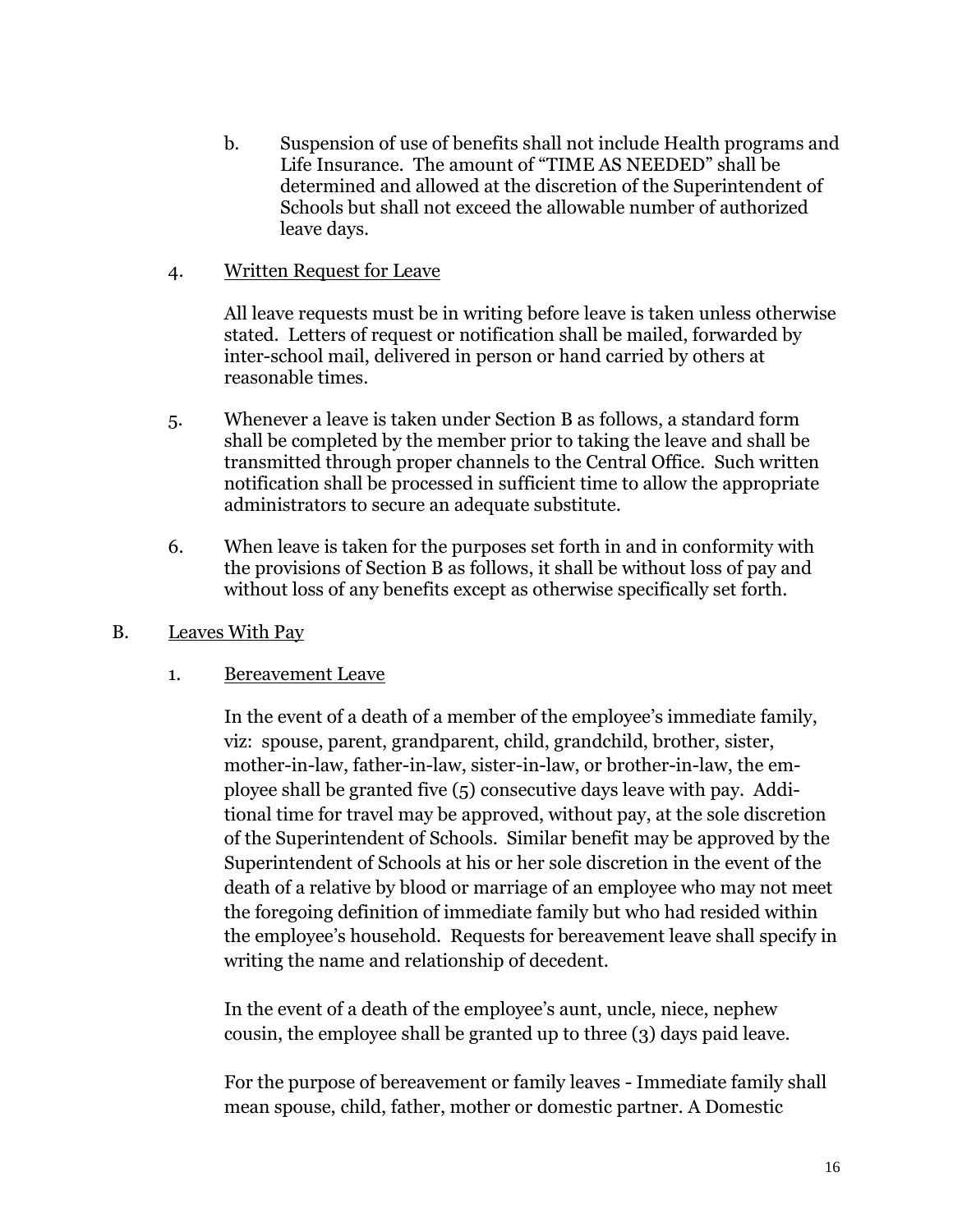partnership is a couple who has lived together for at least two years, are financially interdependent, are not blood relatives in a way which would bar marriage, are at least 18 years old, and are not legally married to another person. Notification of such leave should be provided to the Superintendent and Principal as soon as practical.

In the event of death of other blood relatives or other relatives by marriage, the employee shall be granted up to one (1) day paid leave to attend the funeral.

2. Death of Member-In-Service

In the event of the death of a member in active service, a reasonable sized delegation, as determined by the Central Administration following recommendation by the Association, shall be selected to attend the funeral services as representative of all schools. In addition, an appropriate epitaph prepared by the Association may be read in each school on the day of the funeral.

3. Interment Representative

Interment service for person in a member's immediate family, one (1) person from the school to which the member is assigned. TIME AS NEEDED UP TO ONE (1) FULL DAY EACH TIME.

4. Jury Leave

Any educator who is required to serve on a jury under state or federal law will, for the period while on jury duty, suffer no loss of regular earnings for any period during the school year. Upon completion of said jury duty, the educator shall submit copies of vouchers showing how much the educator received from the court. This amount shall be subtracted from the educator's regular paycheck as soon as is practicable. If an educator does not submit copies of the aforementioned vouchers within five (5) days after the completion of said jury duty, the educator's daily rate of pay will be subtracted for the number of days for jury duty from the educator's paycheck. The correct adjustments will be made upon submission of said voucher.

- 5. Legal Proceedings
	- a. Except as hereinafter set forth, leave with compensation will be granted to the extent necessary for attendance upon any legal proceedings when such attendance is requested by the Committee or their statutory agents, or when such attendance is compelled in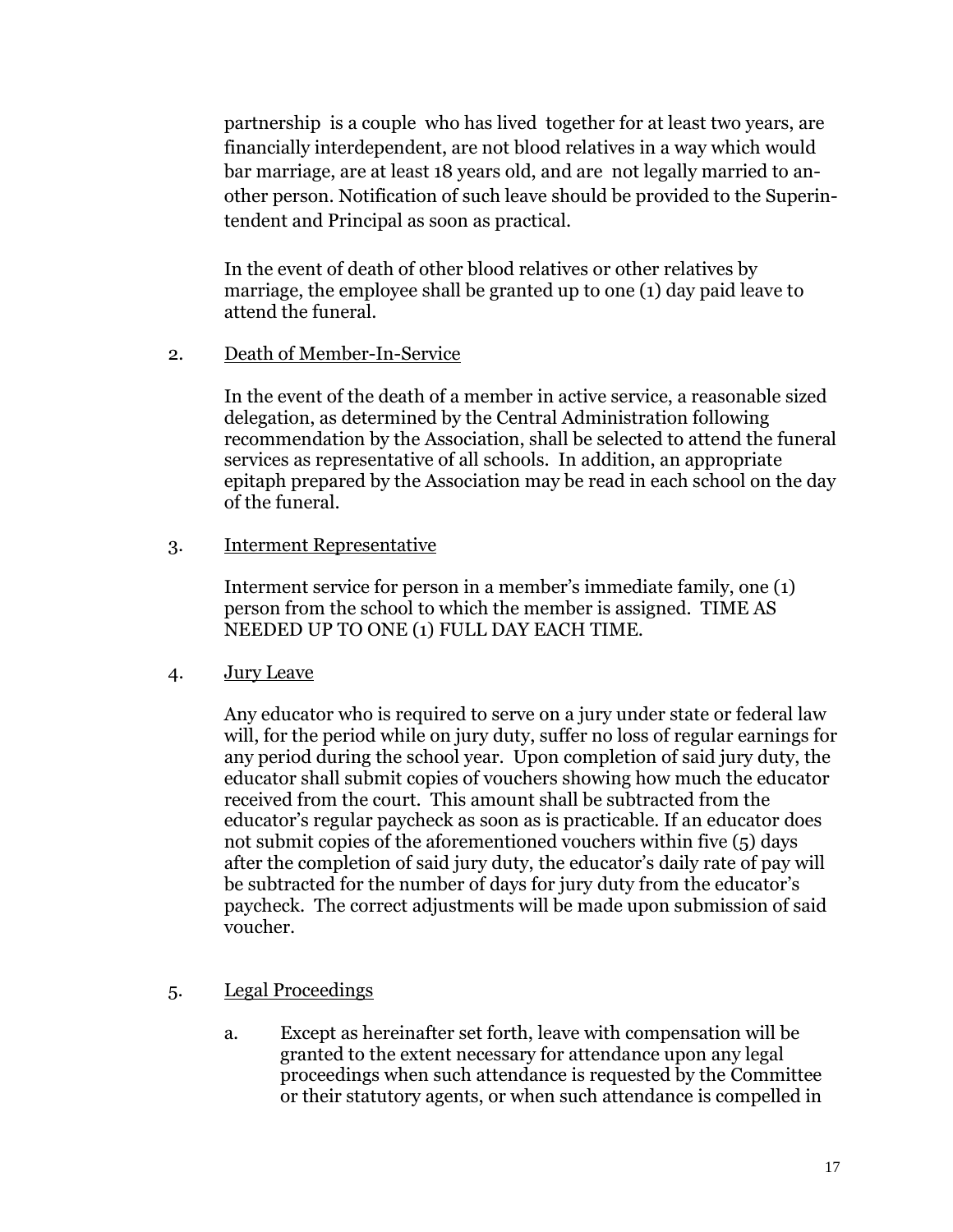third party proceedings in which the educator is a party and which arises out of his or her performance of duty in conformity with School Committee policy.

- b. No compensated leave will be granted for legal proceedings in which the educator or Association is an adversary party to the Committee or their statutory agents unless the educator's attendance is as a witness for the Committee or their statutory agents.
- c. No compensated leave will be granted for attendance at legal proceedings in which the educator is a defendant in a criminal case nor for proceedings personal to the educator and not directly related to the educator's duties as an educator.

#### 6. Personal Leave

- a. Each member shall be allowed personal leave without the need for administrative approval to a maximum of three (3) days in each work year. Such leave shall be considered fully earned on the first class day of the work year.
- b. Personal leave is neither cumulative nor transferable. However, unused personal days will be converted to sick leave at the end of each school year and may be accumulated as sick leave.
- c. It shall be a violation of the terms of this contract to use the privilege of personal leave for mass absences by a substantial number of the members of the bargaining unit as a means of protest, coercion, or other abuse of the privilege and if so used shall subject each participant to loss of pay in addition to any other remedies available to the Committee or their statutory agents under this Agreement or any other provisions of law.
- d. Members shall provide at least fourteen (14) calendar days advance notice of the use of a personal day to the principal, except in the case of an emergency.

#### 7. Ready Reserve/Military Leave

a. To receive this leave, employee must be a member of an organized unit of the ready reserve of the Armed Forces of the United States. Letter of request must be accompanied by a copy of the member's orders to report for duty, must state the unit to which the employee belongs, the date of departure to and date of return from military training, and the conditions surrounding reasons why the training could not have been taken at another time such as summer months.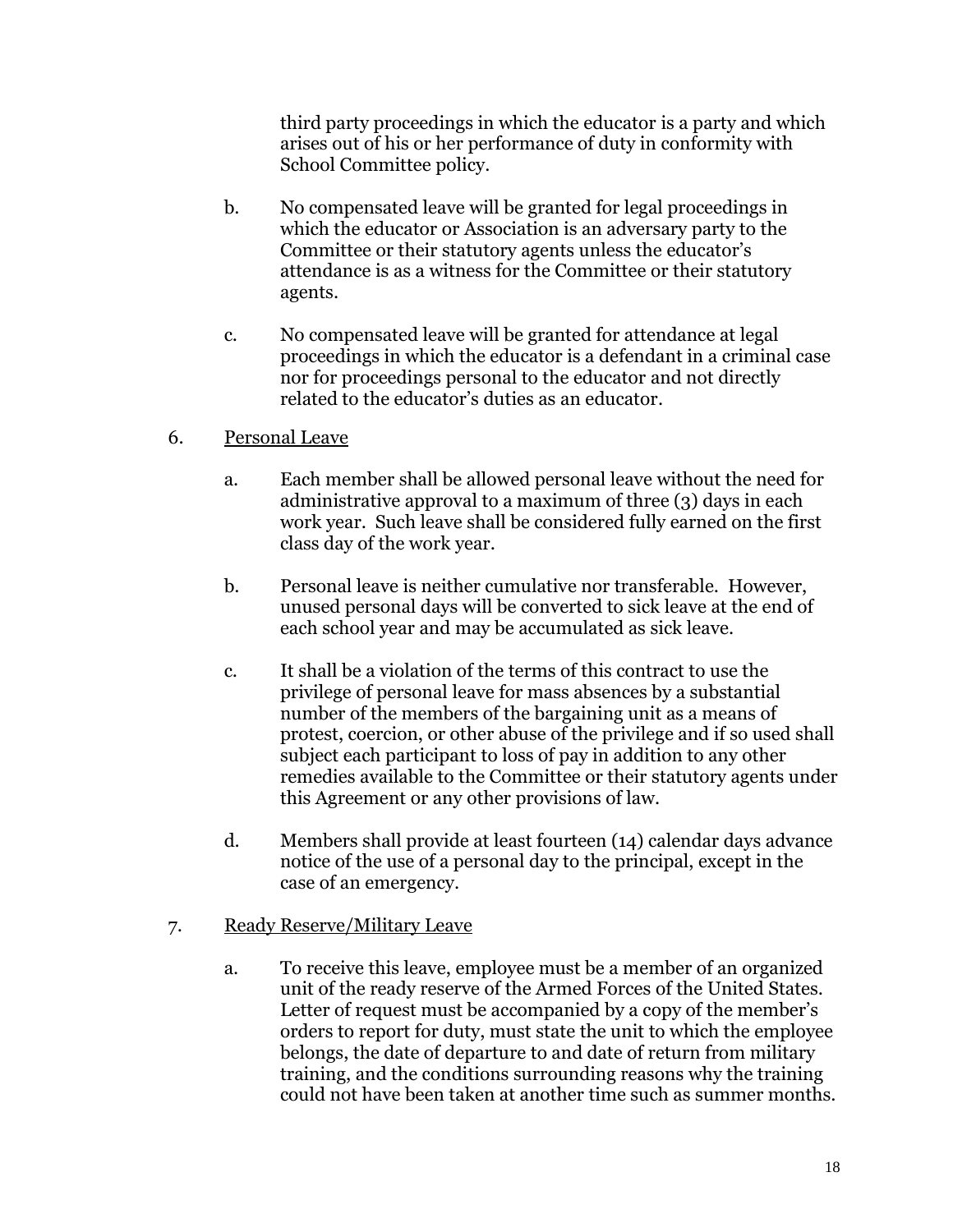- b. Letter must be forwarded immediately upon determination that military training obligation must be met. ALL BENEFITS SHALL CONTINUE. Seventeen (17) days maximum in any one (1) calendar year.
- 8. Religious Holiday Leave

Up to two (2) days of paid leave (not to be deducted from other types of paid leave) shall be granted to members of the bargaining unit for their religious holidays for which provision is not made in the school calendar provided at least fourteen (14) calendar days advance notice is provided to the principal. Bargaining unit members can take unused personal days and/or unpaid days for additional religious holidays.

- 9. Sick Leave
	- a. Sick leave with pay is granted solely for the purpose of protecting the member from financial loss caused by illness or injury.
	- b. As occurring day by day, sick leave shall be granted by the employee's immediate supervisor or administrator upon oral notification of illness. Such leave shall be granted only to employees unable to perform their duties as a result of sickness or injury. Notification of absence shall be given by the employee as early as possible on the first day of absence and daily thereafter. Daily notification shall not be required in the event an educator notified the administrator of extended absence. If such notification is not made such absence may be applied to absence without pay. For any period of absence on account of illness, or abuse is suspected, a doctor's written certification of illness may be required of the educator by the immediate supervisor or Central Administration in which case the member must comply if sick leave benefits are to be paid. Such a doctor certification must be requested while the educator is absent.

An educator will be entitled to use any of their annual sick leave days (i.e., up to fifteen (15) or eighteen (18) days as applicable) each year for the purpose of illness or emergency in the immediate family as defined in Article 6(B)(1).educator

c. Sick leave with pay shall not exceed the equivalent of one and onehalf (1½) days for each month in the employee's work year and shall accumulate to a maximum of one hundred fifty (150) days. Sick leave credit will begin on the first day of the month following employment and will accumulate each calendar month thereafter.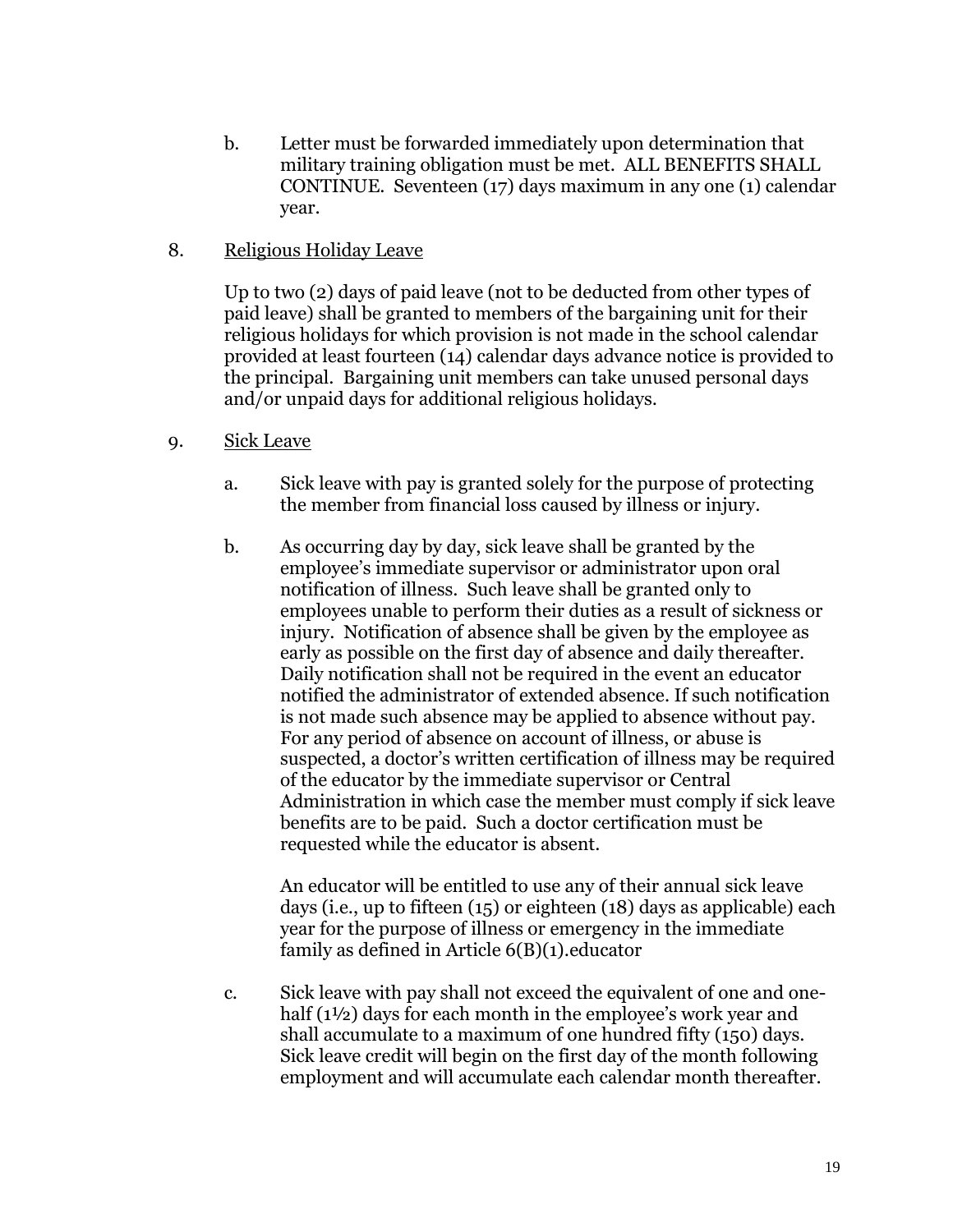- d. In the event an educator is absent in the early part of a school year on one (1) or more occasions under circumstances which would entitle the educator to sick leave benefits but for the fact that the educator has accumulated no sick leave credits as of the time of the absence, then sick leave credits earned thereafter in the same school year may be applied retroactively, if the educator wishes, to the absence or absences in question.
- e. An employee who has accumulated maximum number of sick days shall begin the next employment year by using the number of allowable sick days for that year before encroaching upon his or her accumulated sick leave. Two (2) additional sick days per school year shall be granted for each year of continuous service beyond the 5th year of continuous service. One (1) additional sick day shall be granted for each year of continuous employment beyond the tenth  $(10^{th})$  year.
- f. Any member having an aggregate of more than two (2) days of absence without pay in any calendar month shall not receive sick leave credit for that month.
- g. Expiration of Sick Leave

Professional educational personnel with illness or recuperative period which is anticipated to extend beyond fifteen (15) continuous days following the last paid sick leave day must request prior to that date a leave of absence, without pay, for the time deemed necessary for recovery. A doctor's statement attesting to the illness or recuperative period must be submitted (by the doctor) upon request of school officials. TIME AS NEEDED: ONE (1) EMPLOYMENT YEAR, MAXIMUM. All benefits suspended, except Blue Cross-Blue Shield, Washington National Insurance, and Life Insurance during which period the total cost of the premiums shall be paid by the employee.

h. Sick Leave Bank

An educator who has exhausted the educator's individual sick leave due to a catastrophic illness or accident may request that a special sick leave account be established on his or her behalf. Upon request, the Superintendent shall establish said account, which shall consist of voluntary donations, not to exceed one (1) personal day for each member of the bargaining unit who elects, in his or her sole discretion, to make a donation. No educator may make more than one request during his or her employment with the Easthampton Public Schools.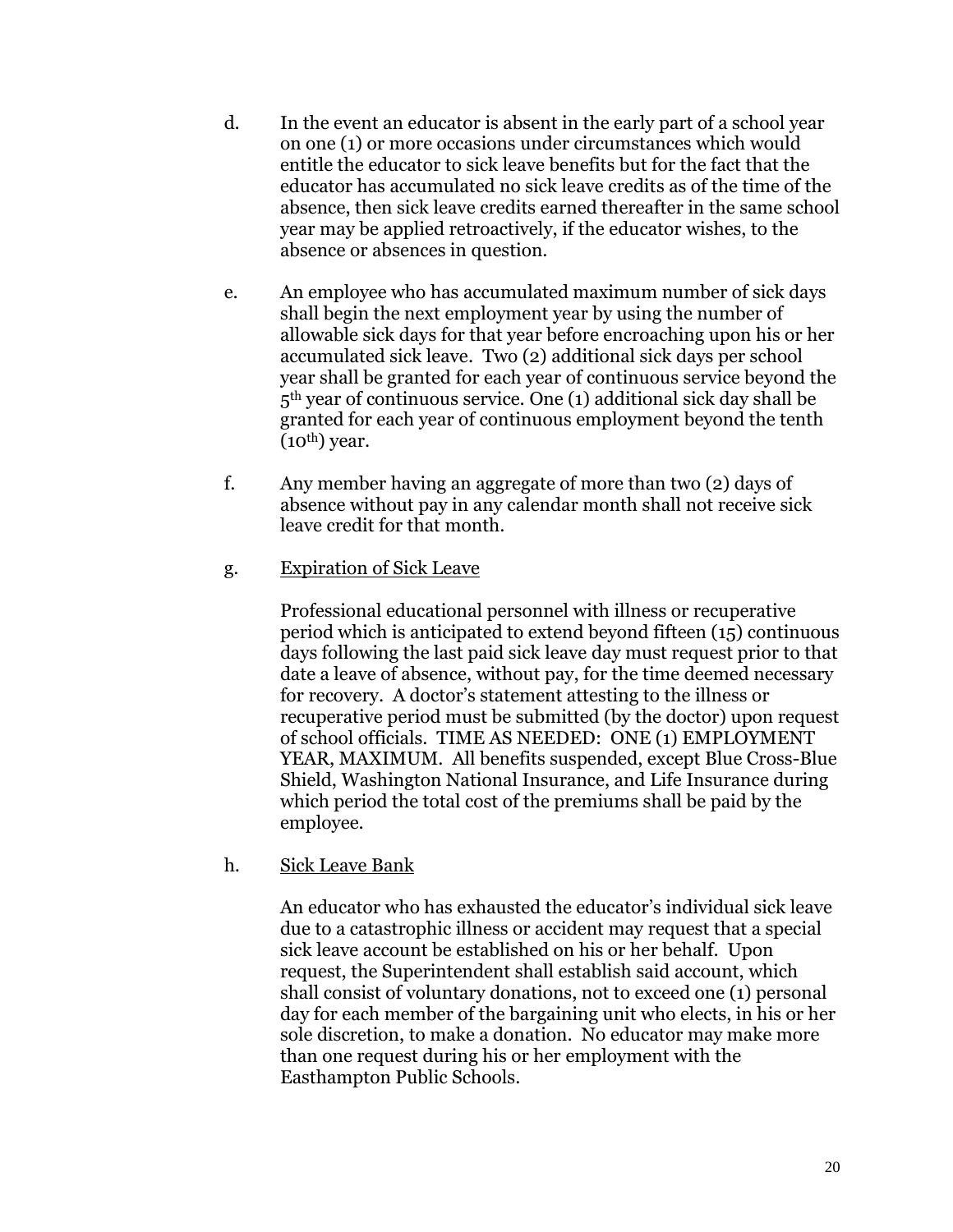### 10. Worker's Compensation Leave

- a. The provision of Massachusetts General Laws M.G.L. Chapter 152, Section 69 shall be controlling in all matters not expressly covered by the Collective Bargaining Agreement between the parties.
- b. In all matters not expressly covered by either the parties Collective Bargaining Agreement or M.G.L. Chapter 152, Section 69, the parties will follow City policy and/or practice.
- c. An educator who is injured on the job and found eligible to receive compensation under M.G.L. Chapter 152, Section 69 may during the regular school year suffer no loss of regular earnings, provided the educator turns over to the City of Easthampton, all monies received during this period under M.G.L. Chapter 152, Section 69 and further provided that a prorated deduction is made from the educator's accumulated sick leave until exhausted. Thereafter the educator, if eligible, will receive worker's compensation benefits only. The prorated deduction from the educator's sick leave will be based on the difference between the educator's per diem rate of pay (1/185th of regular salary) and the amount received under said Worker's Compensation statute. A educator may elect to use only Worker's Compensation, if eligible, with no prorated deduction from sick leave. If such option is elected, the Association acknowledges the above provision regarding "no loss of earnings" would not apply.
- 11. The Committee will comply with the provisions of the Family and Medical Leave Act of 1993 (FMLA), Small Necessities Leave Act (SNLA), Domestic Violence Leave Act (DVLA), the Massachusetts Parental Leave Act (MPLA), and Section 7(r) of the Fair Labor Standards Act (FLSA) regarding breast feeding. The School Committee's FMLA, SNLA, DVLA, FLSA, and MPLA policies are available in the Principal's office in each school building, and from the Association President. These policies outline the general requirements of the FMLA, SNLA, DVLA, FLSA, and MPLA, but are not meant to be all inclusive. The Committee's FMLA, SNLA, DVLA, FLSA, and MPLA policies are available on the Committee's website and will be posted in each building. Accumulated sick and/or personal leave time may be used if allowed by the terms of this Agreement.
- C. Leaves Without Pay
	- 1. Induction or Enlistment
		- a. Any member who is inducted or enlists to serve in the Armed Forces of the United States shall be granted a leave of absence and subsequent reemployment in accordance with Section 459, Section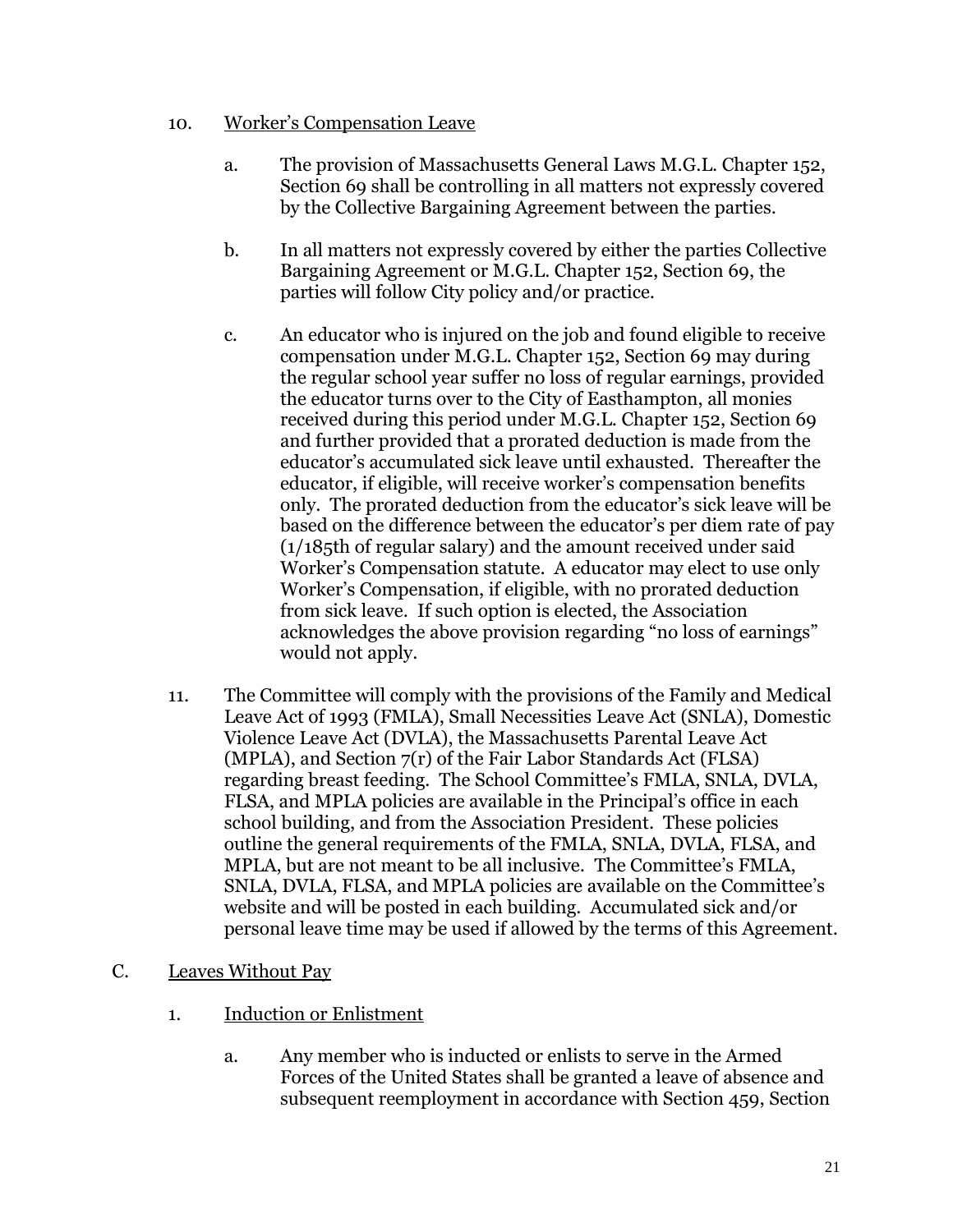b and g of the Selective Service Act of 1967. A letter of notification shall be submitted by the employee immediately upon his or her awareness of induction or enlistment.

- b. For conditions other than honorable separation from the military, the employee's reinstatement shall be contingent upon review of the Superintendent.
- c. Induction or Enlistment Policy shall be superseded by legislative enactment relating to these matters except that any or all parts of this policy shall prevail if the benefits contained herein are greater.
- 2. Birth Parent Leave
	- a. An educator who is the birth parent may request and receive a leave for the purpose of confinement, delivery, and recuperation under the provisions of either paragraph b or c as the employee may elect. Such election shall be made in writing before leave is taken and such election, when made, shall be final and binding.
	- b. Birth parent leave may be elected under the provisions of Section 105D of Chapter 149 of the General Laws in which event the rights and duties of the employee and the notice required shall be determined by reference to said section.
	- c. Birth parent leave may be elected for the balance of the school year during which the leave commences. Such leave shall commence on the date requested by the employee provided that notice of election to take leave under this paragraph shall have been at least forty-five (45) calendar days before leave commences.
	- d. Birth parent leave taken under either b or c is without pay or other benefits except that the employee is entitled to continue group Blue Cross – Blue Shield and Life Insurance membership at the employee's own expense.
	- e. If an educator taking birth parent leave has accumulated sick leave credit available, under the provisions of Section 9 of Leaves with Pay, the employee may elect to use that credit to the extent available for such part of the employee's confinement, delivery, and recuperation as the employee's doctor may certify the employee unable to perform the employee's duties because of illness.
	- f. An educator on birth parent leave has the status of an educator on leave of absence.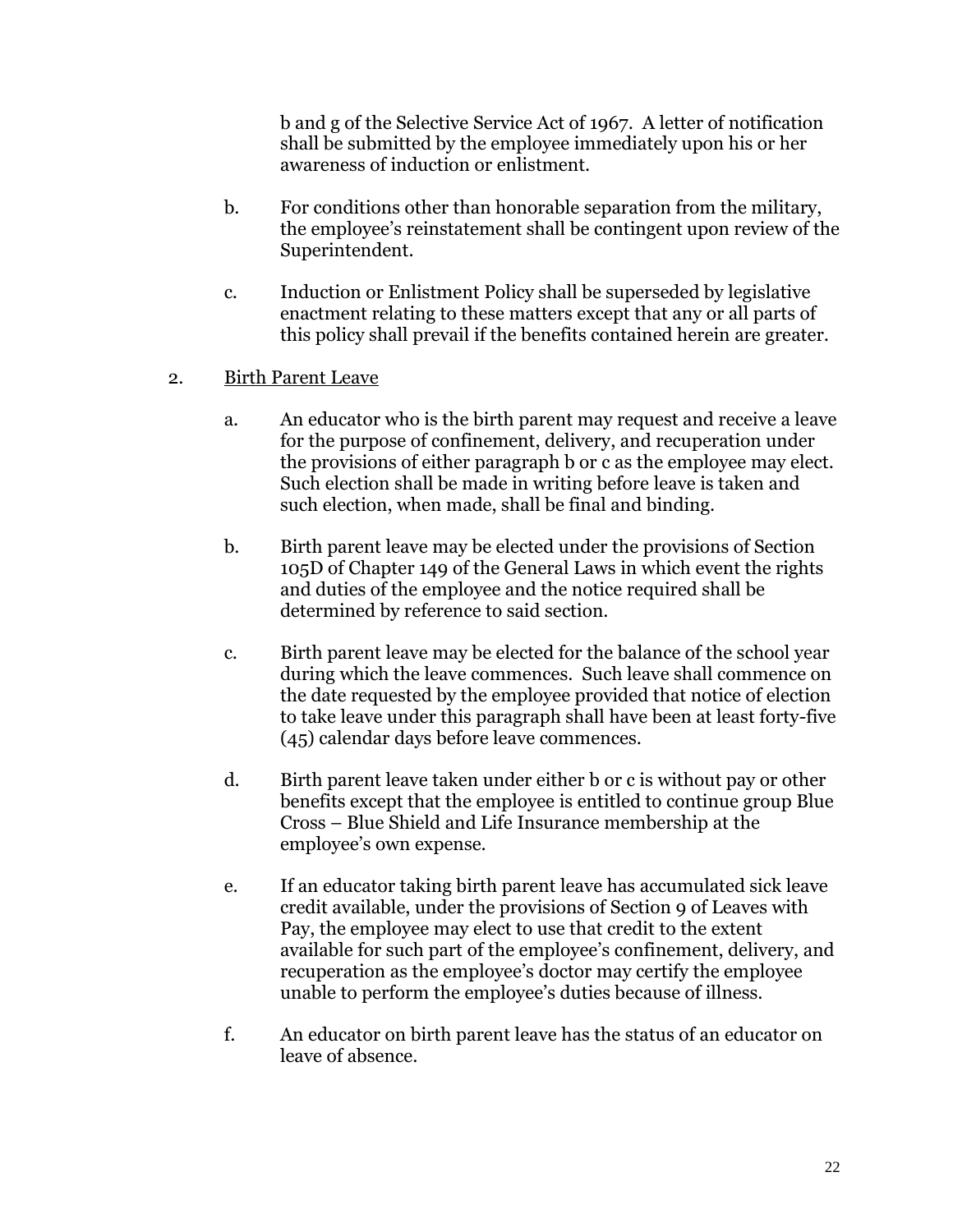#### 3. Adoption Leave

Adoption Leave may be elected for the balance of the school year during which the leave commences. Such leave shall commence on the date requested by the employee provided that notice of election to take leave under this paragraph shall have been at least forty-five (45) calendar days before leave commences. Adoption Leave is without pay or other benefits, except that the employee is entitled to continue Group Medical and Life Insurance membership at his/her own expense (note: in the event that the leave is also covered by the FMLA and/or MPLA, the employee shall only be required to contribute their share of the insurance premiums during the portion of the leave that is covered by the FMLA and/or MPLA). An employee on adoption leave has the status of an employee on leave of absence.

### 4. Leaves of Absence

- a. In addition to those leaves of absence set forth in sections 1 and 2 of leaves without pay, the Committee reserves the right to grant leaves of absence, in its sole and unlimited discretion, upon individual requests for such periods of time and on such terms as it may determine. All such leaves are without pay and without other benefits except that the employee is entitled to continue Blue Cross – Blue Shield and Life Insurance membership at his or her own expense.
- b. Whenever the Committee at an employee's request shall have granted a leave of absence to such employee for a specified period of time, the Committee shall not be obligated to return such employee to active service prior to the expiration of the full term of the leave granted. In the event the Committee sees fit to do so on an individual case basis and on such terms as it deems best, such Committee action shall in no way constitute a precedent for any limitation whatsoever on the Committee's free exercise of its powers in cases arising thereafter.
- c. Educators returning from leave of absence may be assigned wherever the Superintendent deems best.
- d. Educators willfully absent without leave granted under this Article 6 are presumed to have resigned their position and no further salary or benefits shall thereafter accrue.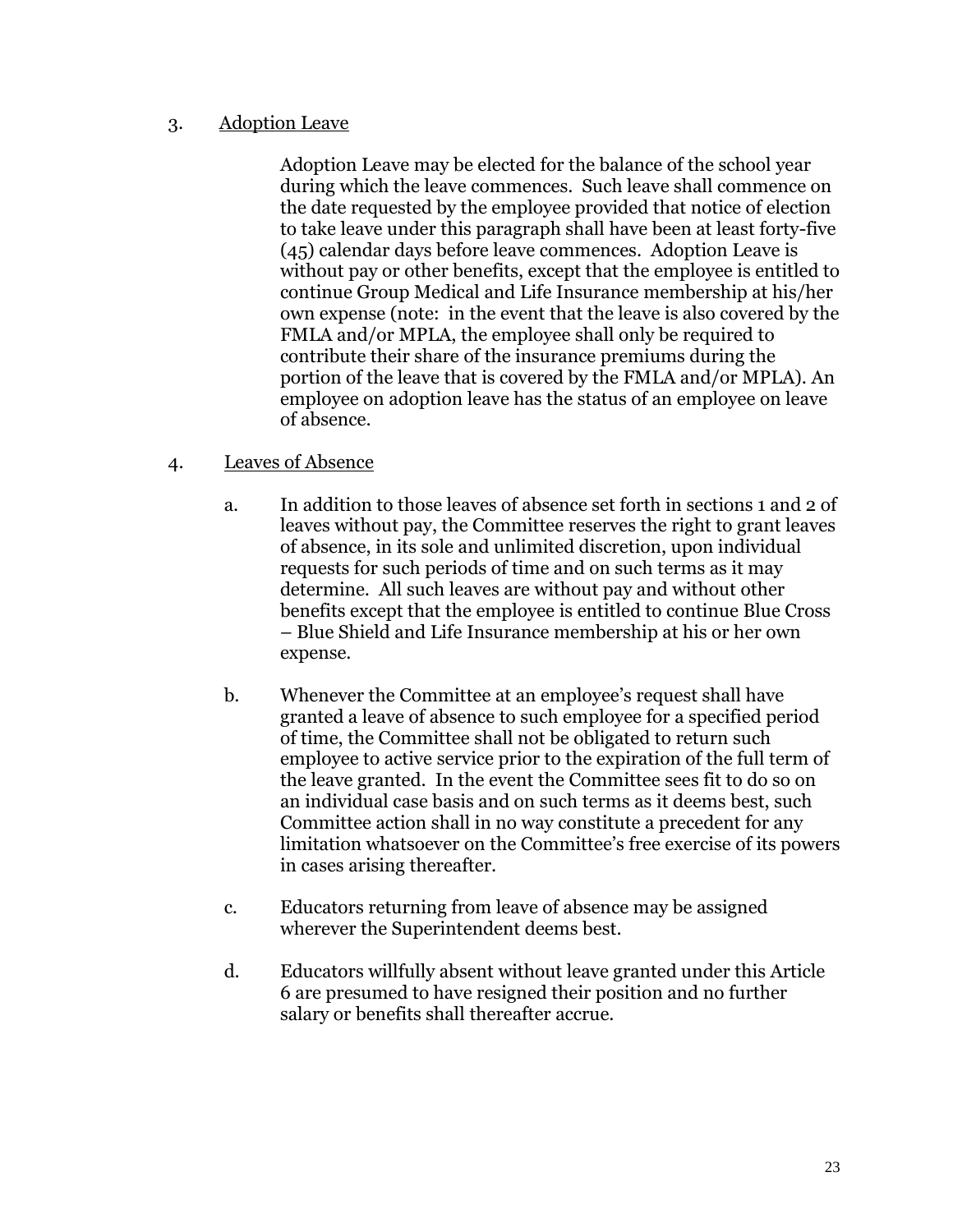- 5. Association Leave President
	- a. The Association president will be granted administrative leave upon request without pay in order to conduct Association business. Such leave shall be in addition to other leaves made available by other sections of this Agreement.

## D. Leaves with Partial Pay

1. Professional Leave – Leave of Absence

For the purpose of studying for advanced degree or certificate, to travel, or to benefit from a foundation or federal grant: Upon recommendation by the Superintendent of Schools and approved by the School Committee, professional leave shall be granted to any member of the staff for professional improvement subject to the following conditions:

a. Percent of Staff on Leave

No more than two percent (2%) of the educational staff shall be absent on professional leave at any one time.

b. Advance Notice for Leave of Absence

Request for professional leave shall be received by the Superintendent of Schools in writing in such form as may be required by the Superintendent of Schools no later than four (4) months preceding the employment year for which the professional leave is requested and action must be taken on all such requests no later than two (2) months preceding the employment year, except in cases where the granting authority includes other restrictions, for which the professional leave is requested.

c. Minimum Continuous Service

The staff member has completed at least seven (7) consecutive or ten (10) employment years of service in the Easthampton School System and has not had professional leave in the previous seven (7) years.

d. Compensation

Personnel on professional leave shall be paid at fifty percent (50%) of their regular salary rate, provided that such pay when added to any program grant will not exceed the regular salary rate.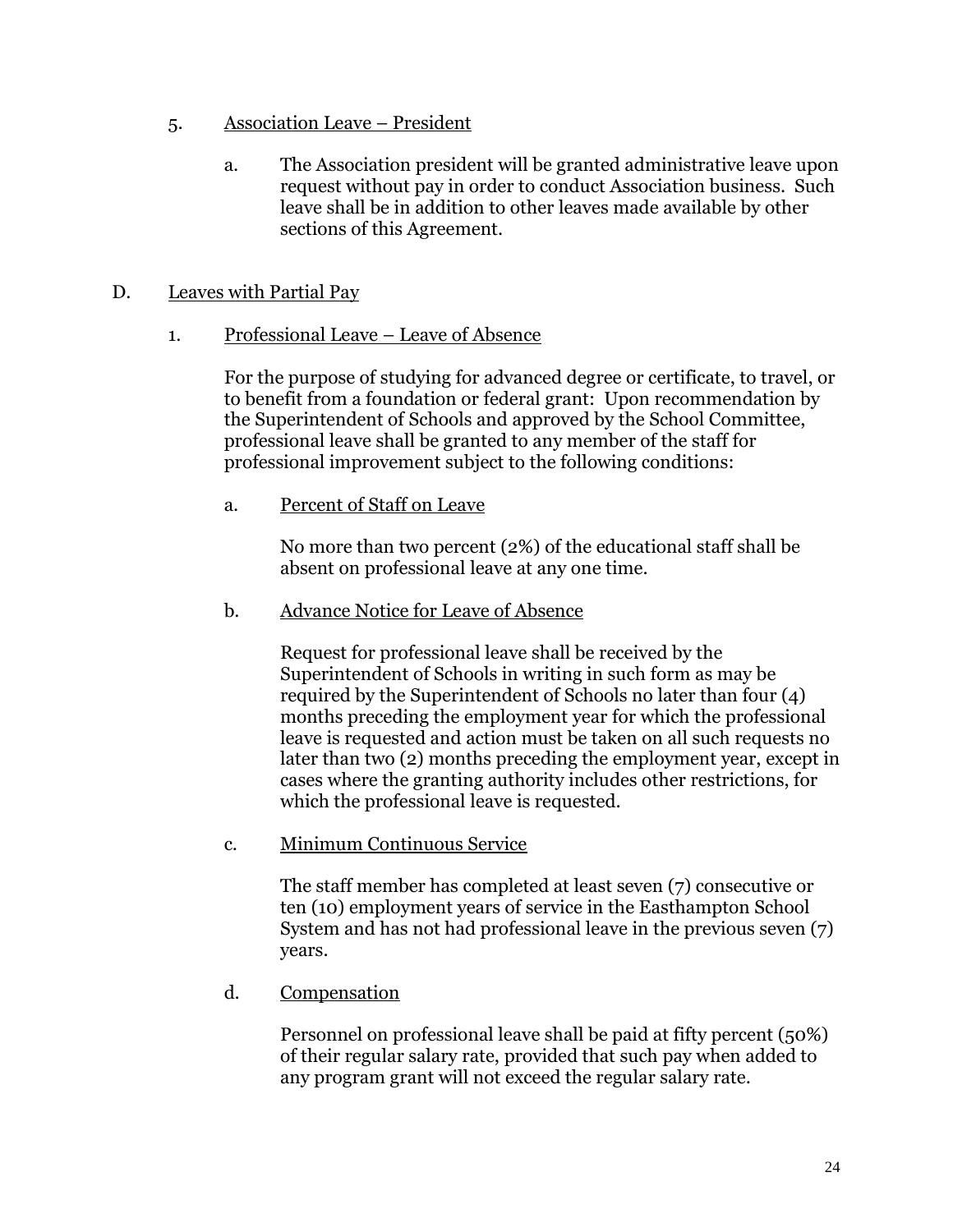e. Commitment to Return

A member of the professional staff accepting such leave shall enter into a written agreement with the Easthampton School Committee in accordance with the provisions of Chapter 71, Section 41A, of the General Laws of the Commonwealth of Massachusetts.

- f. Benefits and salary scale step increases accrue as though service was continuous. ONE (1) EMPLOYMENT YEAR.
- g. Finality of Committee Action

A decision by the Committee denying any application for professional leave hereunder shall be final and binding on all parties.

#### Article 7 **COMPENSATION**

#### A. Basic Salary Schedule

- 1. The salaries negotiated for the members of the bargaining unit and their effective dates are set forth as Appendix A attached to and made part of this Agreement.
- 2. The annual salary schedule set forth in this document applies to every member and specifies his or her pay for his or her work year.
- 3. Upon employment in Easthampton, subsequent to the effective date of this contract, every educator shall be placed on the salary schedule at the step appropriate for his or her degree status and experience.
- B. Degree Status
	- 1. Master's Degree

A Master's Degree obtained in a field different from that in which a person is teaching will not be considered for salary increment until the educator is employed in that field except that a Master's of Education shall be acceptable for placement on the Master's Degree scale in any field in which the member is assigned. Once placed on the Master's Degree Scale, a person shall not be removed there from by reason of a change in assignment.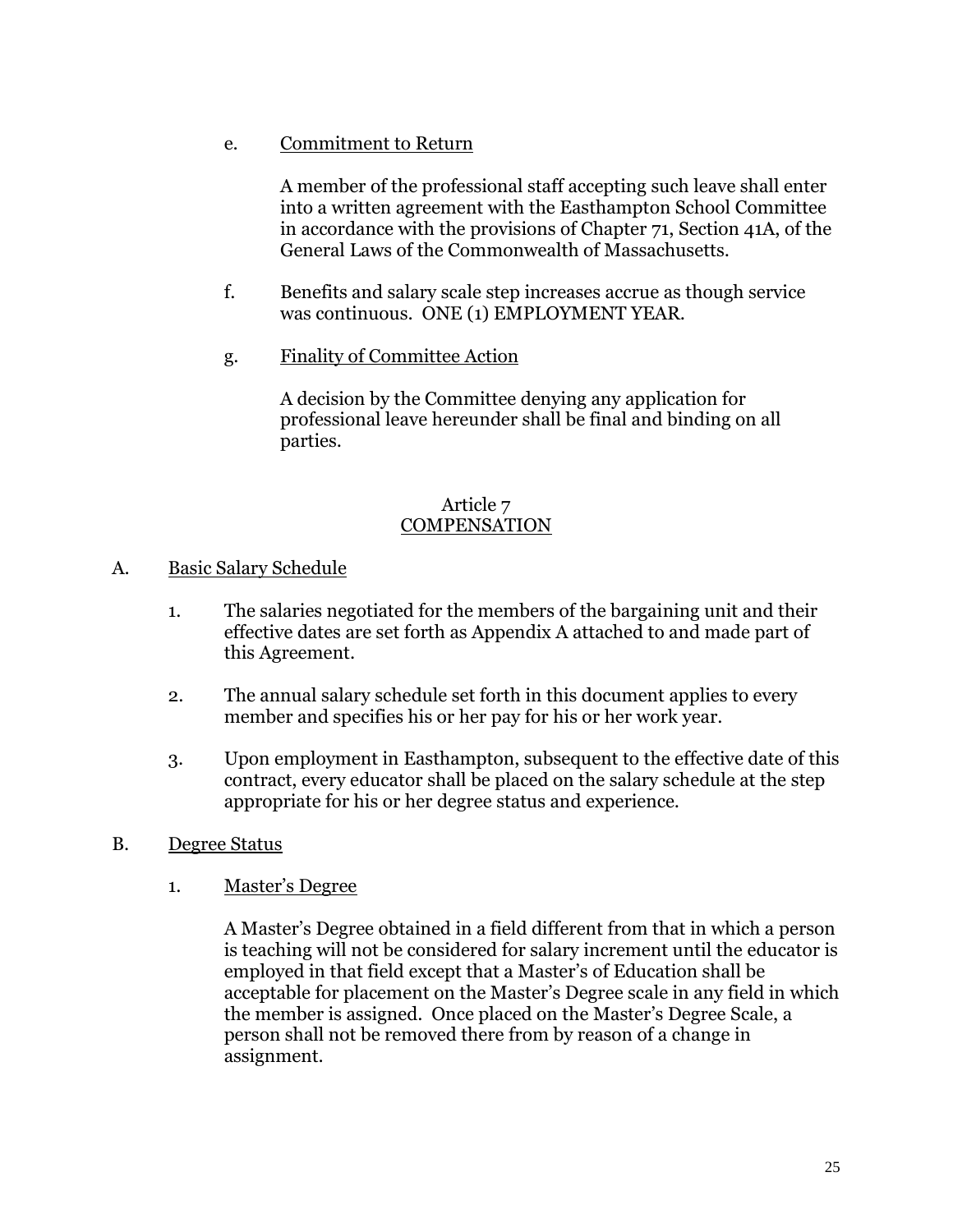## 2. Master's Plus 30 Credits

For placement on the Master's plus 30 credits scale, an educator shall have satisfactorily completed thirty (30) semester hours of study at an accredited college or university in a program approved by the Superintendent of Schools. All thirty (30) credits must be earned after receipt of a Master's Degree, all must be graduate level courses and all must be earned in courses other than courses already used for credit toward a Master's Degree. A minimum of fifteen (15) academic credits in an approved field of concentration must be contained in the program and the remainder shall relate to and shall be in the general field of education.

- 3. Approval procedures for courses and appropriate forms are attached to this Agreement as Appendix C.
- C. Experience
	- 1. Every educator shall be placed on the salary schedule at the step appropriate for his or her years of teaching experience or other acceptable experience, provided, however, that intermittent substitute teaching shall not be credited as experience. In determining salary scale placement for newly hired educators offering prior experience, only experience specifically set forth in a signed application for employment and verified and accepted by the Superintendent shall be taken into account.
	- 2. Upon the number of years of teaching experience being offered, accepted and verified as hereinbefore set forth, a newly hired educator shall be placed on the salary scale level consistent with this teaching experience.
- D. Step Rate Increase
	- 1. In order to qualify for continued step increments on the Bachelor and Master Degree Scales, an educator shall produce evidence of satisfactory completion of at least the following number of semester hours of study approved by the Superintendent of Schools, viz:
		- a. For progression on the Bachelor's Scale from Level 1 to Level 2 six (6) hours; from Level 3 to Level 4 six (6) additional hours; from Level 5 to Level 6 three (3) additional hours.
		- b. For progression on the Master's Scale from Level 1 to Level 2 three (3) hours; from Level 3 to Level 4 three (3) additional hours; from Level 5 to Level 6 three (3) additional hours.
		- c. Course approval shall be requested and secured in advance.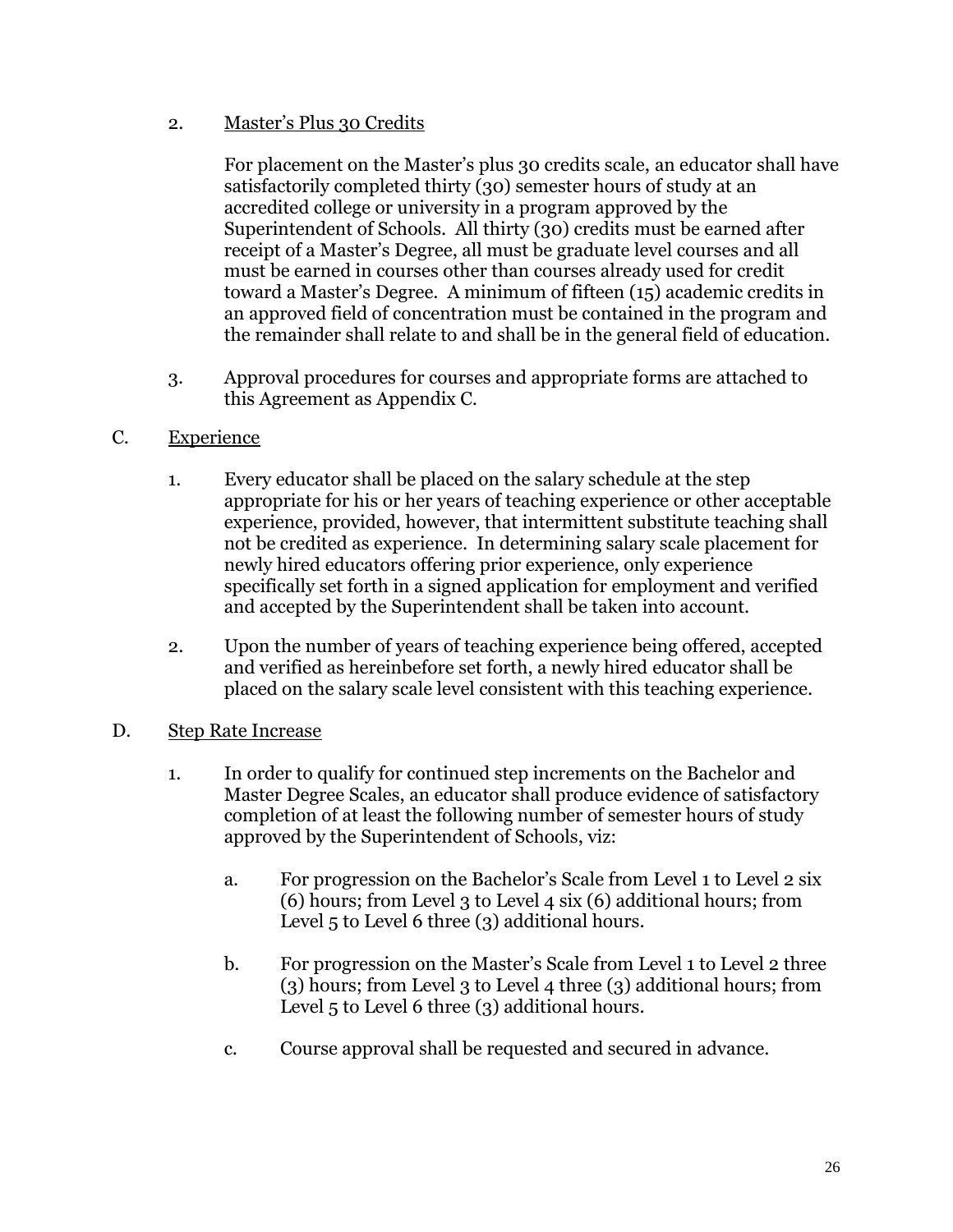- d. Course requirements must be completed prior to the beginning of the contractual year in order to be considered for placement on the salary scale for such year.
- e. In the event an educator has submitted a certificate from an accredited institution of higher learning that such educator is enrolled at said institution in a prescribed course leading to an advanced degree at such institution then courses required for such degree shall receive automatic approval for credit under this Article.

## E. Provisions

- 1. Progression on the salary scale will be based on meeting the provisions of Section D and the individual's teaching experience including the current year.
- 2. No educator shall be placed upon the salary scale at the beginning of an employment year more than one (1) level higher than the pay grade he or she was assigned in his or her most recent employment year. This provision shall apply as well to those whose progression is interrupted by leave of absence or by failure to qualify under Section B as to those eligible for automatic progression for uninterrupted service. Any employee, however, upon notice giving sufficient reason, shall be permitted an additional period of one (1) year to meet the requirements of Section B in order that normal progression on the schedule may be resumed.
- 3. Personnel required by their teaching assignment to go from building to building during the regular school day shall be reimbursed for such travel as requires the use of their own motor vehicles at the current IRS rate per mile based upon mileage established by the School Committee, such reimbursement to be made bi-monthly.
- F. Straight Annual Differential for Specific Positions
	- 1. A educator's base annual salary during the term of this Agreement shall be determined as set forth as Appendix A of this Agreement.
	- 2. Educators serving as Middle School and High School Curriculum Team Leaders shall be compensated according to Appendix D.
	- 3. EHS Team Leaders for core subjects shall be compensated according to Appendix D.
	- 4. A educator will be designated as "educator in charge" in the elementary, middle, or high school whenever the Principal and Assistant Principal(s) are out of the district or, in the opinion of the Superintendent, are otherwise unavailable. In the event that either the Principal or Assistant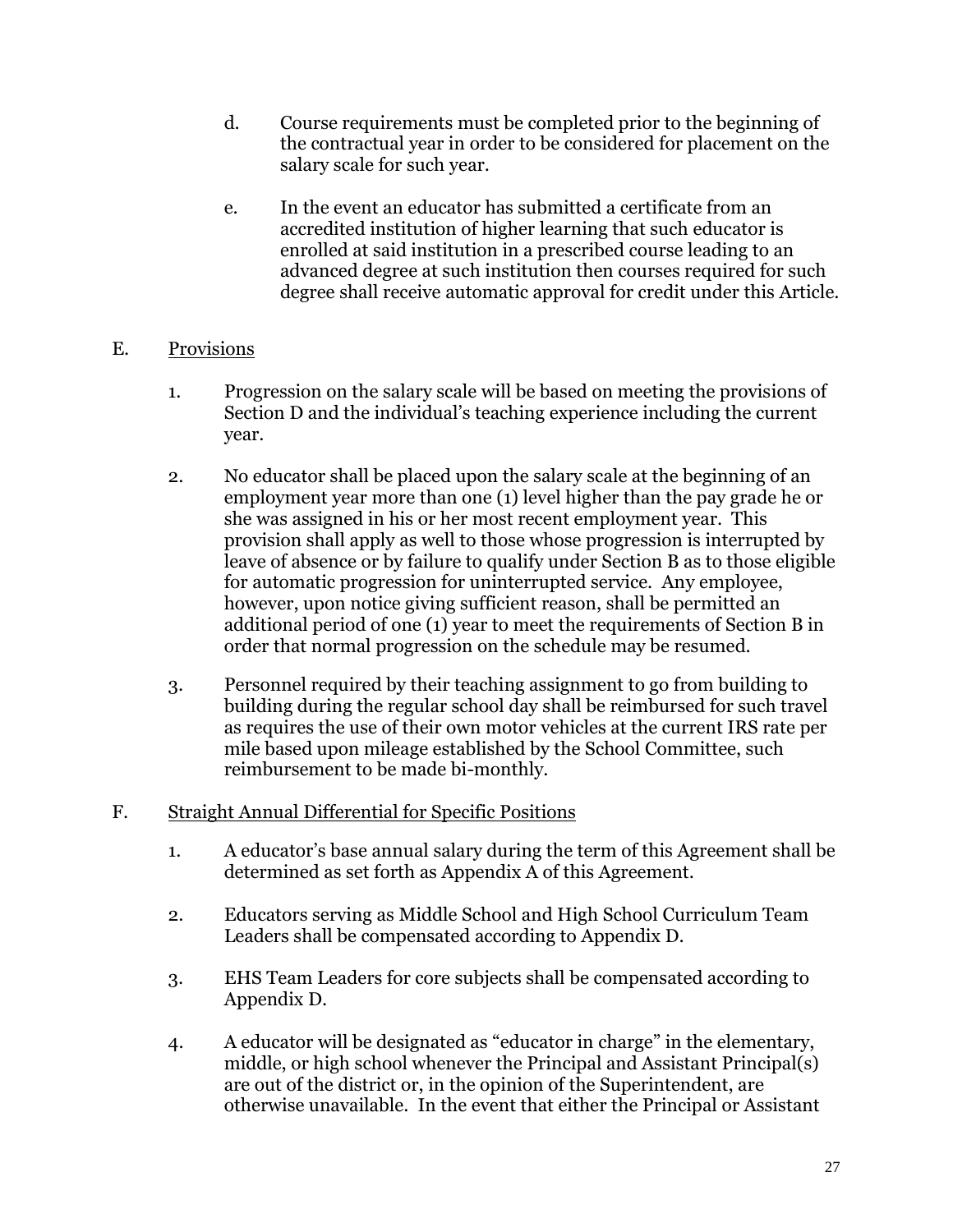Principal(s) are out of the district or, in the opinion of the Superintendent, are otherwise unavailable, the remaining administrator may decide in the administrator's discretion to designate an educator in charge. An educator so designated and serving as "educator in charge" will be compensated at the rate of sixty-five dollars and eighty-one cents (\$65.81) in addition to the educator's regular compensation. In lieu of designating an educator in charge, the Superintendent can assign a central office administrator to perform the duties of the Principal and/or Assistant Principal(s). However, said central office administrator will not perform evaluations and/or observations under the evaluation system contained in Appendix F of this Agreement while performing said function.

The selection of the educator in charge will be made from a rotating alphabetical roster of educators assigned to the building full time who have volunteered to serve as educators in charge.

- 5. Effective July 1, 2021, new SLP hires may be placed on the salary schedule in the Master's +30 column if the educational institution granting the degree requires more than an M.Ed. to obtain the SLP degree.
- G. Paracurricular Services Preface
	- 1. Personnel shall be appointed to paracurricular service assignment annually and before the expiration of the current school year, if possible. Personnel so appointed shall perform such duties and render such reports and evaluations as may be required from time to time by the Committee, the Superintendent of Schools or other responsible administrators.
	- 2. If a decision is made to discontinue an activity it should be done prior to the next quarter. In such cases, coaches or advisors shall receive pro-rated pay for the service actually rendered.
	- 3. If a decision is made to add an activity during the term of this Agreement, the Committee may do so and may assign such factor thereto as it sees fit.
- H. Paracurricular Service Salaries
	- 1. If, as, and when appointed from time to time, the following positions shall carry the following additional pay for one (1) full year's service in the capacity indicated. See Appendix B.
- I. Achievement of National Certification Status A one-time payment will be made to bargaining unit members in the following amounts:

| <b>Educators</b>        | \$500.00 |
|-------------------------|----------|
| School Psychologists    | \$350.00 |
| <b>School Counselor</b> | \$200.00 |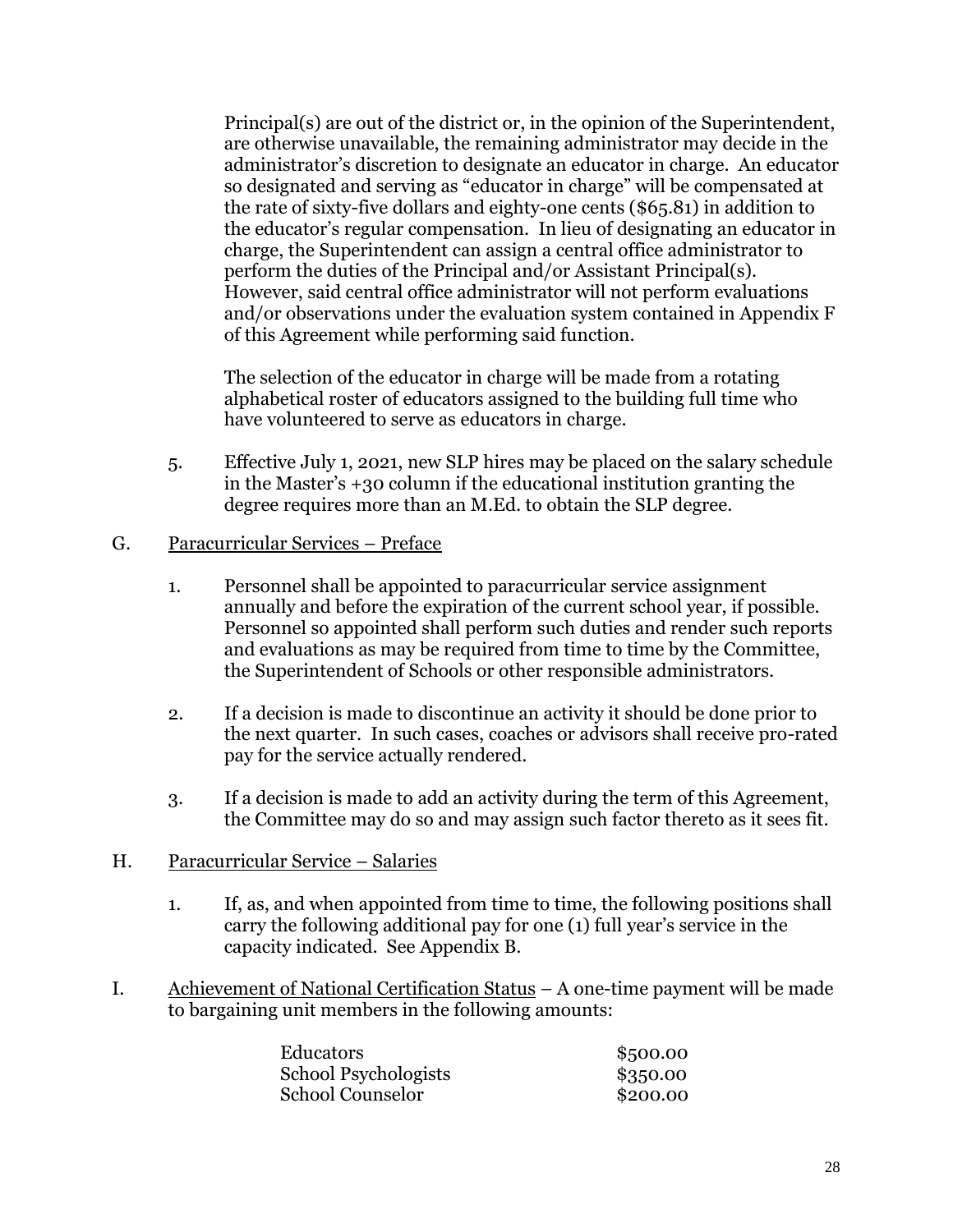#### Speech-Language Pathologists  $$350.00$

This payment will be made upon submission of documentation consistent with the "Comparison of National Certification Across School Professionals", compiled by the National Association of School Psychologists, January 2007.

#### Article 8 REDUCTION IN FORCE

- A. There may be occasions at any time, or from time to time and in any number or numbers, cumulative or otherwise when the Committee deems it necessary, or desirable, or expedient to reduce the work force. In such event, the following principles shall obtain, viz:
	- 1. A determination by the Committee that a reduction in force shall be made and shall be final and binding on all parties.
	- 2. The Committee shall be the sole judge of the numerical extent of the reduction and such determination shall be final and binding on all parties.
	- 3. The Committee shall be the sole judge of the grade levels, the departments, the subject matter, the specialties, the school building, the supportive responsibilities, the paracurriculum services, the supervisory responsibilities, and the certification in which the reductions shall be made and the relative numbers in each and every category, whether enumerated herein or otherwise, by which a gross reduction is to be accomplished and such determination shall be final and binding on all parties.
	- 4. The Superintendent shall be the sole judge of which specific individual employees shall be terminated in consequence of any reduction in force and such determination shall be final and binding on all parties except.
		- a. That educators employed at the discretion of the Committee shall have the protection accorded them by the General Laws, when and if applicable; and
		- b. Any professional employee whose position is eliminated shall:
			- 1. Be transferred to an open position for which he/she is certified or if this is not possible, then;
			- 2. Replace an employee with lower seniority teaching in a position for which the employee whose position is eliminated is certified.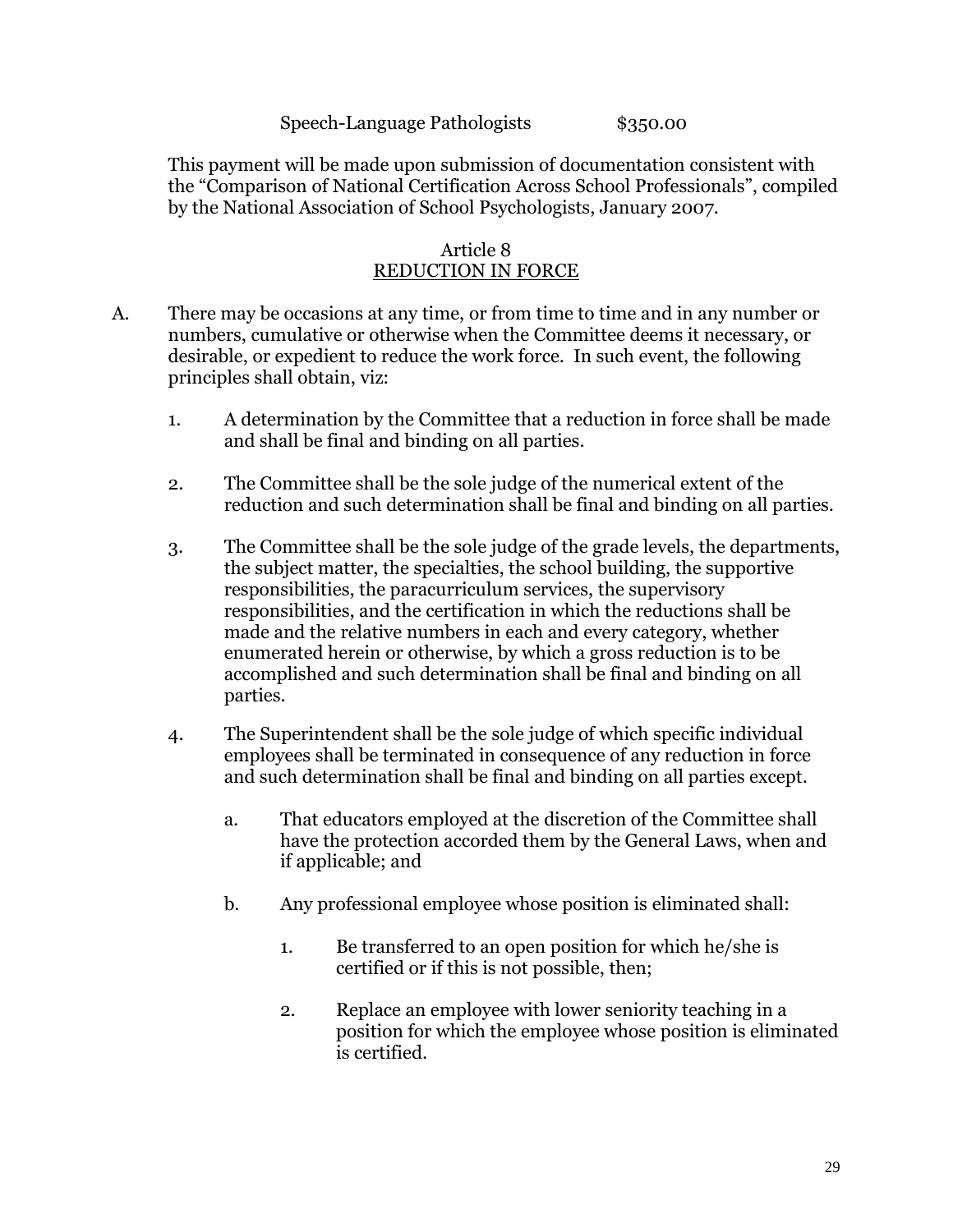- 5. Seniority is measured in terms of a educator's length of continuous service in years, months, and days from their last date of employment by the School Committee. Educators shall be credited for Seniority purposes with all time spent on any leave of absence provided for in this Agreement.
- 6. Cases of identical seniority shall be resolved by granting preference to the educator with the highest academic degree as of October 1st of the current academic year.
- 7. The Superintendent will provide a seniority list of educators, in writing, annually to the Association. The list shall be made available to the Association within forty-five (45) days of the execution of the Agreement and updated annually thereafter. Challenges to the list must be made in writing to the Superintendent within fifteen (15) days after said list is received by the Association. If there are no challenges, the list shall stand for the full school year and until the next annual list is established.
- 8. When lay-off action occurs, the Association shall be notified in writing of all educators on lay-off.
- 9. The Association shall be notified, in writing, within ten (10) days, of all open positions as they occur and of any recall action taken by the District.
- B. The Superintendent has the right, duty, and responsibility of assigning educators wherever he/she sees fit provided any such assignment is within the scope of the educator's certification. In amplification of such power, and not in limitation thereof, the parties recognized the power of the Superintendent to make such transfers, assignment and reassignments as he/she deems expedient in effecting a reduction in force and such determination shall be final and binding on all parties.
- C. Educators who have been laid off shall be entitled to recall rights for a period of two (2) years from the effective date of their respective lay-offs. During the recall period, educators shall be notified by certified mail to their last address of record, and given preference for positions for which they are qualified by training and experience and all benefits to which an educator was entitled at the time of lay-off shall be restored in full upon reemployment within the recall period. During the recall period, educators who have been laid off shall be given preference on the substitute list if they so desire. Laid off educators shall be recalled in the inverse order of layoff.
- D. Any member of the bargaining unit who rejects a recall for reasons of illness or disability rendering the member unable to work, or other good reason as determined by the Superintendent of Schools, shall be moved one (1) position down on the recall list.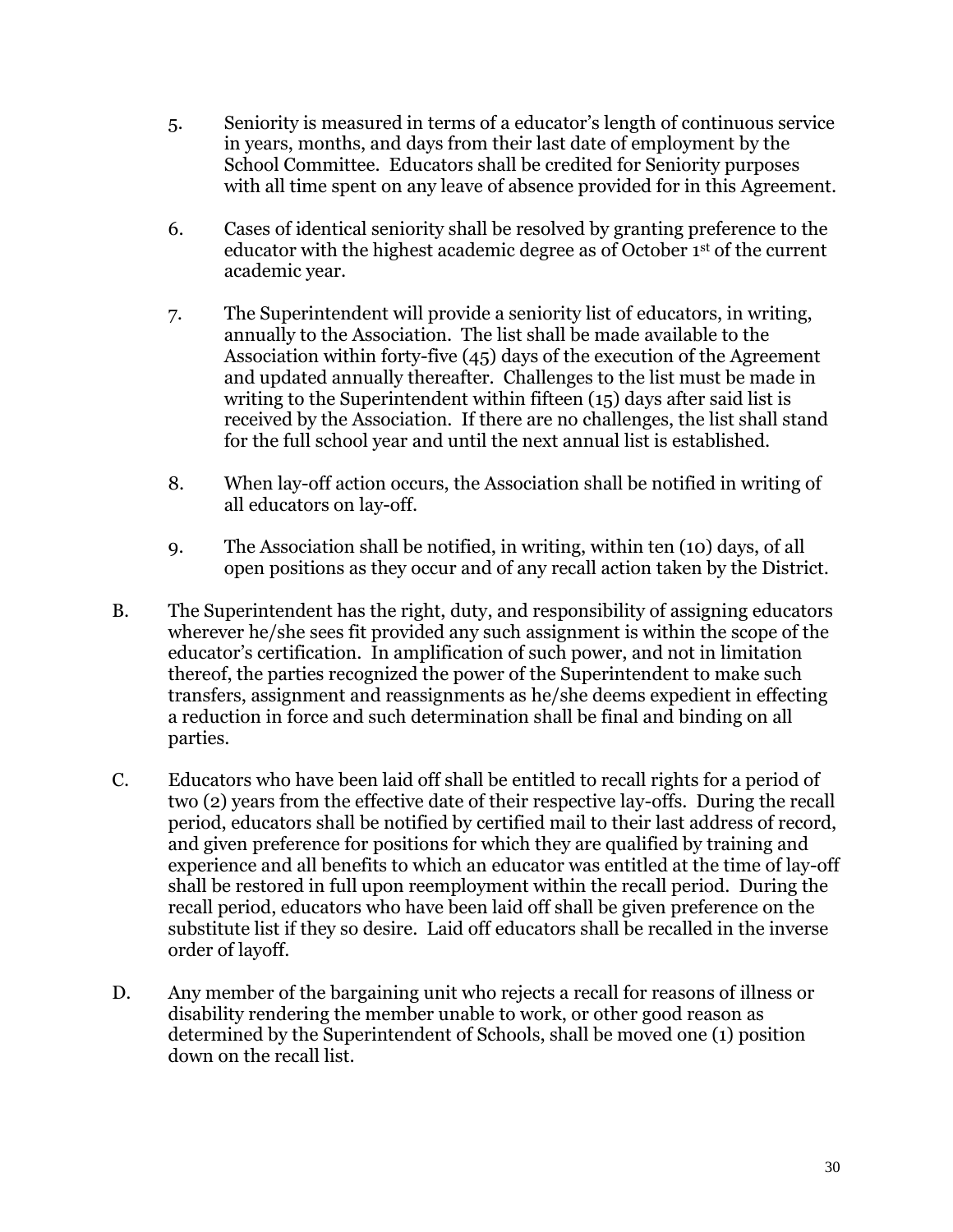- 1. The reason for the rejection must be stated in a letter of rejection. The Superintendent reserves the right to require medical documentation to support any request for such rejection, including an examination by a physician of the Superintendent's choice and at the expense of the School Committee.
- E. Any member who rejects a recall to a position for which the educator is qualified for no reason or for an unacceptable reason under this section shall waive all recall rights under this Article and satisfy any further obligations on the part of the School Committee or their statutory agents.
- F. Laid off employees may continue group health and life insurance during the recall period, under the existing group plans administered by the City, provided that such continuation is permitted by the insurer's underwriting requirements and provided that the laid off employee shall pay the premium cost directly to the City Treasurer. Failure to pay premium or refusal to return to employment will terminate this option.
- G. In the event a laid off educator is re-employed by the Committee in the school year immediately following the expiration of the two (2) year recall period, then said educator will be entitled to the seniority and accumulated sick leave held at the time of the lay-off.
- H. In the event that the re-employed educator referenced in Section G was an educator with professional status at the time of lay-off, then the Superintendent agrees to consider prior to March 15 of the re-employment school year, the question of restoration of professional status.

## Article 9

## SEVERANCE PAY

An educator with twenty (20) or more years of service to the Easthampton Public Schools, upon notice of intent to retire submitted to the Superintendent of Schools not later than December 1 of the school year at the end of which retirement will take place, and upon a letter of resignation for the purpose of retirement dated no later than April 15, and upon agreement to retire effective June 30 at the end of said school year, will be eligible to receive a one-time payment in the amount of \$10,000, effective FY 2001. Such payment shall be made within six (6) weeks of the term of employment.

In the event of the death of an educator with twenty (20) years of service to the Easthampton Public Schools while in active employment, the above-mentioned severance amounts will be paid to the estate, and the notification provisions do not apply.

Benefits under this Article will be limited to those who intend to and actually do retire under the provisions of the Massachusetts Educators Retirement Board. Benefits paid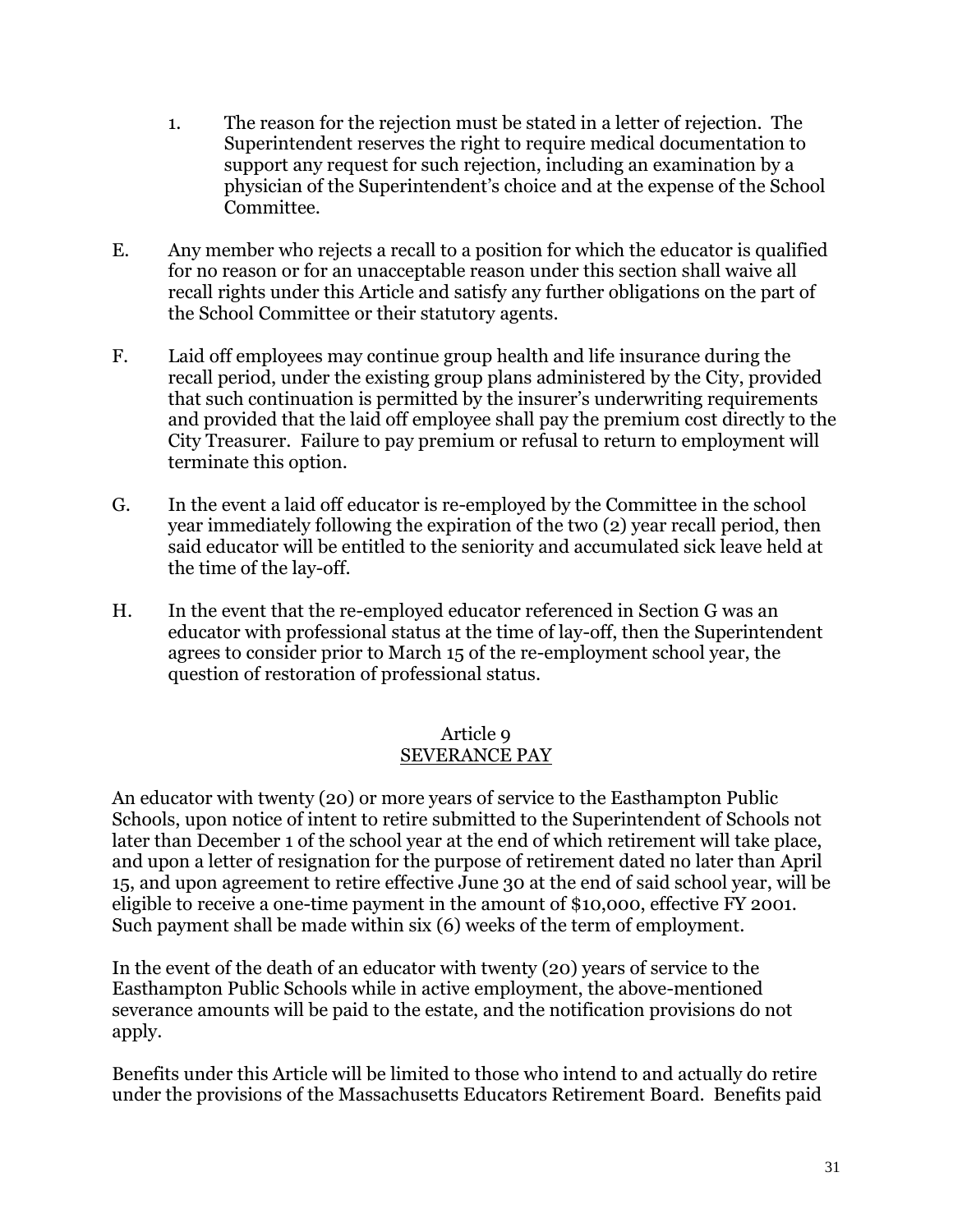pursuant to this Article will not be considered regular earnings for the purpose of calculating retirement benefits.

#### Article 10 JUST CAUSE

No employee will be disciplined, reduced in salary, or discriminated against without just cause.

#### Article 11 MISCELLANEOUS PROVISIONS

## A. Work Stoppage

- 1. The Association and the members of the bargaining unit severally agree that during the term of this Agreement they will not for any reason directly or indirectly cause, encourage, induce, threaten, or engage in any work stoppage, slowdown, strike, withholding of services, or any interference with the operations of any of the functions of the Committee or of the Easthampton Public Schools.
- 2. The Association recognizing and accepting its responsibility under the terms of this Agreement, agrees that in any event any members of the bargaining unit engage in any of the prohibited conduct described in paragraph 1, the Association shall promptly make a good faith effort to bring about immediate compliance with the provisions of this Article by any such member who engaged in conduct contrary to the provisions of this Article.
- 3. A member of the bargaining unit who engages or participates in any of the prohibited conduct described in paragraph 1 shall, at the discretion of the Superintendent, be subject to disciplinary action, including reprimand, suspension, or discharge and such action if taken by the Superintendent shall not be subject to the grievance procedure as provided in Article 5 provided however, that the fact of the participation of a member in such prohibited conduct shall be subject to the grievance procedure.
- B. Past Practice
	- 1. Whenever a past practice, custom, usage, administrative interpretation, fact finder's opinion, Committee policy or largess, or any individual exception to or application of a rule, statute, or regulation, including any prior application or interpretation of previous Collective Bargaining Agreements between these parties by whomever made or applied, whether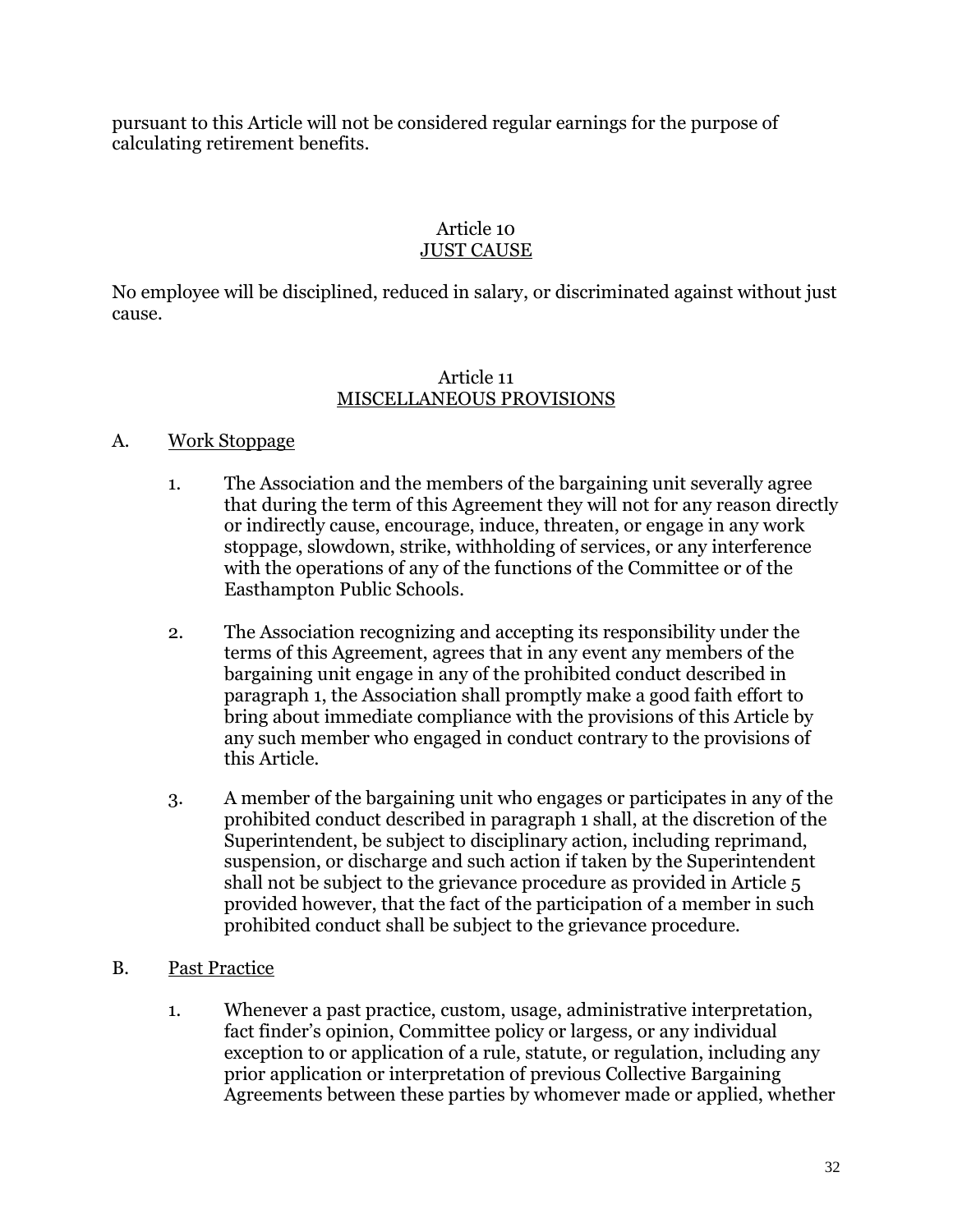written or unwritten, conflicts with the text of this Agreement, the terms of this Agreement shall prevail.

- C. Committee Rights
	- 1. The exercise by the Committee or their statutory agents of any of the following rights shall not alter any of the specific provisions of this Agreement; nor shall they be used to discriminate against any member of the Bargaining Unit.
		- a. The parties agree that the operation of the School Department, the supervision of the employees and their work are the rights of the Committee or their statutory agents. Accordingly, subject to the provisions of this Agreement and M.G.L. Chapter 150E, the making of reasonable rules to ensure orderly and effective work, to determine the quantity and types of equipment to be used, to introduce new methods and facilities; the making of work schedules, the determination of what and where duties will be performed, and of employees competency; the hiring, transfer, promotion, demotion, lay-off, recall, discipline, or discharge of employees for just cause without discrimination, are rights of the Committee or their statutory agents.
	- 2. The foregoing enumeration of these rights shall not be deemed to exclude other rights not specifically set forth, the Committee or their statutory agents therefore retaining all rights not otherwise specifically restricted by this Agreement.
- D. Negotiations
	- 1. At the request of either party hereto, the parties agree to meet and negotiate in good faith such changes as either may propose in the event of a binding legislative enactment or Department of Education regulation effecting one (1) or more of the following:
		- a. imposition of a higher minimum wage than the minimum set forth; or
		- b. imposition of maximum daily or weekly hours of educators or days of service of educators; or
		- c. imposition of leave benefits greater than those herein set forth; or
		- d. imposition of a mandatory system of paraprofessionals greater in scope than any presently in effect; or
		- e. imposition of a mandatory severance pay benefit, payment of unused sick leave or other personal benefit with pay.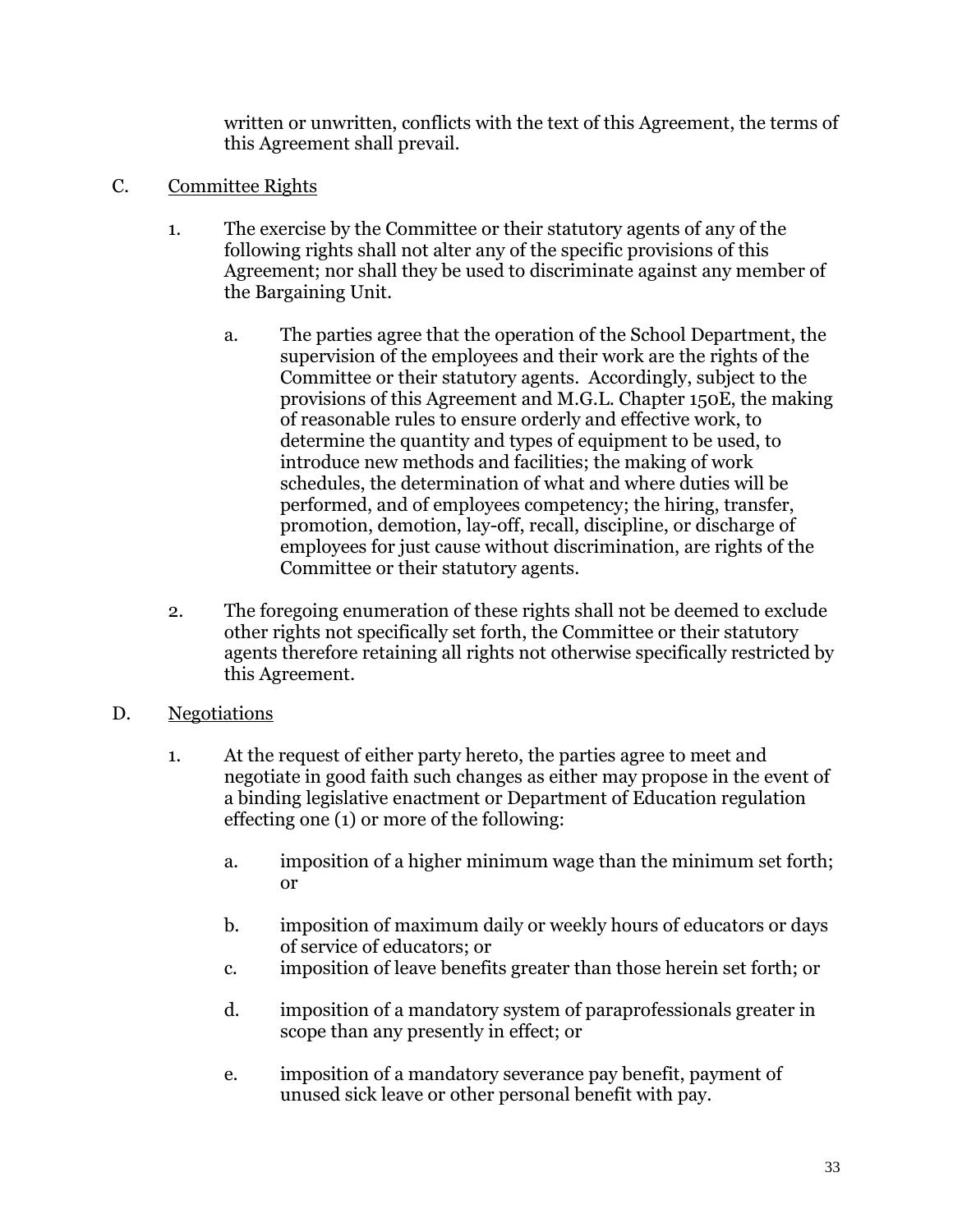- 2. The provisions of paragraph 1 notwithstanding, the parties acknowledge that during the negotiations that resulted in the Agreement, each had the unlimited right and opportunity to make demands and proposals with respect to any subject or matter not removed by law from the area of collective bargaining, and that the understandings and agreements arrived at by the parties after the exercise of that right and opportunity are set forth in this Agreement. Therefore, the Committee and the Association, for the life of this Agreement, each voluntarily and unconditionally waives the right to reopen negotiations on any subject matter covered by this Agreement, and each agrees that the other shall not be obligated to bargain collectively with respect to any subject matter not specifically referred to or covered by this Agreement, even though the subjects or matter may not have been within the knowledge or contemplation of either or both of the parties at the time that they negotiated or signed this Agreement. However, this will not preclude the parties from mutually agreeing to amend this Agreement at any time.
- 3. It being the intention of the parties to the Agreement that each party may freely offer contract proposals to the other during the bargaining process, the parties agree that the making of a proposal by either party in connection with the collective bargaining process or in connection with the proposed amendments to the contract which proposal does not for any reason become a part of the contract shall not in itself have a precedential effect in interpreting the intention of the parties to this contract and all intent of the parties is to be drawn from the contract alone and from the evolution of the contract and no court or administrative body or arbitrator or fact-finder shall give evidentiary weight to the making of either party and the rejection by the other of any such proposal.
- E. Hiring Committees

The Committee will offer union member(s) the voluntary opportunity to serve on hiring committees without compensation.

### Article 12 SCHOOL DISTRICT NURSE

- A. The provisions of this Article 12 are applicable only to the School District Nurse, and in the event any terms or provisions of this Agreement are inconsistent with the provisions of this Article as to the terms and conditions of employment of the School District Nurse, the terms of this Article shall govern.
- B. The School Nurses and School District Nurse are employed for one hundred eighty five (185) days, including the period students are present. The School District Nurse is also required to work ten (10) additional days as requested by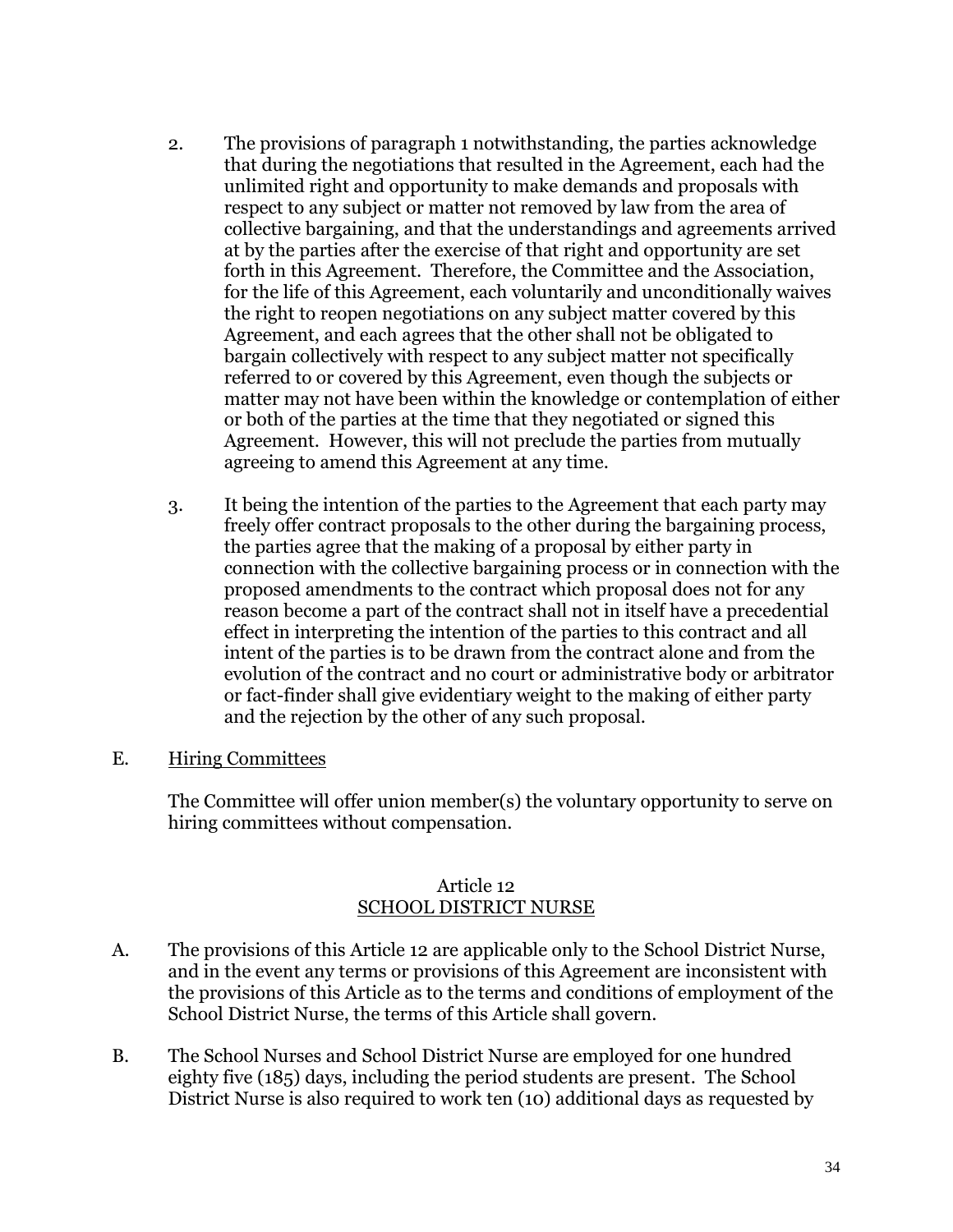the principal or other appropriate administrator, said days to be compensated at the School District Nurse's per diem rate. The normal workday of the School District Nurse is seven and one-half (7.5) hours, but it is understood that the positions may occasionally require longer hours/additional work.

- C. The School District Nurse will be compensated at the appropriate step of the Bachelors Schedule, Appendix A, with initial step placement to be determined by the Superintendent at the time of hire. A District Nurse who has earned a Masters' Degree in Nursing will receive an additional \$3,000. This salary will be prorated in the event that the position is reduced to less than full time.
- D. The School District Nurse will be reimbursed for attendance at meetings and conferences or professional improvement opportunities at the request of and/or with the advance approval of the Superintendent or the Superintendent's designee.
- E. The School Committee shall provide insurance providing indemnification for expenses or damages incurred by the School District Nurse in defense or settlement of a claim against the Nurse, which arose out of acts performed by the Nurse while acting within the scope of the Nurse's official duties or employment, provided that the defense or settlement of such claim shall have been made by the City Counsel or by an attorney furnished by an insurer obligated under the terms of the policy(ies) to defend the School Committee and/or the City against such claim.
- F. The School District Nurse shall comply with the health standards as required and specified in M.G.L., Chapter 71, Section 55B. The School Committee reserves the right to extend the scope of physical examination required by law. In the event that the School Committee requires additional physicals, it will bear the cost.
- G. The School District Nurse shall furnish and maintain throughout the term of this contract a valid certificate qualifying the Nurse in this position as required by M.G.L. Chapter 71, Section 38G.
- H. The Superintendent of Schools or the Superintendent's designee shall meet with the School District Nurse at least once each year for the purpose of discussing the Nurse's job performance. Evaluation shall be in accordance with the job description established for the School District Nurse. The School District Nurse will be afforded the opportunity to review the Nurse's annual job evaluation before said evaluation is finalized.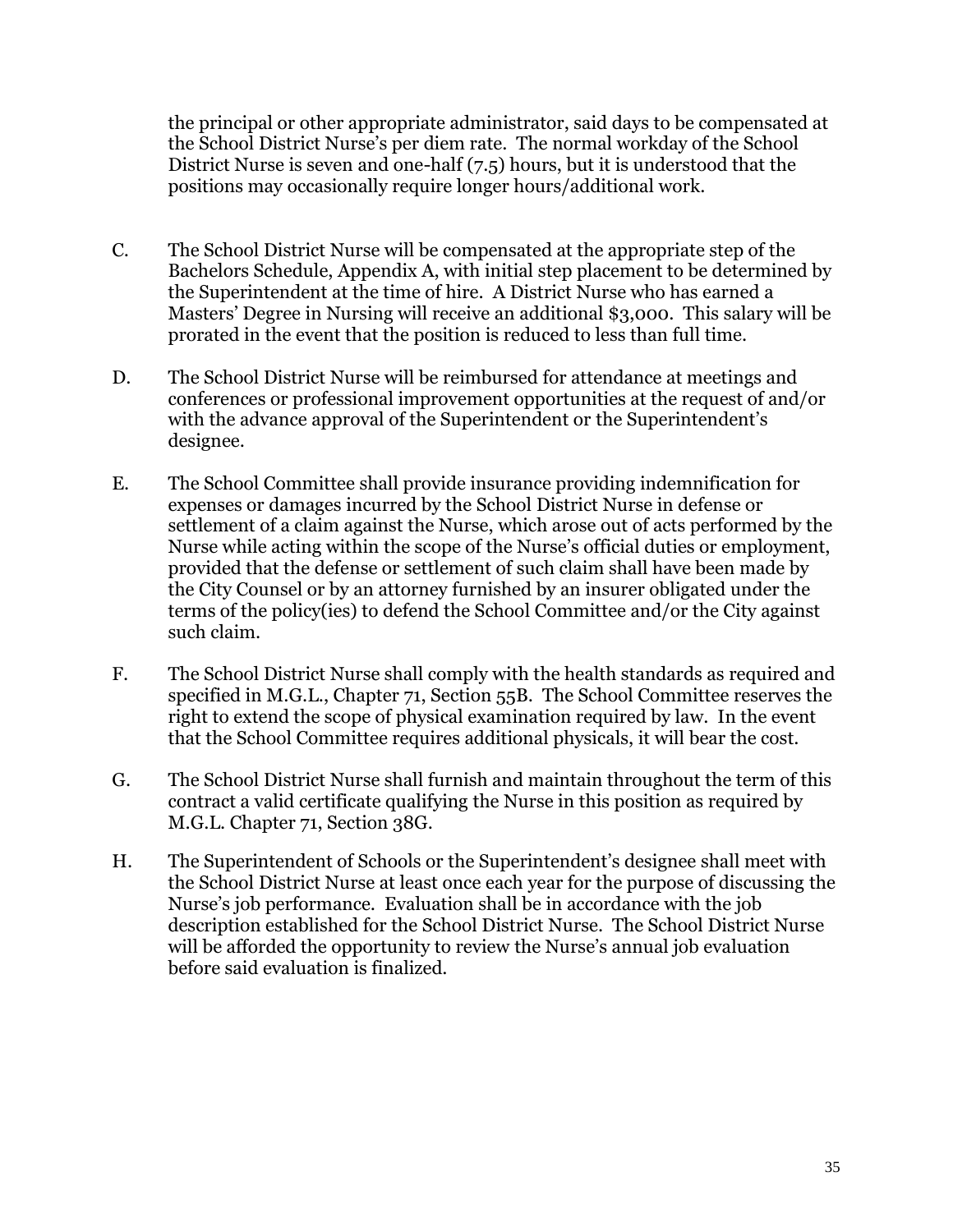### Article 13 SCHOOL SOCIAL WORKER

- A. The school social worker shall be placed on the educators' salary scale set at the level appropriate for the school social worker's teaching experience and education.
- B. The school social worker shall work the normal educator year and educator hours except that the school social worker by virtue of the nature of the school social worker's work may be called upon occasionally to perform work at irregular hours.

### Article 14 PAYROLL

Educators will be paid 1/26 of their annual salary every two weeks during the school year. The Superintendent will determine the starting and ending pay dates after the school calendar has been approved by the School Committee, provided that educators will be paid on the first regular pay date after the start of the school year.

Educators may continue to receive their pay bi-weekly through the summer, or may, if they so elect, opt to receive a "lump sum" equal to what they would receive if the former option had been selected. If the "lump sum" option is selected, notice must be made to the Business Office prior to the beginning of the school year, and will be irrevocable unless notice is made prior to the beginning of the a succeeding school year.

The lump sum payment will be processed on or after the last educator work day, inclusive of snow make up days, and the check will be issued no later than thirteen (13) business days after the last educator work day.

Educators will be notified of the first pay day in September as soon as the school calendar is approved by the School Committee.

Educators will not go a pay period without a pay check.

Payment for work compensated on an hourly basis such as curriculum work, committee workshops, and after-school meetings, will be received no later than two (2) pay periods after the submittal of the appropriate documentation.

### Article 15 DUES DEDUCTION

The Committee agrees to deduct from the salaries of the unit members who have on file with the Committee a deduction authorization card, to be supplied by the Association, the dues required as a condition of acquiring or maintaining membership in the Association as provided in Section 17C of Chapter 180 of the General Laws as amended.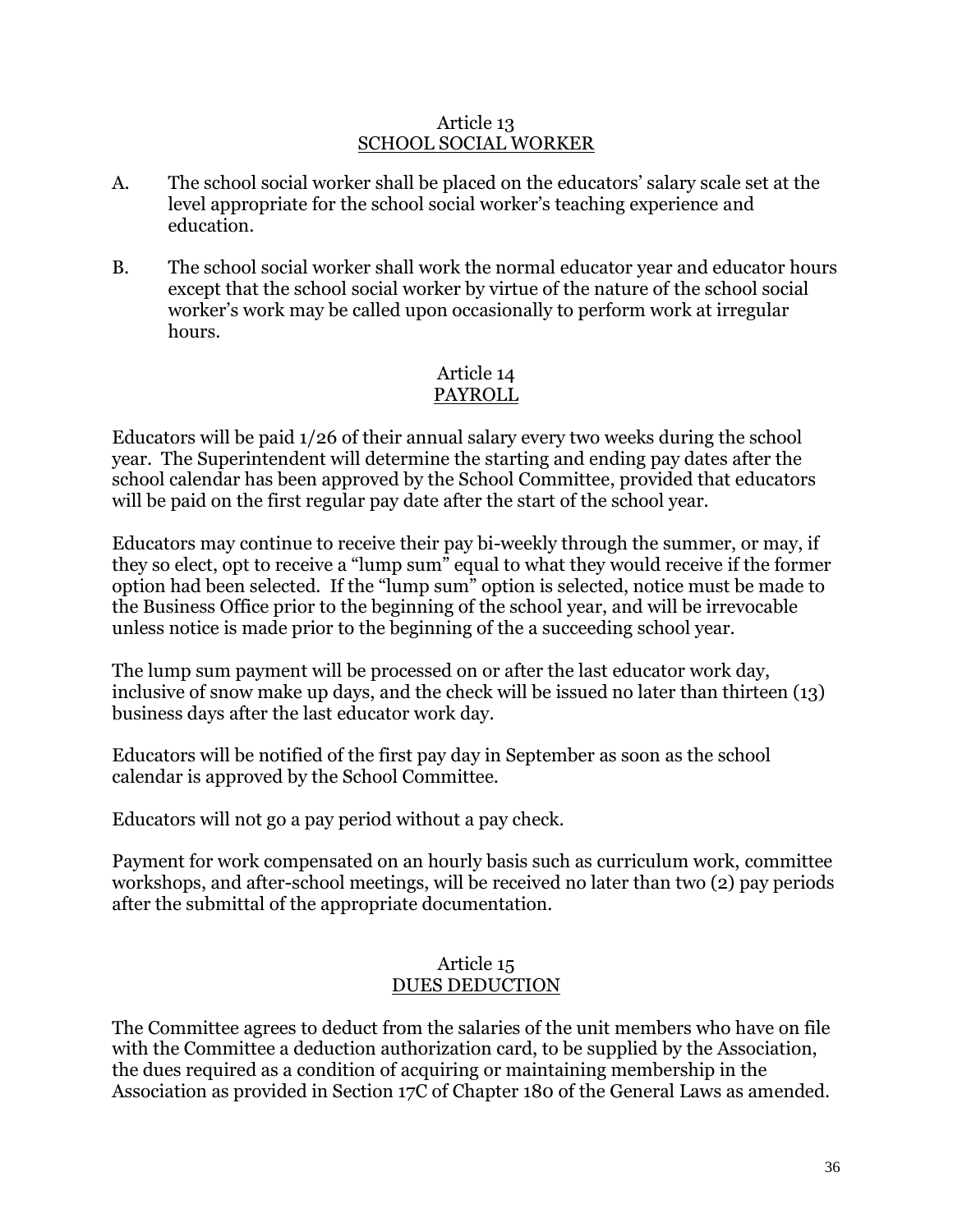The Committee agrees not to discontinue such deductions except upon sixty (60) day written notice given by the educator.

The Easthampton Educational Association (EEA) shall have access to meet with employees on school grounds during the school day to investigate grievances, complaints, and other workplace issues. The EEA shall be allowed to conduct meetings during lunch breaks, other non-work breaks, before, and after the school day in school buildings. The EEA shall have the right to meet with new employees without loss of pay or leave to the new employee or a union representative for not less than 30 minutes within the first ten days of employment. The EEA shall have the right to communicate with members through district email. This will be according to the provisions of Mass General Laws Chapter 150E Section 5A. [Chapter 150E \(malegislature.gov\)](https://malegislature.gov/laws/generallaws/parti/titlexxi/chapter150e) 

The Association agrees that it will indemnify and hold the Employer harmless for any and all claims, demands, suits, or damages arising from this Article, provided that the Association retains the sole right to select and assign appropriate legal counsel and provided that the Employer cooperates with said counsel in the conduct of the case.

## Article 16 PROFESSIONAL DEVELOPMENT COMMITTEE

Immediately upon execution of this Agreement, the parties agree to establish a Joint Professional Development Committee, consisting of representatives selected by the Association and by the Superintendent on behalf of the School Committee. This committee shall act in an advisory capacity to the Superintendent regarding all professional development programs undertaken by the district, including, but not limited to, the scheduling and content of professional development days, the creation of the district professional development plan, the establishment of the professional development budget, the development of options for the recertification of all educators in the district, and the adoption of training programs for support staff working within the district.

### Article 17 PROFESSIONAL DEVELOPMENT INCENTIVE REIMBURSEMENT

The parties agree that courses as a part of staff development programs are essential to the continued professional growth of staff members, professional climate of the schools, and the maintenance of quality education for Easthampton students and should be encouraged.

To that end the following professional development incentive policy and process shall be set up.

The School Committee will set aside up to \$8,000 each year of this contract for professional development incentives to include the following.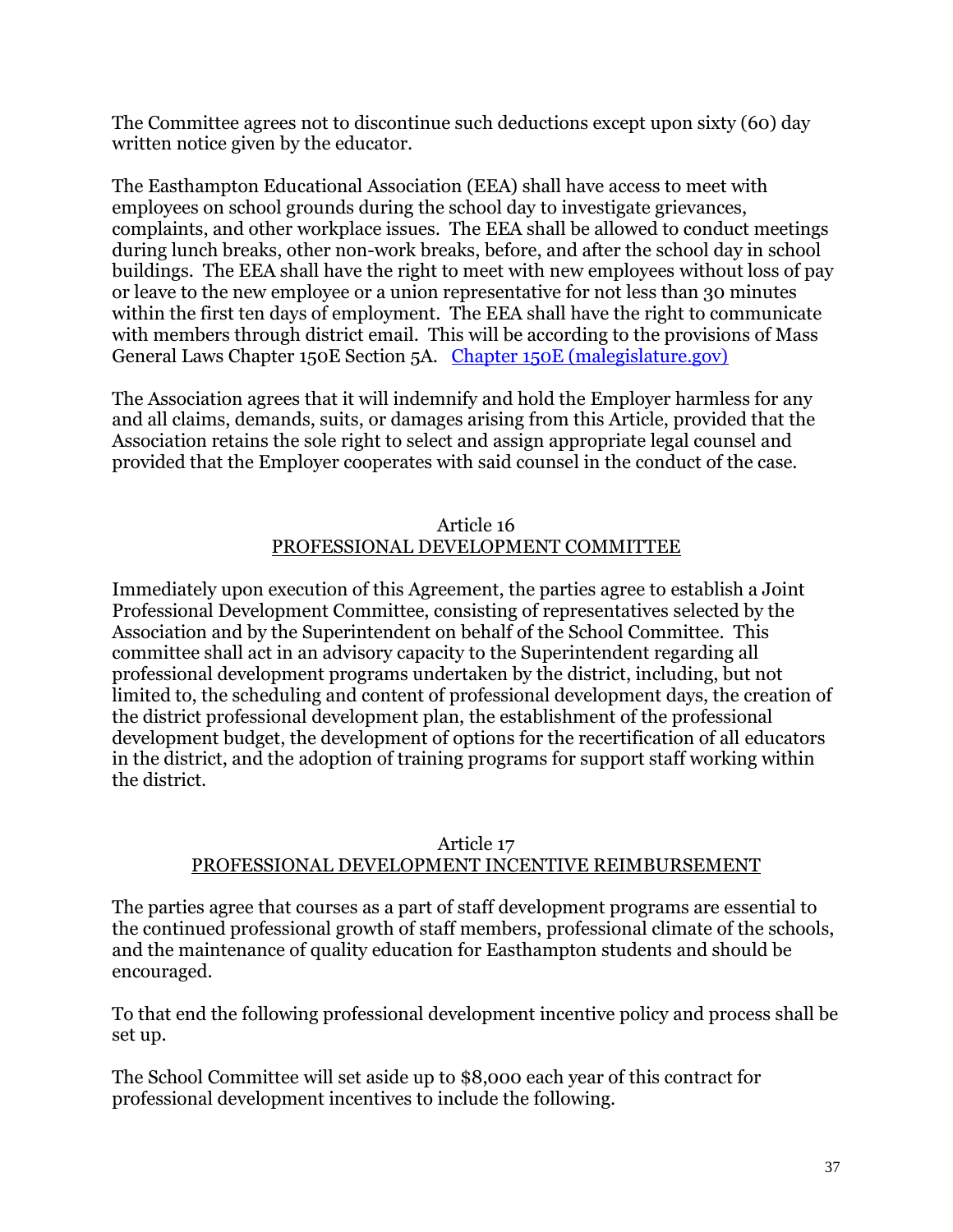Satisfactory completion of a college course taken for academic credit during the life of this contract will result in a one-time reimbursement to a limit of three credits during the life of this contract. Reimbursement will be based on the prevailing tuition credit rate at the University of Massachusetts. Reimbursement will be paid upon submission of a satisfactory grade report (letter grade B or above) and a paid tuition invoice from the bursar's office of the institution.

In order to be eligible for an incentive, staff members must submit their course description to the Superintendent for prior approval (by August 15 for the fall semester, January 15 for the spring semester, and June 1 for the summer semester). Approval is contingent on the course being consistent with the system priorities and objectives and/or in the staff member's content or specialty area.

Requests for incentive reimbursement will be approved on a first come, first serve basis not to exceed the maximum total set aside. If the maximum total has not been expended by June 15, then the remaining amount shall be equally distributed to the educators who were previously reimbursed during the current fiscal year up to the total amount actually paid for the course by the educator above and beyond the prevailing tuition credit rate at the University of Massachusetts. If the maximum total still has not been expended, then the remaining amount shall be equally distributed to the educators who submitted for reimbursement for a second course during the current fiscal year.

### Article 18 SPECIAL EDUCATION AND BEHAVIORAL ISSUES

- A. An educator who has referred a student for disciplinary action will be afforded the opportunity to provide input to the Principal regarding the discipline. Once a disciplinary sanction has been established, the educator will be informed of the Principal's final decision.
- B. All educators who are assigned students who have been identified as receiving special services under Chapter 766, or other statutorily-mandated accommodations, will receive a timely summary of information with the educators' responsibilities.
- C. In cases where, in the educator's professional judgment, a student's behavior poses a threat to the safety of the student, the educator, or other staff, or to other students, the educator may request that a Special Education evaluation team be convened. The educator will be entitled to attend the meeting.

### Article 19 JOINT COMMITTEE

The Association and Superintendent will establish a Joint Committee, charged with streamlining and where possible eliminating unnecessary and redundant program reporting and initiatives, with the work of this committee to begin concurrently with the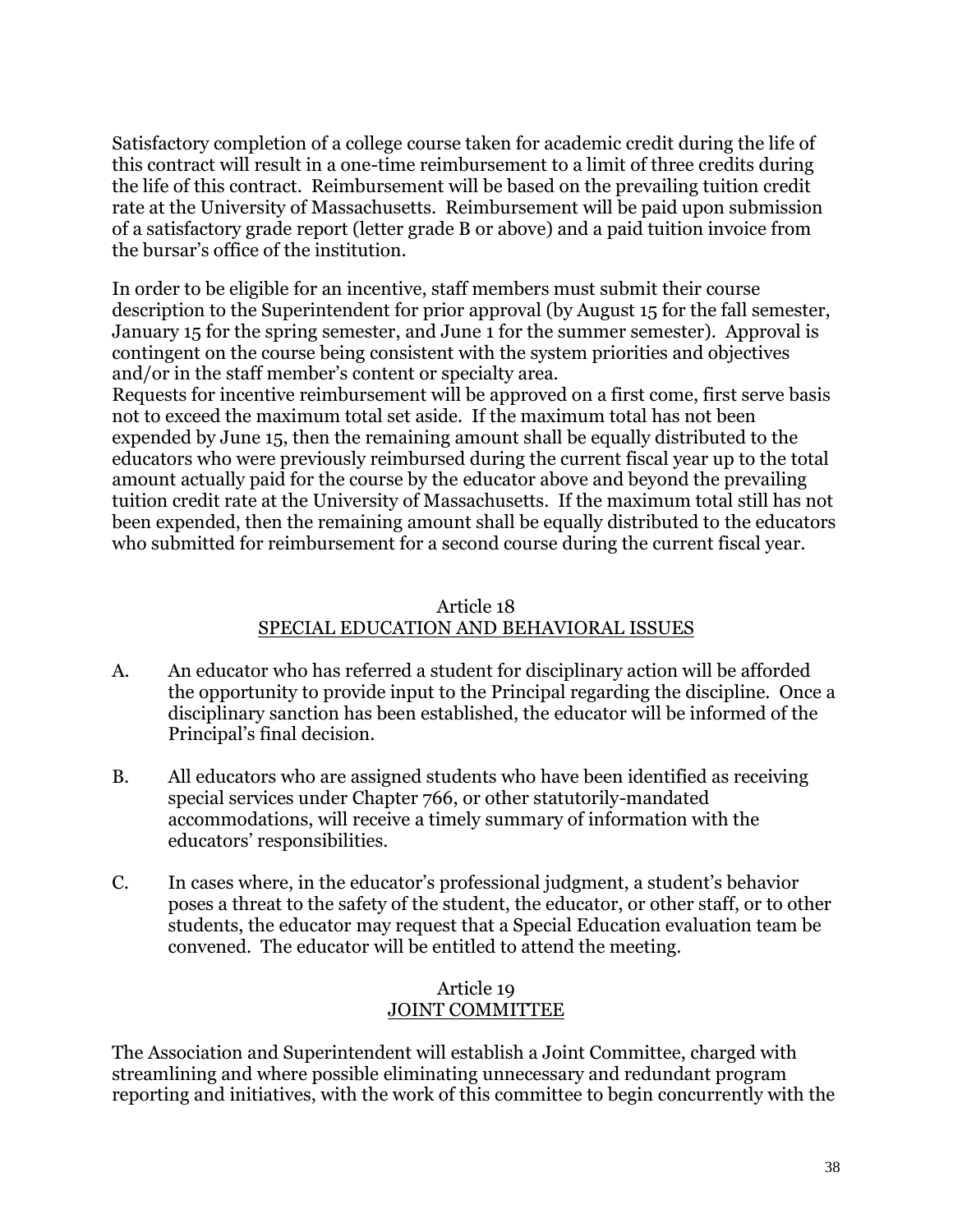negotiation of this agreement. The recommendations of this committee would then be referred back to the negotiations process, with agreed upon language to be included in the successor collective bargaining agreement.

#### Article 20

### PLEDGE AGAINST DISCRIMINATION AND COERCION

The provisions of this Agreement shall be applied equally to all employees in the bargaining unit without discrimination as to age, sex, pregnancy, pregnancy-related condition, marital status, breastfeeding parents, race, color, creed, sexual orientation, gender identity, national origin, union activity or political affiliation. The Union shall share equally with the Employer the responsibility for applying this provision of the Agreement.

#### Article 21 DURATION

A. This Agreement shall become effective July 1, 2021 and shall continue in effect to and including June 30, 2024. During any period of negotiations between the parties hereto, the provisions of this Agreement shall remain in full force and effect until such time as a new Agreement has been signed. Such negotiations will be conducted in good faith.

IN WITNESS WEREOF the parties to this Agreement have caused these presents to be executed by their agents hereunto duly authorized, and their signatures to be affixed hereto, as of this date appearing before each signature.

EASTHAMPTON SCHOOL COMMITTEE EASTHAMPTON EDUCATION

ASSOCIATION

Chairperson President

\_\_\_\_\_\_\_\_\_\_\_\_\_\_\_\_\_\_\_\_\_\_\_ \_\_\_\_\_\_\_\_\_\_\_\_\_\_\_\_\_\_\_\_\_\_\_\_

\_\_\_\_\_\_\_\_\_\_\_\_\_\_\_\_\_\_\_\_\_\_\_ \_\_\_\_\_\_\_\_\_\_\_\_\_\_\_\_\_\_\_\_\_\_\_\_ Date **Date** Date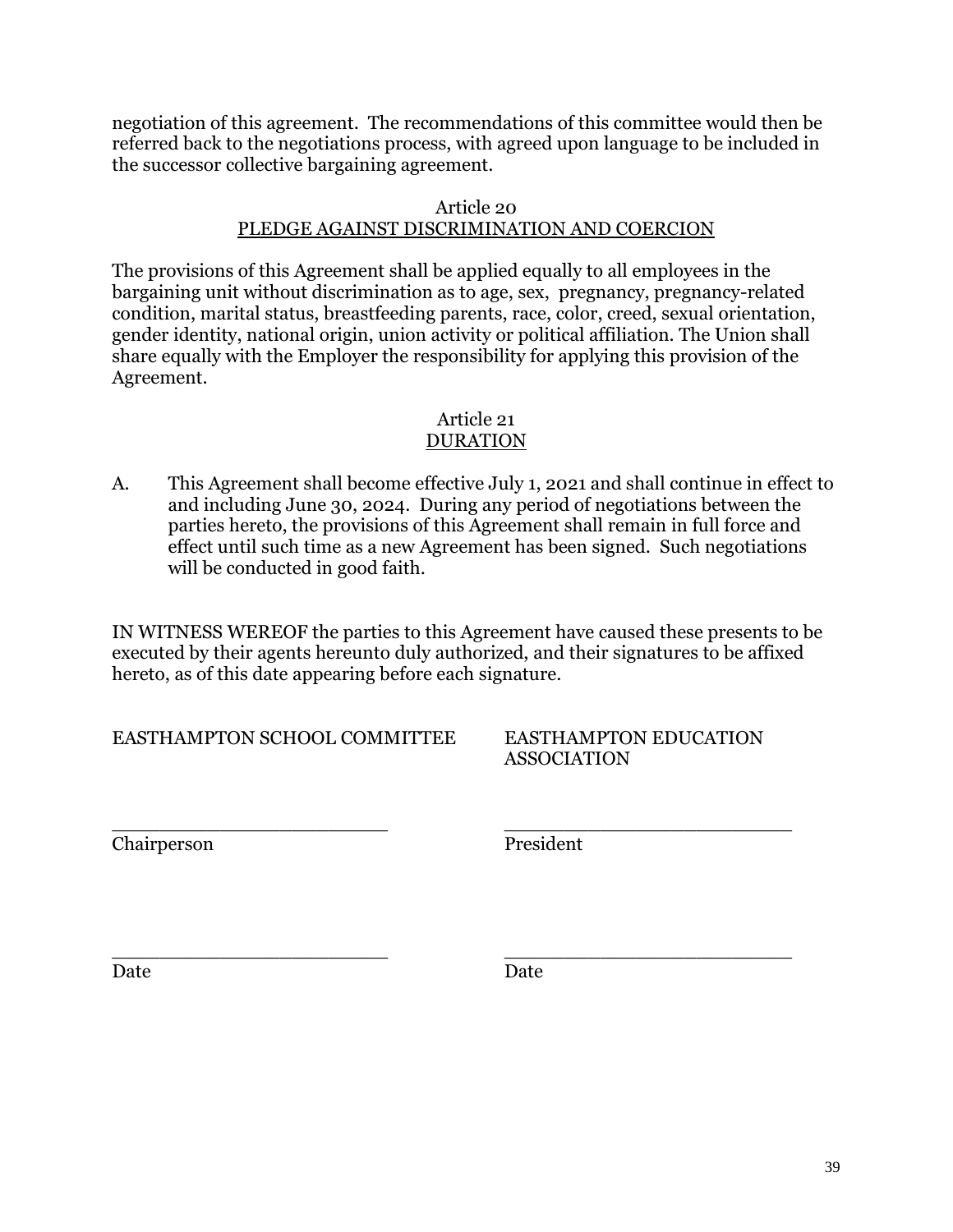#### APPENDIX A EASTHAMPTON PUBLIC SCHOOLS

# EDUCATORS SALARY SCALE

| <b>Level</b> | <b>Bachelors</b> | <b>Masters</b> | <u>Masters+30</u> |
|--------------|------------------|----------------|-------------------|
|              |                  |                |                   |
| 2021-2022    |                  |                |                   |
| $1(1-3)$     | \$46,269         | \$50,895       | \$53,210          |
| $2(4-5)$     | \$50,895         | \$55,107       | \$57,837          |
| $3(6-7)$     | \$55,525         | \$60,149       | \$62,464          |
| $4(8-9)$     | \$60,149         | \$64,778       | \$67,092          |
| $5(10-11)$   | \$64,778         | \$69,405       | \$71,718          |
| 6(12)        | \$69,404         | \$74,034       | \$76,347          |
| $6(13-20)$   | \$70,563         | \$75,191       | \$77,504          |
| $6(21-25)$   | \$71,117         | \$75,746       | \$78,060          |
| $6(26+)$     | \$71,310         | \$75,938       | \$78,251          |

| <b>Level</b> | <u>Bachelors</u> | <u>Masters</u> | <u> Masters+30</u> |
|--------------|------------------|----------------|--------------------|
|              |                  |                |                    |
| 2022-2023    |                  |                |                    |
| $1(1-3)$     | \$47,194         | \$51,913       | \$54,275           |
| $2(4-5)$     | \$51,913         | \$56,209       | \$58,994           |
| $3(6-7)$     | \$56,636         | \$61,352       | \$63,713           |
| $4(8-9)$     | \$61,352         | \$66,073       | \$68,434           |
| $5(10-11)$   | \$66,073         | \$70,793       | \$73,153           |
| 6(12)        | \$70,793         | \$75,515       | \$77,874           |
| 6 (13-20)    | \$71,974         | \$76,695       | \$79,054           |
| $6(21-25)$   | \$72,539         | \$77,261       | \$79,621           |
| $6(26+)$     | \$72,737         | \$77,457       | \$79,816           |

| <b>Level</b> | <u>Bachelors</u> | <b>Masters</b> | <u> Masters+30</u> |
|--------------|------------------|----------------|--------------------|
|              |                  |                |                    |
| 2023-2024    |                  |                |                    |
| $1(1-3)$     | \$48,138         | \$52,952       | \$55,360           |
| $2(4-5)$     | \$52,951         | \$57,333       | \$60,174           |
| $3(6-7)$     | \$57,768         | \$62,579       | \$64,987           |
| $4(8-9)$     | \$62,579         | \$67,395       | \$69,802           |
| $5(10-11)$   | \$67,395         | \$72,209       | \$74,616           |
| 6(12)        | \$72,208         | \$77,025       | \$79,432           |
| $6(13-20)$   | \$73,414         | \$78,228       | \$80,635           |
| $6(21-25)$   | \$73,990         | \$78,806       | \$81,213           |
| $6(26+)$     | \$74,191         | \$79,006       | \$81,412           |

Any educator who is hired or reduced to less than a full time position will receive a salary which will be prorated on the time worked.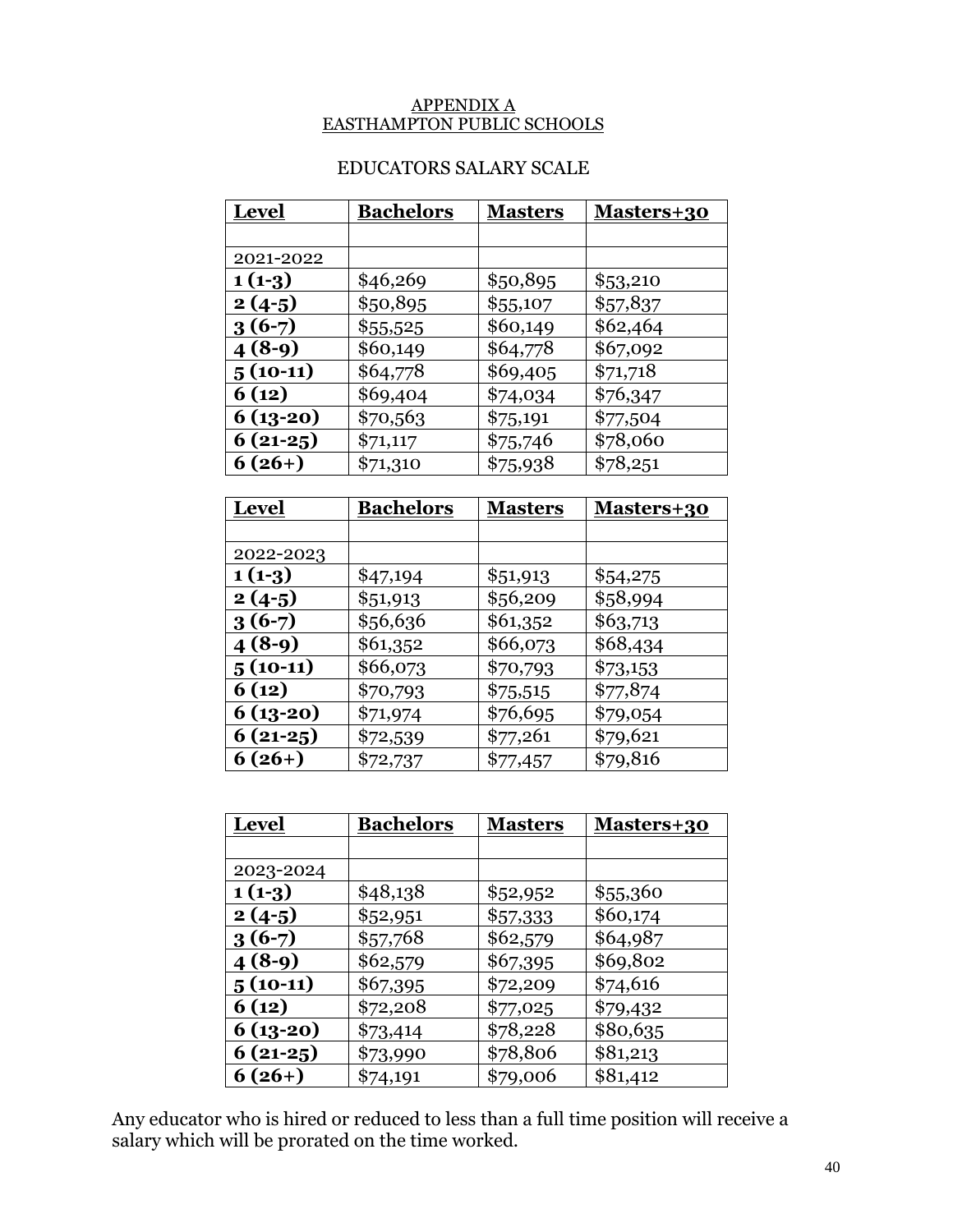# APPENDIX B

# Coaching and Extra Curricular

| <b>Position</b>               | 7/1/2014 | 7/1/2015 | 7/1/2016 |
|-------------------------------|----------|----------|----------|
| <b>High School Yearbook</b>   | 1,833    | 1,851    | 1,888    |
| Senior Class Advisor          | 1,468    | 1,483    | 1,513    |
| Junior Class Advisor          | 1,097    | 1,108    | 1,130    |
| Sophomore Class Advi-<br>sor  | 732      | 739      | 754      |
| Freshman Class Advi-<br>sor   | 369      | 373      | 381      |
| <b>Student Council</b>        | 733      | 740      | 755      |
| <b>Student Newspaper</b>      | 1,098    | 1,109    | 1,131    |
| Drama Club                    | 1,098    | 1,109    | 1,131    |
| As Schools Match Wits         | 1,098    | 1,109    | 1,131    |
| Ski Club                      | 548      | 554      | 565      |
| <b>SAT Administrator</b>      | 694      | 701      | 715      |
| SADD                          | 704      | 711      | 725      |
| Peer Leadership               | 369      | 373      | 381      |
| Mt. Bike Club                 | 369      | 373      | 381      |
| Art/Photography               | 369      | 373      | 381      |
| <b>Outdoor Club</b>           | 369      | 373      | 381      |
| <b>World Languages</b>        | 369      | 373      | 381      |
| Key Club                      | 368      | 372      | 379      |
| Renaissance Coordina<br>tor   | 707      | 714      | 728      |
| M.S. Damatics                 | 368      | 372      | 379      |
| M.S. Arts Club                | 530      | 535      | 546      |
| 8th Grade Trip                | 554      | 560      | 571      |
| <b>National Honor Society</b> | 368      | 372      | 379      |
| <b>Culinary Arts</b>          | 1,081    | 1,092    | 1,114    |
| <b>Band Director</b>          | 3,235    | 3,267    | 3,332    |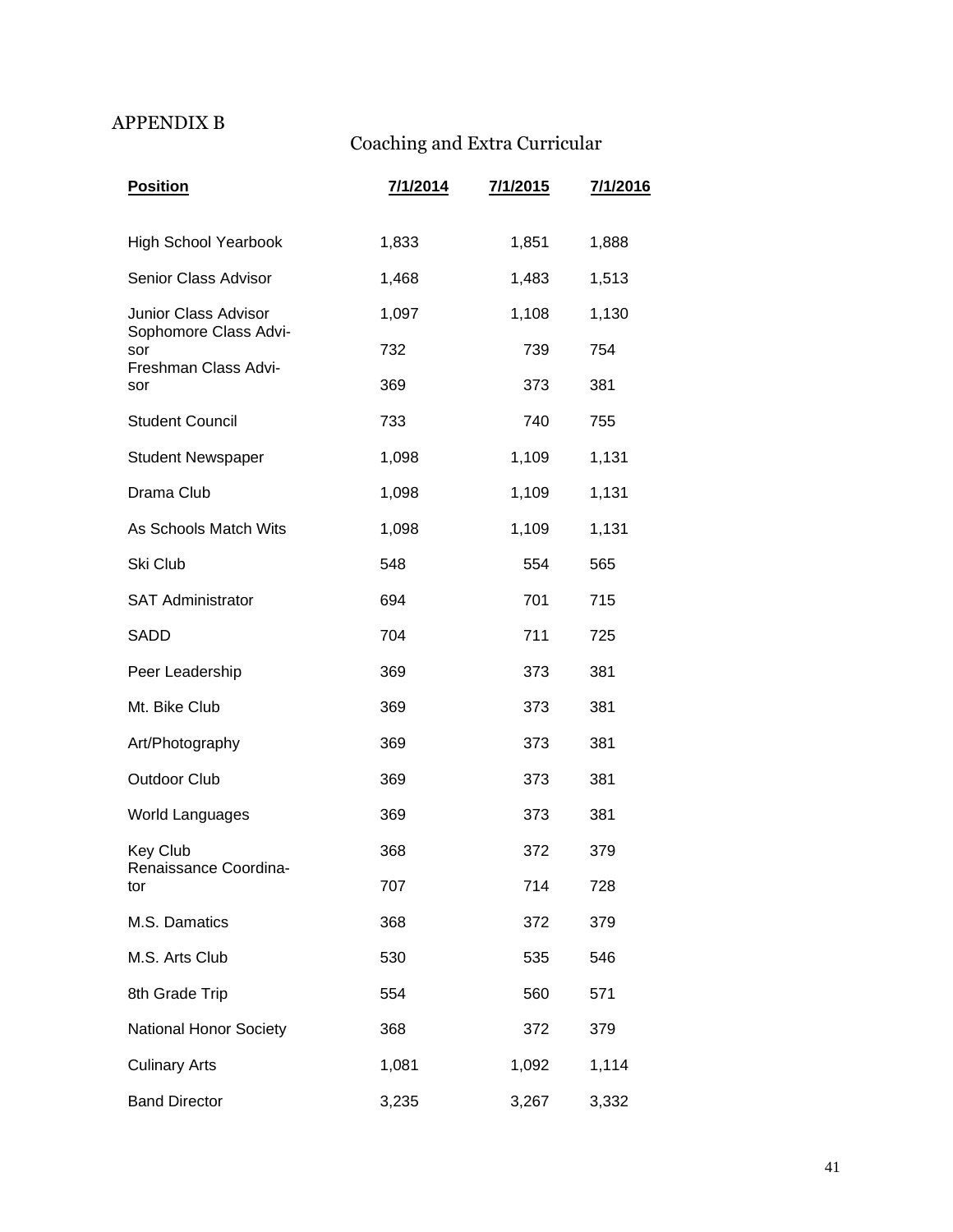| Choral Director (H.S.)                 | 1,615 | 1,631 | 1,664 |
|----------------------------------------|-------|-------|-------|
| Choral Director (M.S.)                 | 1,615 | 1,631 | 1,664 |
| H.S. Theater Director                  | 3,193 | 3,225 | 3,290 |
| <b>Assistant Theater Di-</b><br>rector | 1,390 | 1.404 | 1,432 |
| <b>Model United Nations</b>            | 530   | 535   | 546   |
| Jazz Band Director                     | 705   | 712   | 726   |
| H.S. Gay/Straight Alliance             | 464   | 469   | 478   |
| M.S. Talk It Out Mediation             | 923   | 932   | 951   |
| M.S. LEO                               | 179   | 181   | 185   |

The district shall provide a mentoring training program to all new educators to the district following Massachusetts Department of Elementary and Secondary Education guidelines. Mentors will be paid \$400 per mentee.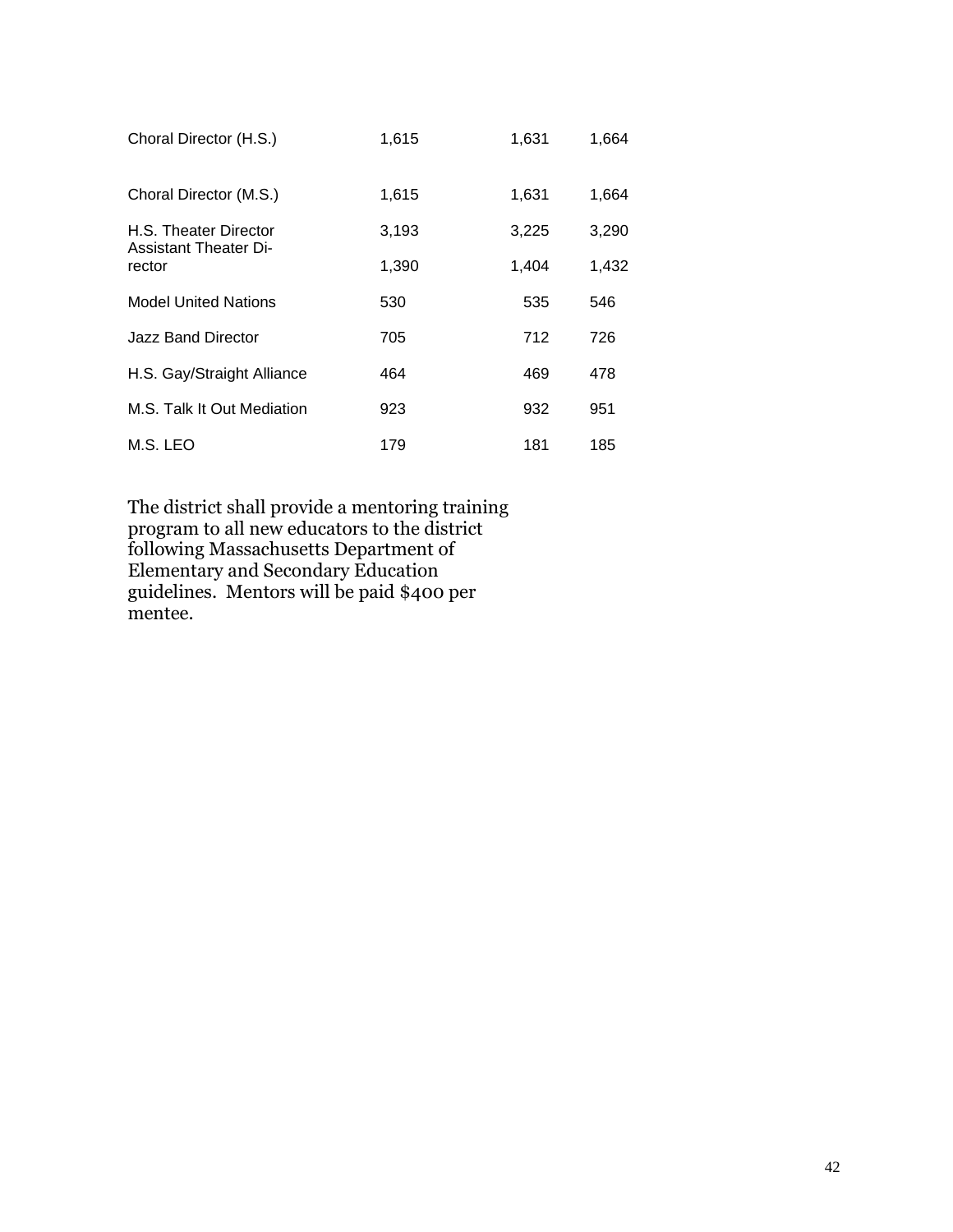### APPENDIX B

| <b>Position</b>                   | 7/1/2014 | 7/1/2015 | 7/1/2016 |
|-----------------------------------|----------|----------|----------|
|                                   |          |          |          |
| <b>Athletic Director</b>          | 14,928   | 15,077   | 15,379   |
| <b>Varsity Soccer Coach</b>       | 3,296    | 3,329    | 3,396    |
| JV Soccer Coach                   | 2,191    | 2,213    | 2,257    |
| Varsity Football Coach            | 4,347    | 4,391    | 4,479    |
| Assistant Football Vcoach         | 2,623    | 2,649    | 2,702    |
| <b>Fall Cheering Coach</b>        | 3,296    | 3,329    | 3,396    |
| <b>Fall Non-Competition Cheer</b> | 1,649    | 1,666    | 1,699    |
| Varsity Basketball                | 4,347    | 4,391    | 4,479    |
| JV Basketball                     | 2,695    | 2,722    | 2,776    |
| Ice Hockey Coach                  | 4,347    | 4,391    | 4,479    |
| Swimming Coach                    | 3,296    | 3,329    | 3,396    |
| <b>Assistant Swimming Coach</b>   | 1,968    | 1,988    | 2,028    |
| Winter Cheering Coach*            | 3,296    | 3,329    | 3,396    |
| Assistant Winter Cheering*        | 1,833    | 1,851    | 1,888    |
| Winter Non-Competition            | 1,649    | 1,666    | 1,699    |
| Winter Assistant Non-Comp         | 917      | 926      | 945      |
| <b>Varsity Base/Softball</b>      | 3,296    | 3,329    | 3,396    |
| JV Base/Softball                  | 2,191    | 2,213    | 2,257    |
| Varsity Golf Coach                | 2,623    | 2,649    | 2,702    |
| <b>Varsity Volleyball</b>         | 3,296    | 3,329    | 3,396    |
| JV Volleyball                     | 2,191    | 2,213    | 2,257    |
| <b>JV Football Coach</b>          | 917      | 926      | 945      |
|                                   |          |          |          |

\*Competition Squads must be both home game and competition squads.

Service Stipend – A stipend of \$250 will be added to the above stipends and apply after five (5) years of continuous service in the same sport. This service stipend would not apply to the Athletic Director.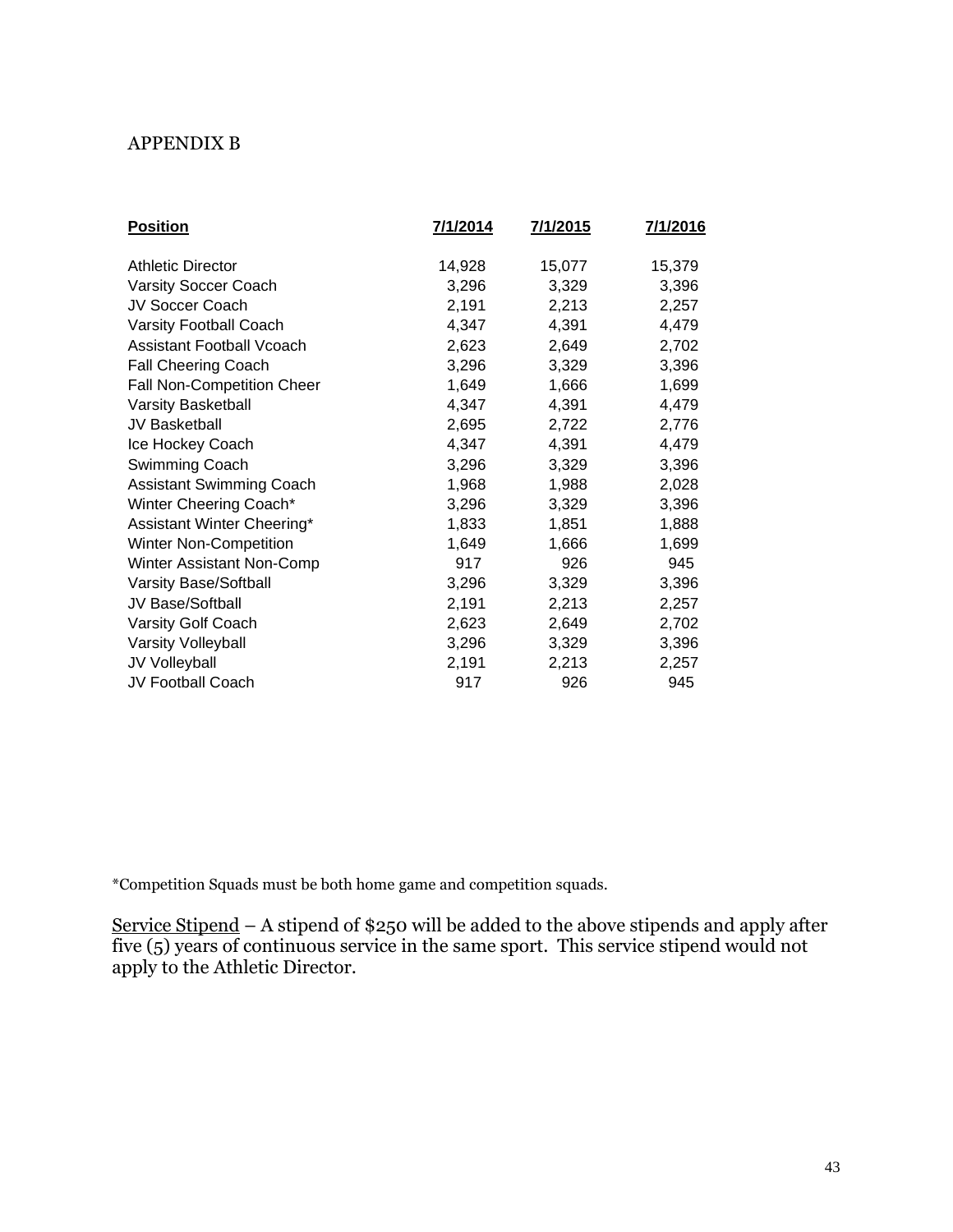#### **MASTERS DEGREE or MASTER +30 PROGRAM APPROVAL**

#### **EASTHAMPTON PUBLIC SCHOOLS EASTHAMPTON, MASSACHUSETTS**

- This form requesting Advanced Degree Approval for salary purposes must be filed with the Superintendent before the program begins. Forms may be submitted at a later date in unusual circumstances, provided verbal approval has been received from the Superintendent.
- Elective graduate courses taken by individuals not in a prescribed program, must be in their area of concentration in order to be approved as a substitute for course requirements with the approval of the Superintendent (note: P.D.P.'s cannot be used as credit towards a degree program.). A minimum of fifteen (15) academic credits in an approved field of concentration must be contained in the program and the remainder shall relate to and shall be in the general field of education,
- For a Masters and/or advanced degree, formal notification must be received from the college or university stating that the individual is enrolled in a prescribed course of study leading to an advanced degree upon an individual's acceptance into that program.
- If a person receives an advanced degree during the contractual year, he/she will remain on the same salary step until the end of that contractual year.
- If your intent is to complete your program during the summer, the Superintendent must be notified prior to dune 1st to ensure salary increase for the upcoming year.
- If you intend to use a course(s) for a salary step increase, you must submit a yellow "Course Approval for Step Increase" form.
- Use the reverse side as a progress report/update of your degree or program status and submit to the Superintendent's Office on June 1 and December 30 of each year.

#### **TO BE COMPLETED BY THE EDUCATOR**

| Superintendent of Schools                                 |
|-----------------------------------------------------------|
|                                                           |
| Print or Type Your Name                                   |
| MASTERS DEGREE, ADVANCED PROGRAM. or MASTERS +30 APPROVAL |
|                                                           |

- 1. Institution(s): **\_\_\_\_\_\_\_\_\_\_\_\_\_\_\_\_\_\_\_\_\_\_\_\_\_\_\_\_\_\_\_\_\_\_\_\_\_\_\_\_\_\_\_\_\_\_\_\_\_\_\_\_**
- 2. Type of degree/program:
- 3. Area of Concentration:
- 4. Number of credits needed for degree/program.
- 5. Projected date degree to be received/program completion: \_\_\_\_\_\_\_\_\_\_\_\_\_\_\_\_\_\_\_\_\_\_\_

Program description for Masters/or description of intended program as it appears in catalogue: (you may attach description)

#### **TO BE COMPLETED BY THE SUPERINTENDENT OF SCHOOLS**

\_\_\_\_\_ Program Approved No further approval needed for individual courses needs to take place until the completion of the program (unless credits are needed to advance on the salary schedule. The program approval form, accompanied by the official college record of grades and credits, must be submitted to the Superintendent's Office. Following appropriate action by the Superintendent's Office, these documents will become a permanent part of the educator's dossier.

Program Not Approved: please refer to section 8.1.2 of the contract.

Forms: Bachelor, Masters, Master +30 NEW *10/04*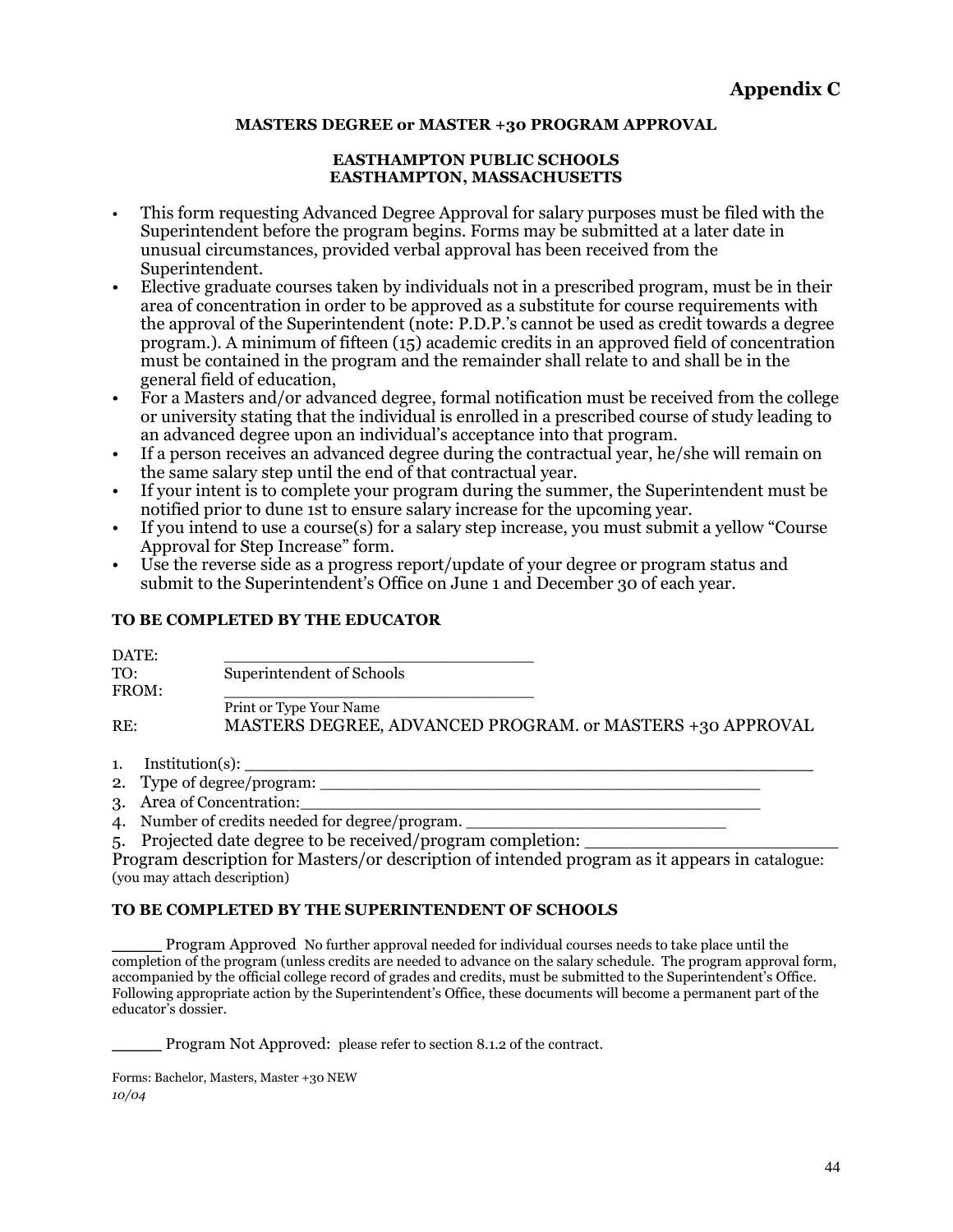# Progress Report to the Superintendent's Office June 1 and December 30

| Date | Graduate Level<br>Course Description                                                                                                                       | # of Credits | Date<br>Completed | <b>Balance</b> of<br><b>Credits Needed</b> |
|------|------------------------------------------------------------------------------------------------------------------------------------------------------------|--------------|-------------------|--------------------------------------------|
|      |                                                                                                                                                            |              |                   |                                            |
|      |                                                                                                                                                            |              |                   |                                            |
|      |                                                                                                                                                            |              |                   |                                            |
|      |                                                                                                                                                            |              |                   |                                            |
|      |                                                                                                                                                            |              |                   |                                            |
|      |                                                                                                                                                            |              |                   |                                            |
|      |                                                                                                                                                            |              |                   |                                            |
|      |                                                                                                                                                            |              |                   |                                            |
|      |                                                                                                                                                            |              |                   |                                            |
|      |                                                                                                                                                            |              |                   |                                            |
|      |                                                                                                                                                            |              |                   |                                            |
|      |                                                                                                                                                            |              |                   |                                            |
|      |                                                                                                                                                            |              |                   |                                            |
|      |                                                                                                                                                            |              |                   |                                            |
|      |                                                                                                                                                            |              |                   |                                            |
|      |                                                                                                                                                            |              |                   |                                            |
|      |                                                                                                                                                            |              |                   |                                            |
|      |                                                                                                                                                            |              |                   |                                            |
|      |                                                                                                                                                            |              |                   |                                            |
|      |                                                                                                                                                            |              |                   |                                            |
|      |                                                                                                                                                            |              |                   |                                            |
|      | NOTE: SEND ACOPY OF THE PROGRESS REPORT TO THE SUPERINTENDENT'S OFFICE<br>BY JUNE 1 AND DECEMBER 30 OF EACH YEAR. KEEP ORIGINAL UNTIL<br><b>COMPLETED.</b> |              |                   |                                            |

Forms: Bachelor, Masters, Master+30 NEW  $10/04$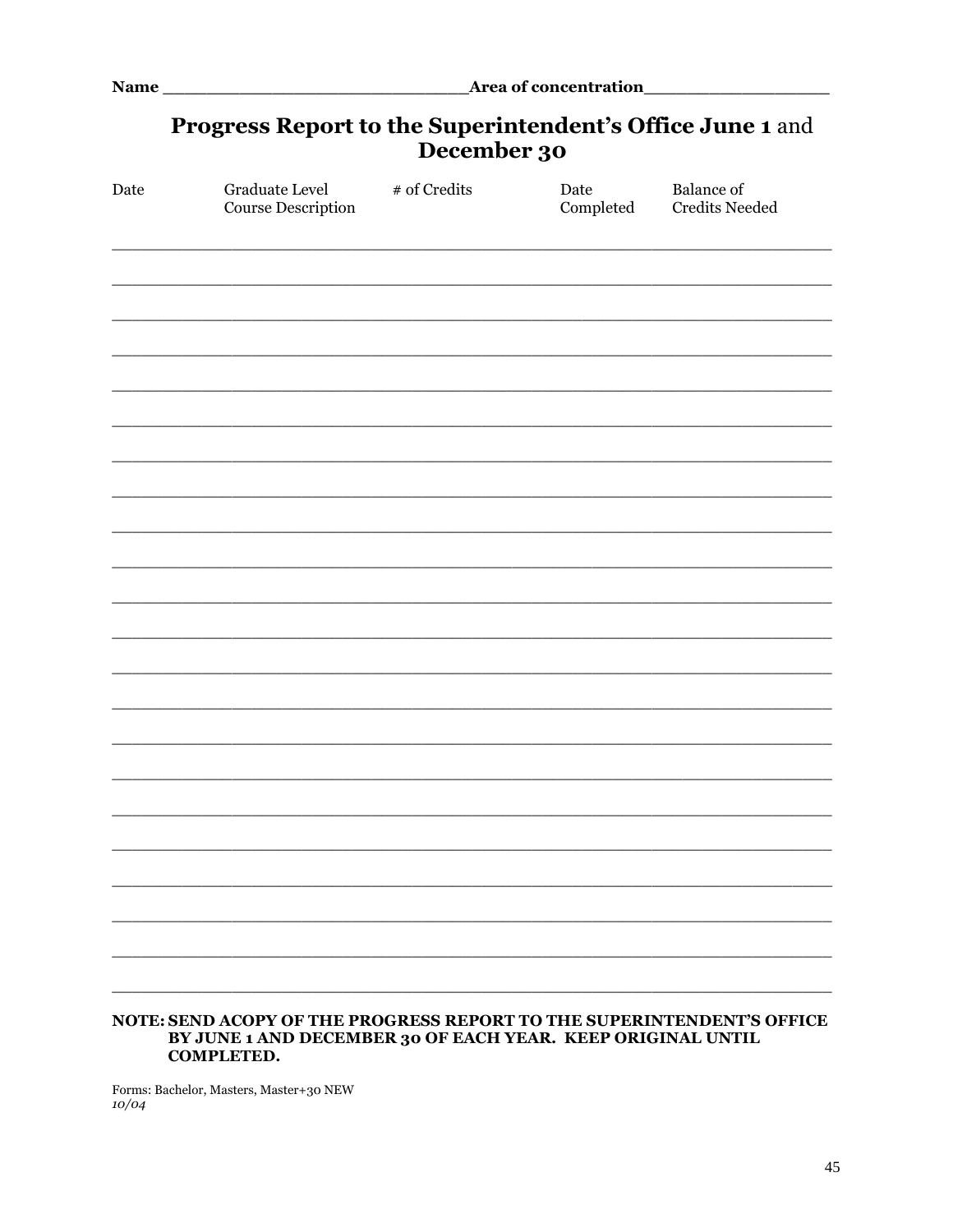### **APPENDIX D**

### **COURSE APPROVAL FOR STEP INCREASES**

#### **EASTHAMPTON PUBLIC SCHOOLS EASTHAMPTON, MASSACHUSETTS**

*Approved college and/or university courses may be used to qualify for continued step increments. Successful completion of professional development programs (P.D.P.s), according to the current Department of Education regulations, may also be used for continued step increments (note: PDP's cannot be used as credits towards a degree program). Fifteen (15) Professional Development Points equal (one) 1 credit. Professional Development Points or courses taken during school time cannot be used towards salary scale step increases.*

A teacher requesting prior approval for step increases must do so on this form. (One form for each course or program please). The required information must be provided on page two of this packet.

Prior to becoming a signatory to this document, the teacher should become familiar with the appropriate sections of the governing Policy of the Easthampton Public Schools and the Easthampton School Committee-Easthampton Teachers Association Collective Bargaining Contract in effect on this date. This information appears in section 8.1.1 of the contact.

Following completion of all parts of page two, the document should be forwarded to the Superintendent's Office. The Superintendent of Schools will complete the appropriate sections on page three and return the form to the teacher. Teachers will remain custodians of the form until the teacher receives an official record. At that point in time, teachers will submit the original course approval form, accompanied by the official college record of grade and credits or a Professional Development Certificate to the Superintendent's Office. Upon final acceptance of the submitted documents, all materials will become a permanent part of the teacher's dossier.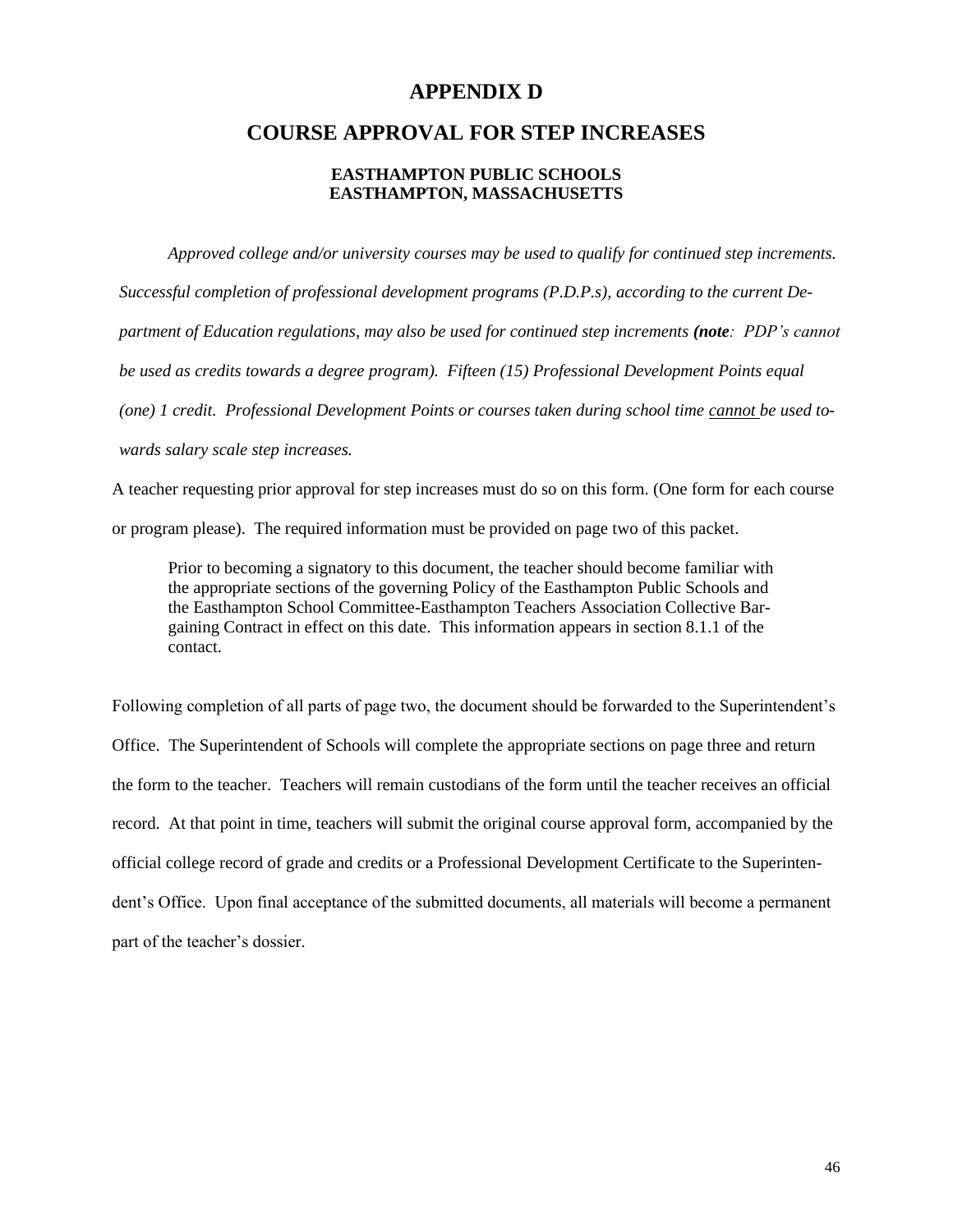#### **Approval for Courses or Professional Development Programs that Qualify for Step Rate Increases**

Academic Credit Requirements: Teachers must fulfill course requirements as they occur on the salary schedule. For this purpose academic credits must be earned as follows:

| Level | Current Year<br>of Teaching | Credits needed to move<br>to next level on BA | Credits needed to move<br>to next level on MA | Credits needed to move<br>to next level on $MA+30$ |
|-------|-----------------------------|-----------------------------------------------|-----------------------------------------------|----------------------------------------------------|
|       | $1 - 3$                     |                                               |                                               |                                                    |
|       | 4-5                         |                                               |                                               |                                                    |
|       | $6-7$                       |                                               |                                               |                                                    |
|       | 8-9                         |                                               |                                               |                                                    |
|       | $10 - 11$                   |                                               |                                               |                                                    |
|       | $2+$                        |                                               |                                               |                                                    |

Course requirements must be completed prior to the beginning of the contractual year in order to be placed on the proper salary step.

This form requesting approval of courses for salary purposes must be filed with the superintendent before the course begins. Forms may be submitted at a later date in unusual circumstances, provided verbal approval has been received from the Superintendent. Professional Development Points or courses taken during school time cannot be used towards salary scale step increases

Elective courses and/or courses taken by individuals not in a prescribed program, must be in their area of competence in order to be approved for salary purposes.

Travel experience will not be approved as a substitute for course requirements.

~~~~~~~~~~~~~~~~~~~~~~~~~~~~~~~~~~~~~~~~~~~~~~~~~~~~~~~~~~~~~~~~~~~~~~~~~~~~~~~~~~~~~

In order to progress on the salary scale, individuals may take courses from an accredited college or university or participate in Professional Development Programs. Fifteen (15) Professional Development Points equal one (1) credit.

#### **INFORMATION TO BE COMPLETED BY TEACHER:**

Course description: (**copy of course description and credits/PDP's to be received from the college and/or university must be attached)**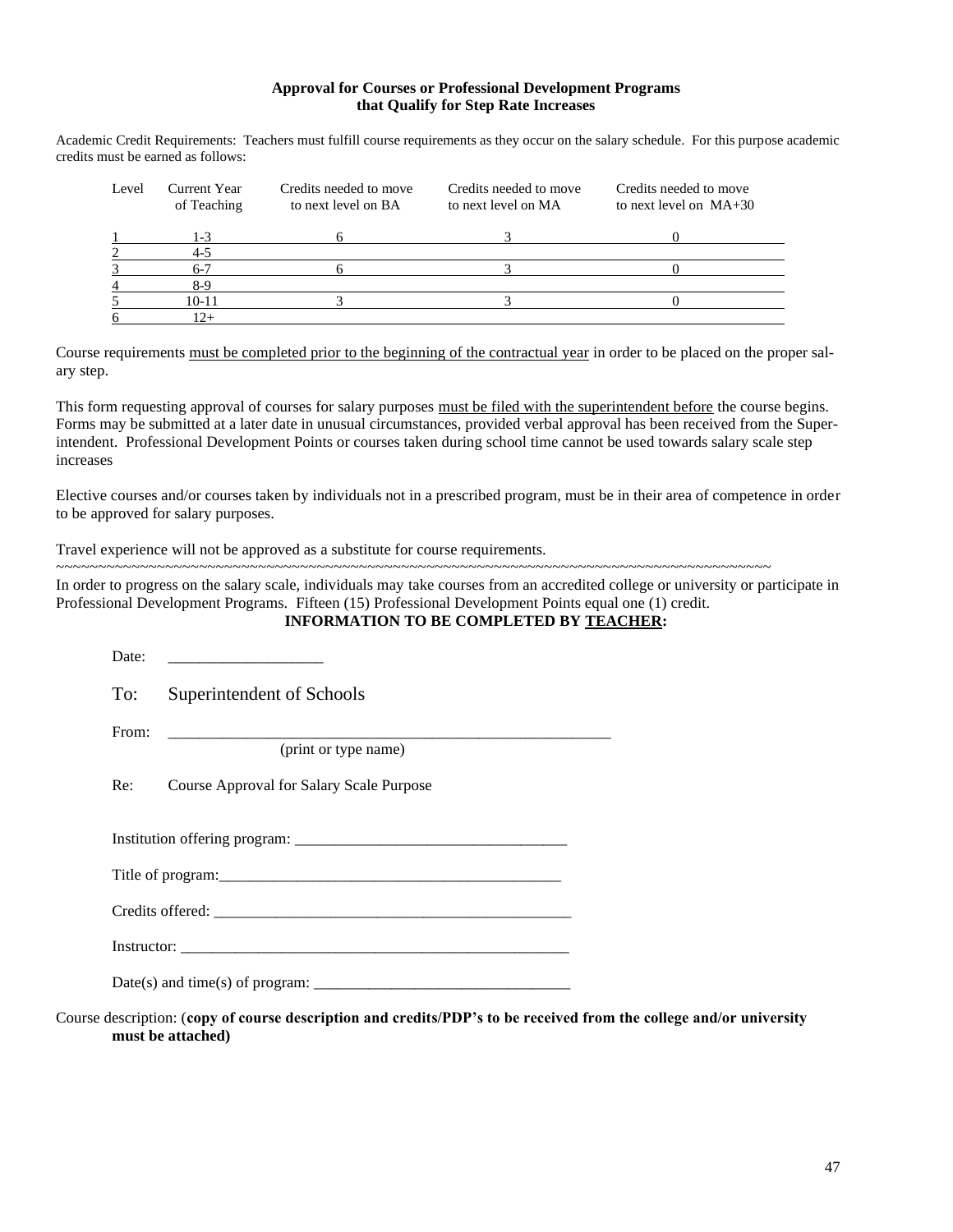| Salary Data to be completed by the Superintendent's Office:                                                          |                                                                                                                                                                                                                                                                                                                                      |  |                                            |  |
|----------------------------------------------------------------------------------------------------------------------|--------------------------------------------------------------------------------------------------------------------------------------------------------------------------------------------------------------------------------------------------------------------------------------------------------------------------------------|--|--------------------------------------------|--|
| Current Salary Placement: Bachelors________Masters________Level/Year_____________                                    |                                                                                                                                                                                                                                                                                                                                      |  |                                            |  |
|                                                                                                                      |                                                                                                                                                                                                                                                                                                                                      |  |                                            |  |
| Total credits needed during this salary period (Appendix A of contract)                                              |                                                                                                                                                                                                                                                                                                                                      |  |                                            |  |
| Total credits requested on this form:                                                                                |                                                                                                                                                                                                                                                                                                                                      |  | $(\hbox{-})\quad \underline{\hspace{2cm}}$ |  |
| Total credits already earned and applied during this salary period:                                                  |                                                                                                                                                                                                                                                                                                                                      |  | $\overline{(-)}$                           |  |
|                                                                                                                      |                                                                                                                                                                                                                                                                                                                                      |  |                                            |  |
| Date                                                                                                                 | Signature of person preparing this section                                                                                                                                                                                                                                                                                           |  |                                            |  |
| To be completed by <b>Superintendent of Schools</b> :                                                                |                                                                                                                                                                                                                                                                                                                                      |  |                                            |  |
| A. ____ Credits earned through successful participation in the course and/or professional development activity iden- | tified in this application are approved for application toward satisfying salary scale requirements for<br>step rate increases. To receive course credits and/or Professional Development Points, inservice programs<br>must be taken during the time period (salary schedule) in which they are to be applied. Certification of at- |  |                                            |  |

ce programs must be taken during the time period (salary schedule) in which they are to be applied. Certification of attendance that identifies the number of Professional Development Points, college transcripts, or certification of grades must be secured and submitted by the teacher. For movement (BA to MA, MA to MA+30 and degree/program) only hours submitted through transcripts are accepted and this form is not required (use blue approval form).

- B. \_\_\_\_ **Approval of this inservice is not required at this time**. You have fulfilled (are fulfilling) salary scale requirements for current time period. If you wish this information placed in your file for further reference,  $\text{check (x)}$  here \_\_\_\_\_\_\_\_ and return this form at your convenience.
- C. \_\_\_\_ **This course is not approved**. It does not meet the E.E.A contract language set forth in Section 8.1.3.

~~~~~~~~~~~~~~~~~~~~~~~~~~~~~~~~~~~~~~~~~~~~~~~~~~~~~~~~~~~~~~~~~~~~~~~~~~~~~~~~

\_\_\_\_\_\_\_\_\_\_\_\_\_\_\_\_\_\_ \_\_\_\_\_\_\_\_\_\_\_\_\_\_\_\_\_\_\_\_\_\_\_\_\_\_\_\_\_\_\_\_\_\_\_\_\_

Date Superintendent of Schools

\_\_\_\_Credits indicated above are approved toward satisfying salary scale requirements.

\_\_\_\_\_\_\_\_\_\_\_\_\_\_\_\_\_\_ \_\_\_\_\_\_\_\_\_\_\_\_\_\_\_\_\_\_\_\_\_\_\_\_\_\_\_\_\_\_\_\_ Date Superintendent of Schools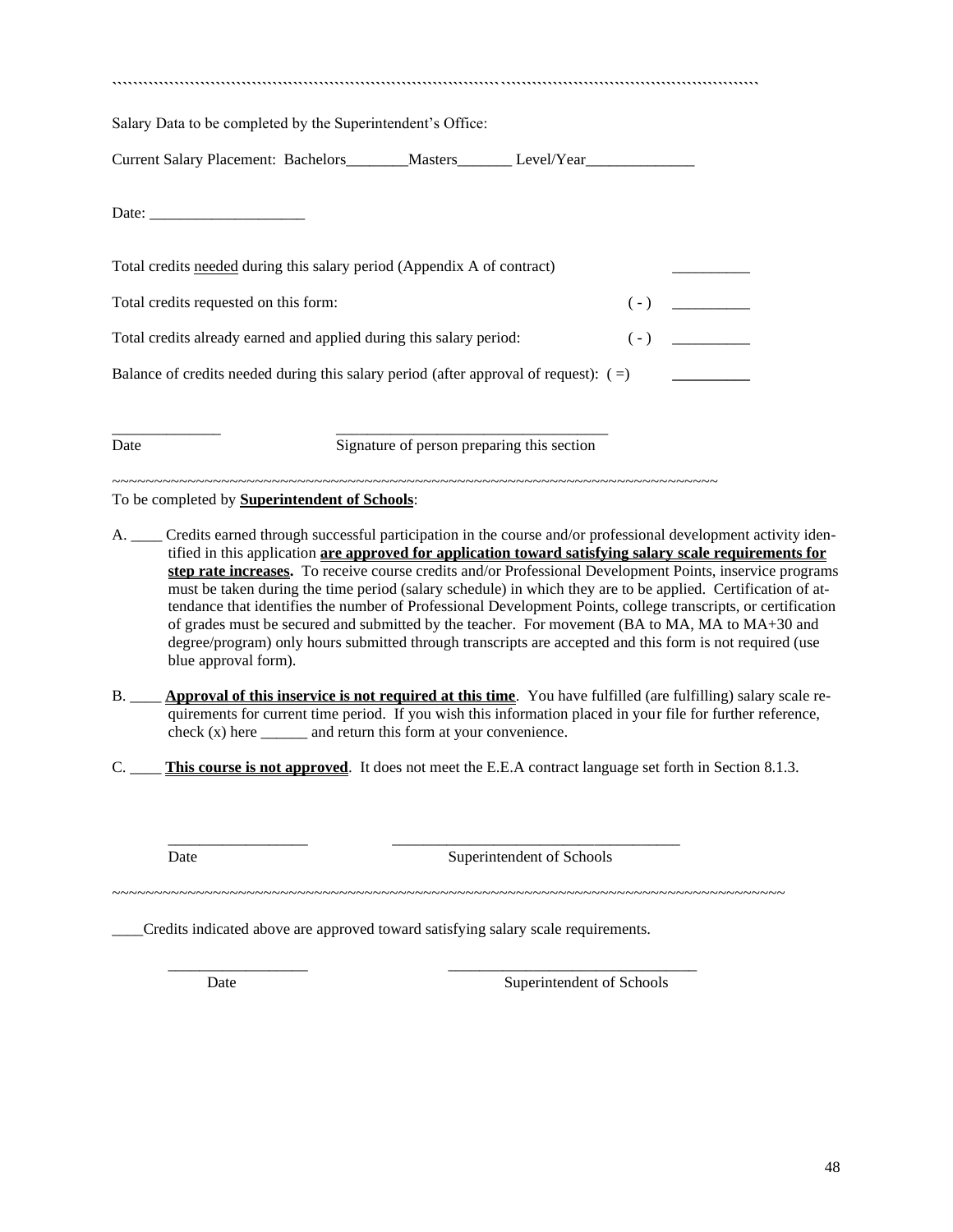## **Appendix E**

Job Locator: 3.02.4

#### TITLE: **EPS CURRICULAR TEAM LEADERS for Major Subjects revised Jan. 2007**

EPS Curricular Team Leaders will assist the administration by serving as liaisons to the staff in the middle school and high school, providing leadership in the following areas:

- 1. communication
- 2. budget formation
- 3. materials
- 4. staffing
- 5. curriculum development and revision
- 6. professional development

This is not a supervisory position and does not incorporate any evaluative responsibilities.

DISTRICT RESPONSIBILITIES (reports to the Director of Curriculum)

 $($1,023 - 1\% \text{ eff}, 7/1/2014; $1,033 - 1\% \text{ eff}, 7/1/2015;$ 

 $$1,054 - 2\%$  eff.  $7/1/2016$ 

- 1. Participate in district level curriculum committee (five 2 hr. meetings/year)
- 2. Assist the Director of Curriculum and building administrators by facilitating professional development activities and/or departmental work related to curriculum (approximately  $2 - 3$ hrs./month)

#### BUILDING RESPONSIBILITIES (overseen by Director of Curriculum)

 $($1,023 - 1\% \text{ eff}, 7/1/2014; $1,033 - 1\% \text{ eff}, 7/1/2015;$ 

### $$1,054 - 2\%$  eff.  $7/1/2016$

- 1. Participate in curricular planning, associated meetings as organized, research curricular options, and assist in planning for curricular staff development
- 2. Work with administration to ensure alignment with the curriculum frameworks
- 3. Assist in collection, distribution, analysis, and reporting of MCAS, AYP, and other assessment data
- 4. the above work should come to approximately 2-3 hrs./month

BUILDING RESPONSIBILITIES (Reports to the building principal)

 $($1,023 - 1\% \text{ eff}, 7/1/2014; $1,033 - 1\% \text{ eff}, 7/1/2015;$ 

 $$1,054 - 2\% \text{ eff.} \frac{7}{1/2016}$ 

- 1. Set agenda and hold monthly meetings with team members and provide summary meeting minutes to team members and administration  $(1\frac{1}{2} - 2 \ln \theta)$  (to carry out #s 4-8 under building responsibilities under principal and 1-3 under building responsibilities under Director of Curriculum with equal time commitments). These meetings are intended to be during one of the two scheduled after school faculty meetings/month.
- 2. Meet monthly with building administration to discuss matters related to areas of responsibility (1½ -2 hr/month)
- 3 1) At the high school to update the Program of Studies, review and revise course offerings, and/or related staffing; 2) At the middle school to review and revise curriculum and programs as needed
- 4. Provide input and leadership with budgets (following all guidelines and timelines established by administration)
- 5. Support and assist in improvement activities identified in school and district plans, and appropriate audits and reports (such as NEASC High School Statement of Purpose, AYP plans, etc.)
- 6. Assist in identifying and utilizing community resources to enhance curriculum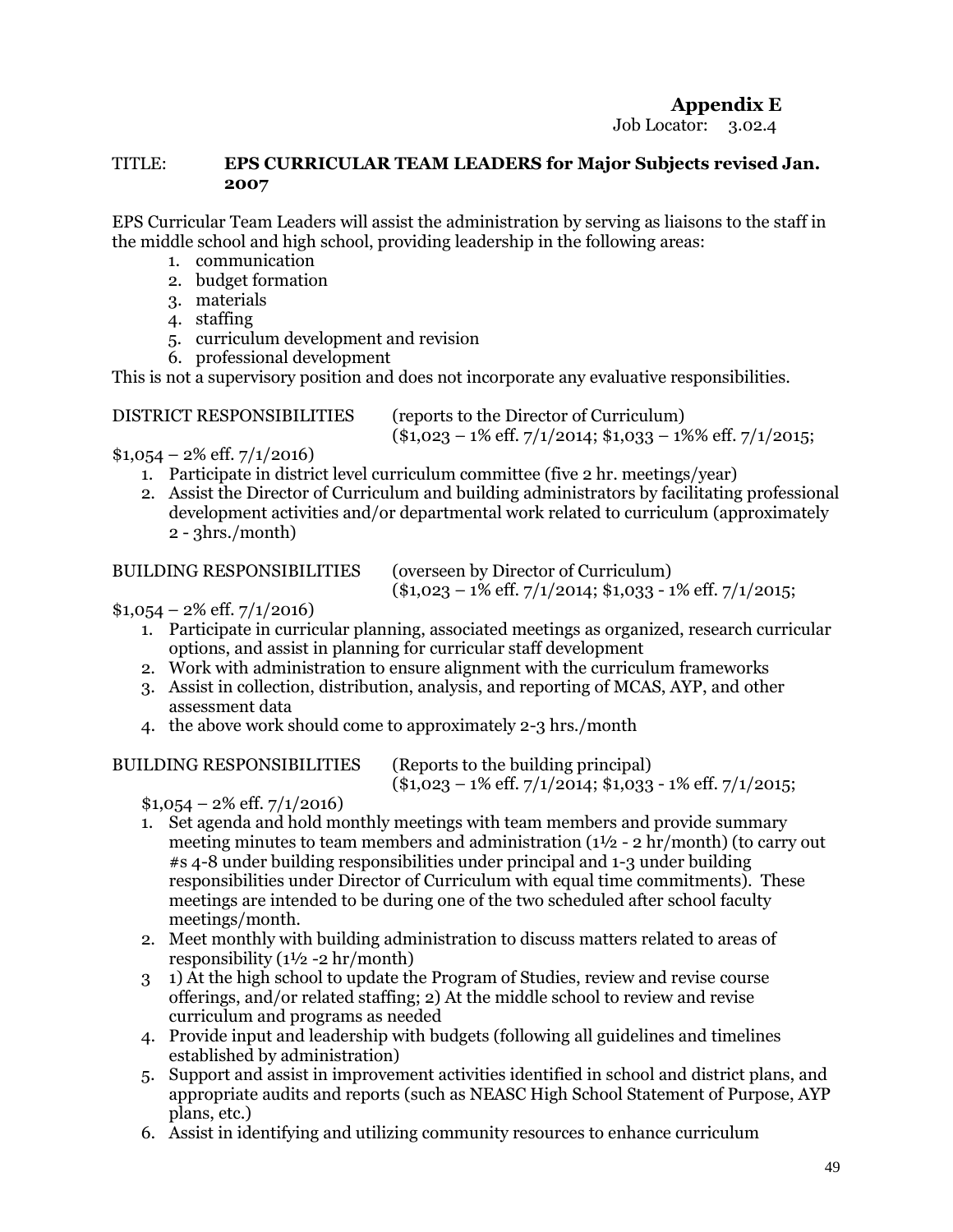- 7. Assist with the supervision of care and maintenance of materials and equipment and with inventory of books, materials, and equipment
- 8. Assist in providing information regarding activities, initiatives, and documents to local media, school newspaper, parent newsletters, and the web site

COMPENSATION: \$3,069 annual stipend per team leader 1% eff. 7/1/2014; \$3,100 annual stipend per team leader 1% eff.  $7/1/2015$ ; \$3,162 annual stipend per team leader 2% eff. 7/1/2016. Participation in all system wide and/or content area curriculum meetings during the school year is covered in this sum. Summer work, if necessary, will be paid at the negotiated hourly rate.

Regularly funded positions (local and/or grants) = 9 positions

HS math HS ELA HS social studies HS science MS math MS ELA MS social studies MS science

Depending on NCLB, DOE, and/or district curricular and PD needs in any given year, additional district Curricular Team leader positions could include: Health/PE Fine/Performing Arts World Language Technology

IMPLIED IN THESE CHAGES IS THAT A DISTRICT PROFESSIONAL DEVELOPMENT COMMITTEE WOULD BE A SEPARATE ENTITY, PAID A SMALL STIPEND FROM GRANTS FUNDING.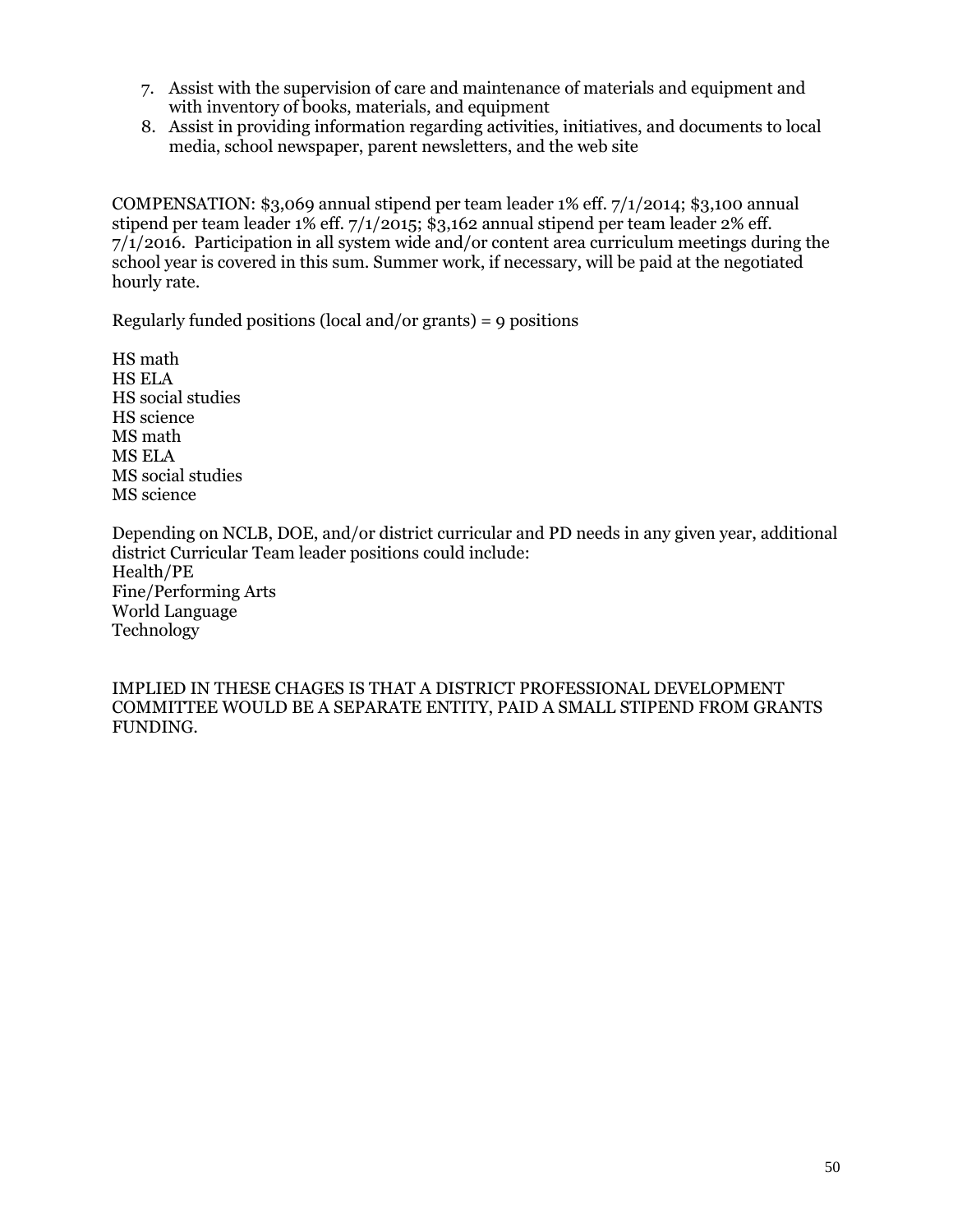#### TITLE: **EHS TEAM LEADERS for Core Subjects revised Jan. 2007**

EHS elective Team Leaders will assist the administration by serving as liaisons to the staff in the middle school and high school, providing leadership in the following areas:

- 7. communication
- 8. budget formation
- 9. materials
- 10. staffing
- 11. curriculum development and revision
- 12. professional development

This is not a supervisory position and does not incorporate any evaluative responsibilities.

| <b>BUILDING RESPONSIBILITIES</b> |  |
|----------------------------------|--|
|----------------------------------|--|

(Reports to the building principal)  $($1,137 - 1\% \text{ eff}, 7/1/2014; $1,148 - 1\% \text{ eff}, 7/1/2015; $1,171$ 

```
-2\% eff. 7/1/2016
```
- 1. Set agenda and hold monthly meetings with team members and provide summary
- meeting minutes to team members and administration (1 ½ 2hr/month) (to carry out #s 4-8)
- 2. Meet monthly with building administration to discuss matters related to areas of responsibility  $(1 \frac{1}{2} - 2 \text{ hr/month})$
- 3. 1) At the high school to update the Program of Studies, review and revise course offerings, and/or related staffing; 2) At the middle school to review and revise curriculum and programs as needed
- 4. Provide input and leadership with budgets (following all guidelines and timelines established by administration)
- 5. Support and assist in improvement activities identified in school and district plans, and appropriate audits and reports (such as NEASC High School Statement of Purpose, AYP plans, etc.)
- 6. Assist in identifying and utilizing community resources to enhance curriculum
- 7. Assist with the supervision of care and maintenance of materials and equipment and with inventory of books, materials, and equipment
- 8. Assist in providing information regarding activities, initiatives, and documents to local media, school newspaper, parent newsletters, and the web site
- 9. Participate in curricular planning, associated meetings as organized, research curricular options, and assist in planning for curricular staff development occasionally (up to  $\frac{1}{2}$ ) hr. month**)**

| Compensation: | $$1,137$ per year - 1% eff. $7/1/2014$ |
|---------------|----------------------------------------|
|               | \$1,148 per year - 1% eff. $7/1/2015$  |
|               | $$1,171$ per year - 2% eff. $7/1/2016$ |

Departments included: Health/PE, fine/performing arts, technology, world language, guidance, SPED

See EPS curricular team leaders for added opportunities in given years for major curriculum development and leadership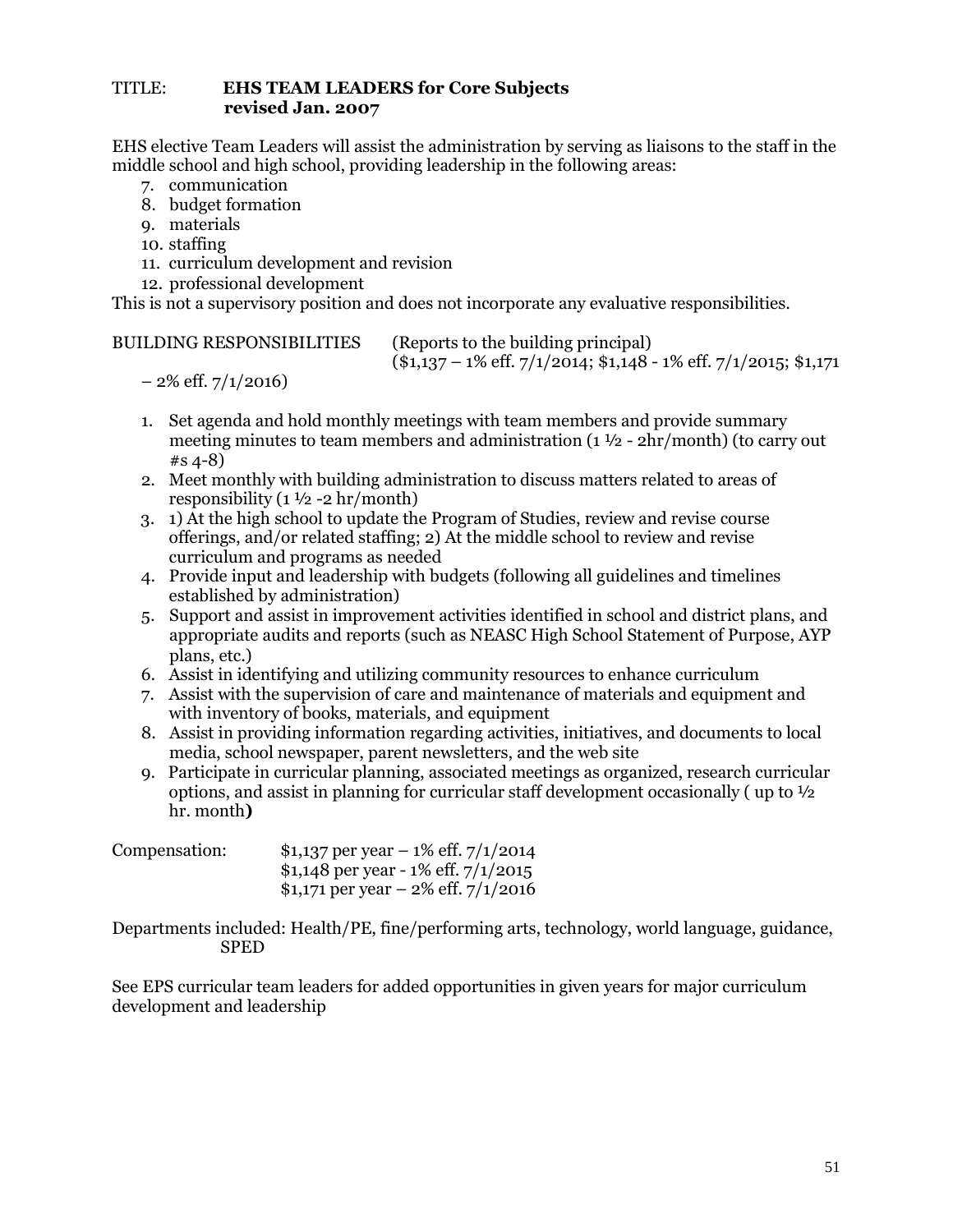# APPENDIX F

# HEALTH INSURANCE SIDE LETTER

October 9, 2008

Mr. Robert Parent, President Easthampton Education Association

Dear Mr. Parent:

The purpose of this letter is to give written expression of my understanding of the tentative agreement reached on October 8, 2008, during our mediation session with Michael Boyle.

This understanding is as follows:

- 1. The Easthampton Education Association will accept the School Committee, "Basis for Settlement", dated September 24, 2008.
- 2. The School Committee will reimburse School Department employees for a maximum of \$20,000, per fiscal year, for documented expenses resulting from any new Health Insurance deductible that emanates from changes in Health Insurance plan design under the Insurance Advisory Committee process as delineated in Item #5 in the September 24, 2008 School Committee proposal. The amount of the reimbursement will be calculated as the difference between the new deductible under the employee's Health Insurance Plan and the savings in reduced premium costs. The above referenced \$20,000, will be the limit of any reimbursement total made to School Department Employees in any fiscal year.

For the Easthampton School Committee,

------------------------------------------------

Thomas Brown, Chairman

Enclosure: September 24, 2008 "Basis for Settlement"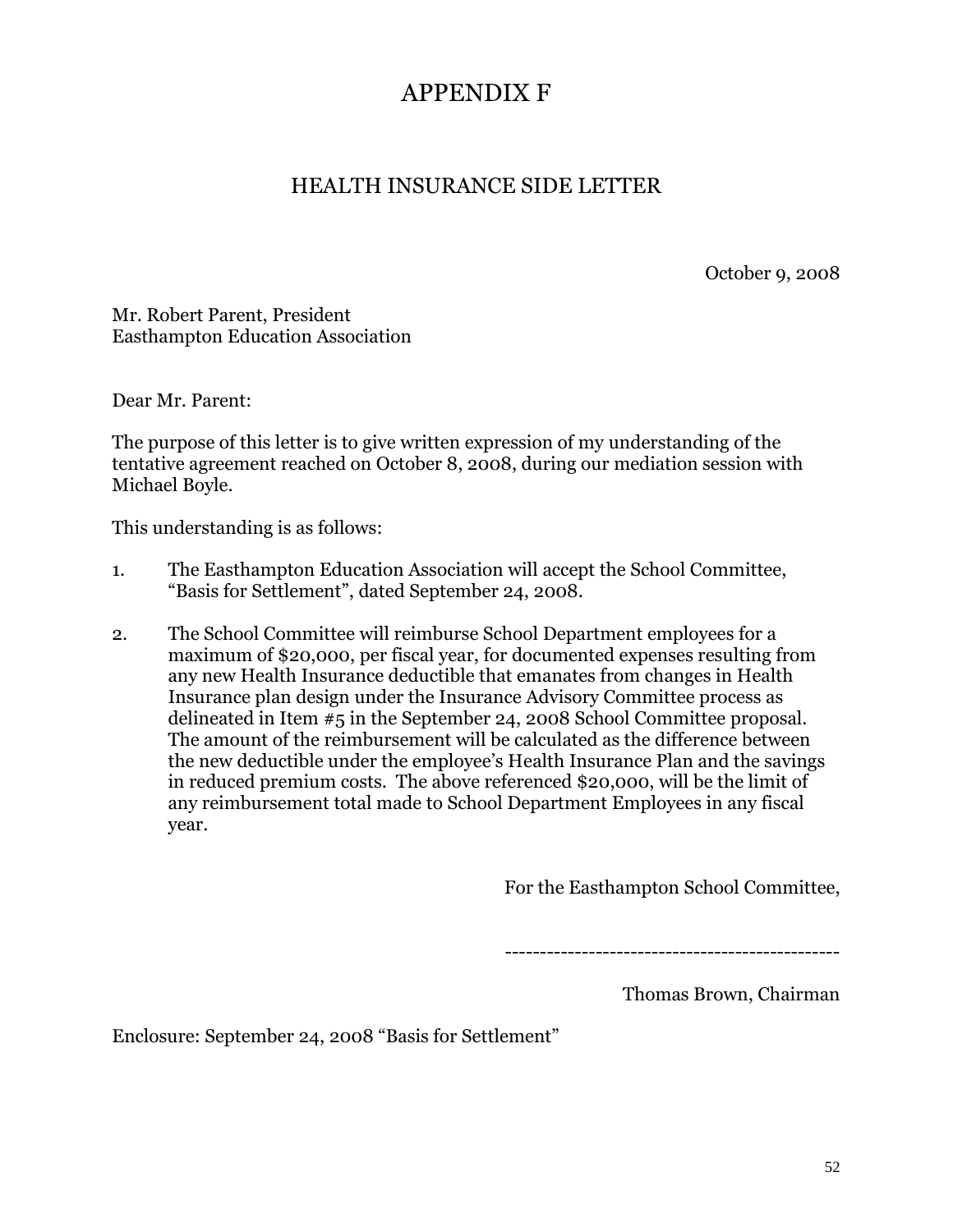# **Appendix G. Teacher and Caseload Educator Model Contract Language** Article \_\_\_

Table of Contents

- 1. Purpose of Educator Evaluation
- 2. Definitions
- 3. Evidence Used in Evaluation
- 4. Rubric
- 5. Evaluation Cycle: Training
- 6. Evaluation Cycle: Annual Orientation
- 7. Evaluation Cycle: Self-Assessment
- 8. Evaluation Cycle: Goal Setting and Educator Plan Development
- 9. Evaluation Cycle: Observation of Practice and Examination of Artifacts Educators without PTS
- 10. Evaluation Cycle: Observation of Practice and Examination of Artifacts Educators with PTS
- 11. Observations
- 12. Evaluation Cycle: Formative Assessment
- 13. Evaluation Cycle: Formative Evaluation for Two-Year Self-Directed Plans Only
- 14. Evaluation Cycle: Summative Evaluation
- 15. Educator Plans: General
- 16. Educator Plans: Developing Educator Plan
- 17. Educator Plans: Self-Directed Growth Plan
- 18. Educator Plans: Directed Growth Plan
- 19. Educator Plans: Improvement Plan
- 20. Timelines
- 21. Career Advancement
- 22. Rating Impact on Student Learning Growth
- 23. Using Student feedback in Educator Evaluation
- 24. Using Staff feedback in Educator Evaluation
- 25. Transition from Existing Evaluation System
- 26. General Provisions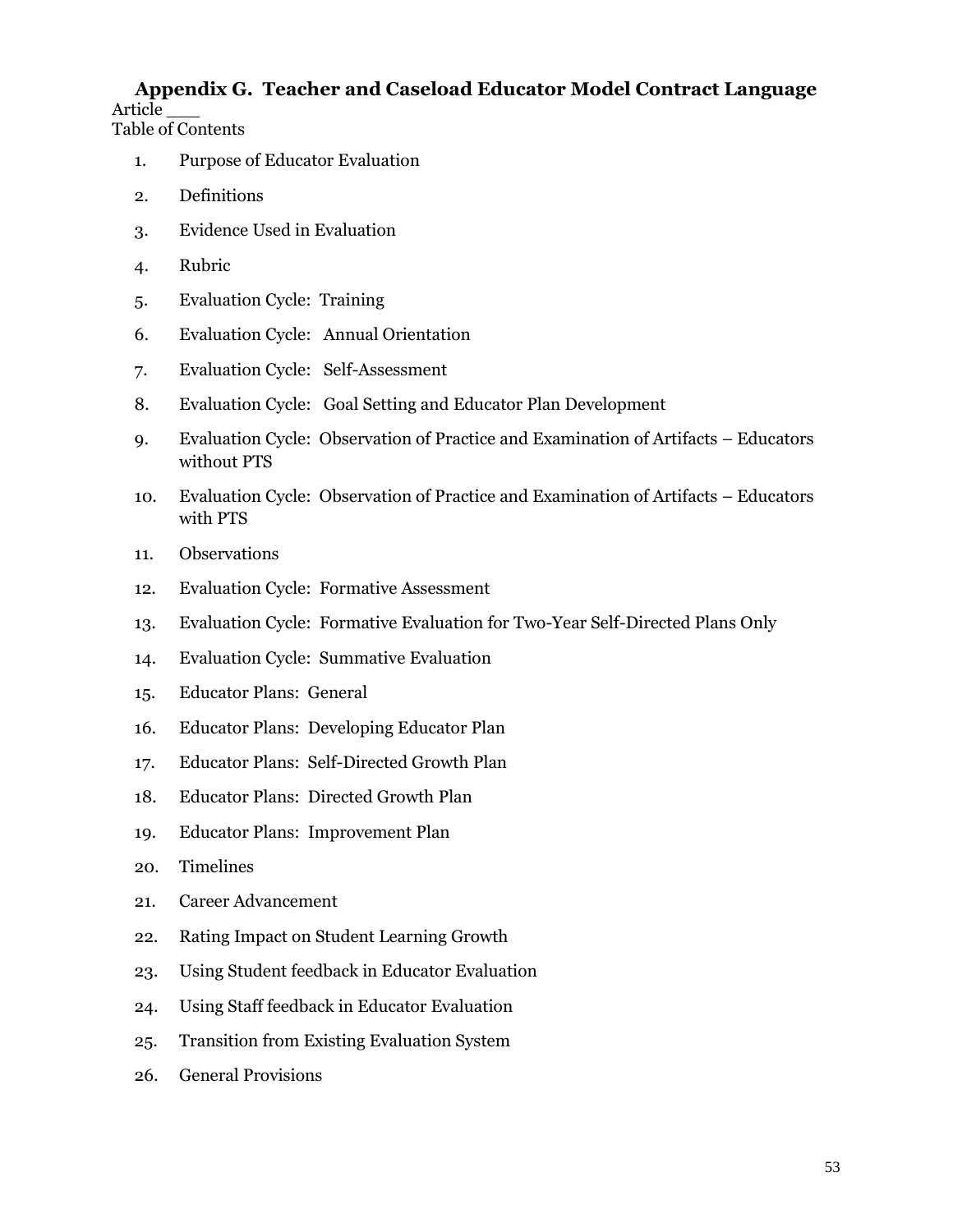# 1. **Purpose of Educator Evaluation**

- A. This contract language is locally negotiated and based on M.G.L., c.71, § 38; M.G.L. c.150E; the Educator Evaluation regulations, 603 CMR 35.00 et seq.; and the Model System for Educator Evaluation developed and which may be updated from time to time by the Department of Elementary and Secondary Education. See 603 CMR 35.02 (definition of model system). In the event of a conflict between this collective bargaining agreement and the governing laws and regulations, the laws and regulations will prevail.
- B. The regulatory purposes of evaluation are:
	- i. To promote student learning, growth, and achievement by providing Educators with feedback for improvement, enhanced opportunities for professional growth, and clear structures for accountability, 603 CMR 35.01(2)(a);
	- ii. To provide a record of facts and assessments for personnel decisions,  $35.01(2)(b)$ ;
	- iii. To ensure that every school committee has a system to enhance the professionalism and accountability of teachers and administrators that will enable them to assist all students to perform at high levels, 35.01(3); and
	- iv. To assure effective teaching and administrative leadership, 35.01(3).

# 2. **Definitions (\* indicates definition is generally based on 603 CMR 35.02)**

- A. **\*Artifacts of Professional Practice**: Products of an Educator's work and student work samples that demonstrate the Educator's knowledge and skills with respect to specific performance standards.
- B. **Caseload Educator**: Educators who teach or counsel individual or small groups of students through consultation with the regular classroom teacher, for example, school nurses, guidance counselors, speech and language pathologists, and some reading specialists and special education teachers.
- C. **Classroom teacher**: Educators who teach preK-12 whole classes, and teachers of special subjects as such as art, music, library, and physical education. May also include special education teachers and reading specialists who teach whole classes.
- D. **Categories of Evidence**: Multiple measures of student learning, growth, and achievement, judgments based on observations and artifacts of professional practice, including unannounced observations of practice of not less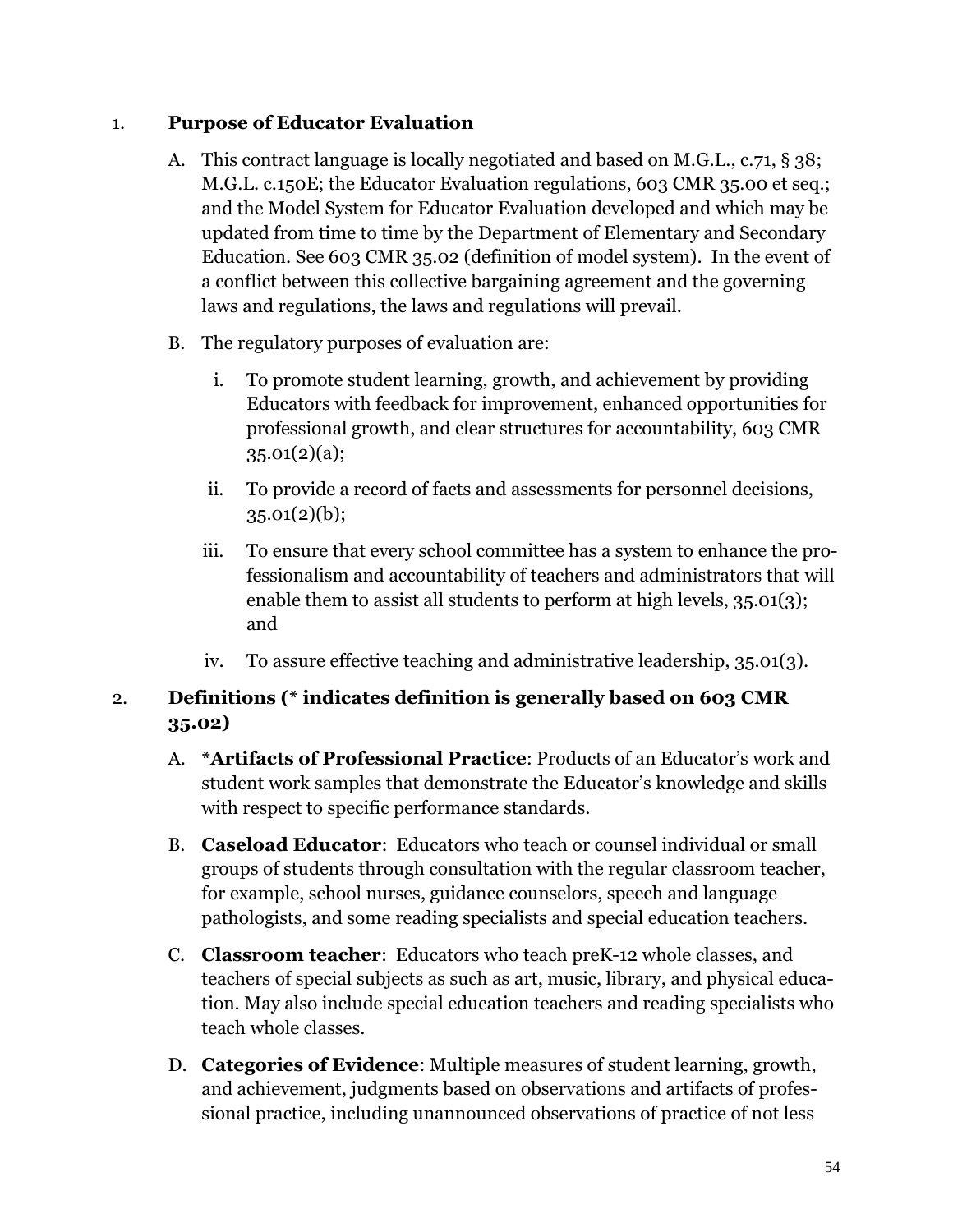than 10 minutes; and additional evidence relevant to one or more Standards of Effective Teaching Practice (603 CMR 35.03).

- E. **\*District-determined Measures**: Measures of student learning, growth and achievement related to the Massachusetts Curriculum Frameworks, Massachusetts Vocational Technical Education Frameworks, or other relevant frameworks, that are comparable across grade or subject level district-wide. These measures may include, but shall not be limited to: portfolios approved commercial assessments and district-developed pre and post unit and course assessments, and capstone projects.
- F. **\*Educator(s)**: Inclusive term that applies to all classroom teachers and caseload educators, unless otherwise noted.
- G. **\*Educator Plan**: The growth or improvement actions identified as part of each Educator's evaluation. The type of plan is determined by the Educator's career stage, overall performance rating, and the rating of impact on student learning, growth and achievement. There shall be four types of Educator Plans:
	- i. **Developing Educator Plan** shall mean a plan developed by the Educator and the Evaluator for one school year or less for an Educator without Professional Teacher Status (PTS); or, at the discretion of an Evaluator, for an Educator with PTS in a new assignment.
	- ii. **Self-Directed Growth Plan** shall mean a plan developed by the Educator for one or two school years for Educators with PTS who are rated proficient or exemplary.
	- iii. **Directed Growth Plan** shall mean a plan developed by the Educator and the Evaluator of one school year or less for Educators with PTS who are rated needs improvement.
	- iv. **Improvement Plan** shall mean a plan developed by the Evaluator for a minimum time period sufficient to achieve the goals outlined in the Improvement Plan, but at least 30 school days and no more than one school year for Educators with PTS who are rated unsatisfactory with goals specific to improving the Educator's unsatisfactory performance. In those cases, where an Educator is rated unsatisfactory near the close of a school year, the plan may include activities during the summer preceding the next school year.
- H. **\*ESE:** The Massachusetts Department of Elementary and Secondary Education.
- I. **\*Evaluation**: The ongoing process of defining goals and identifying, gathering, and using information as part of a process to improve professional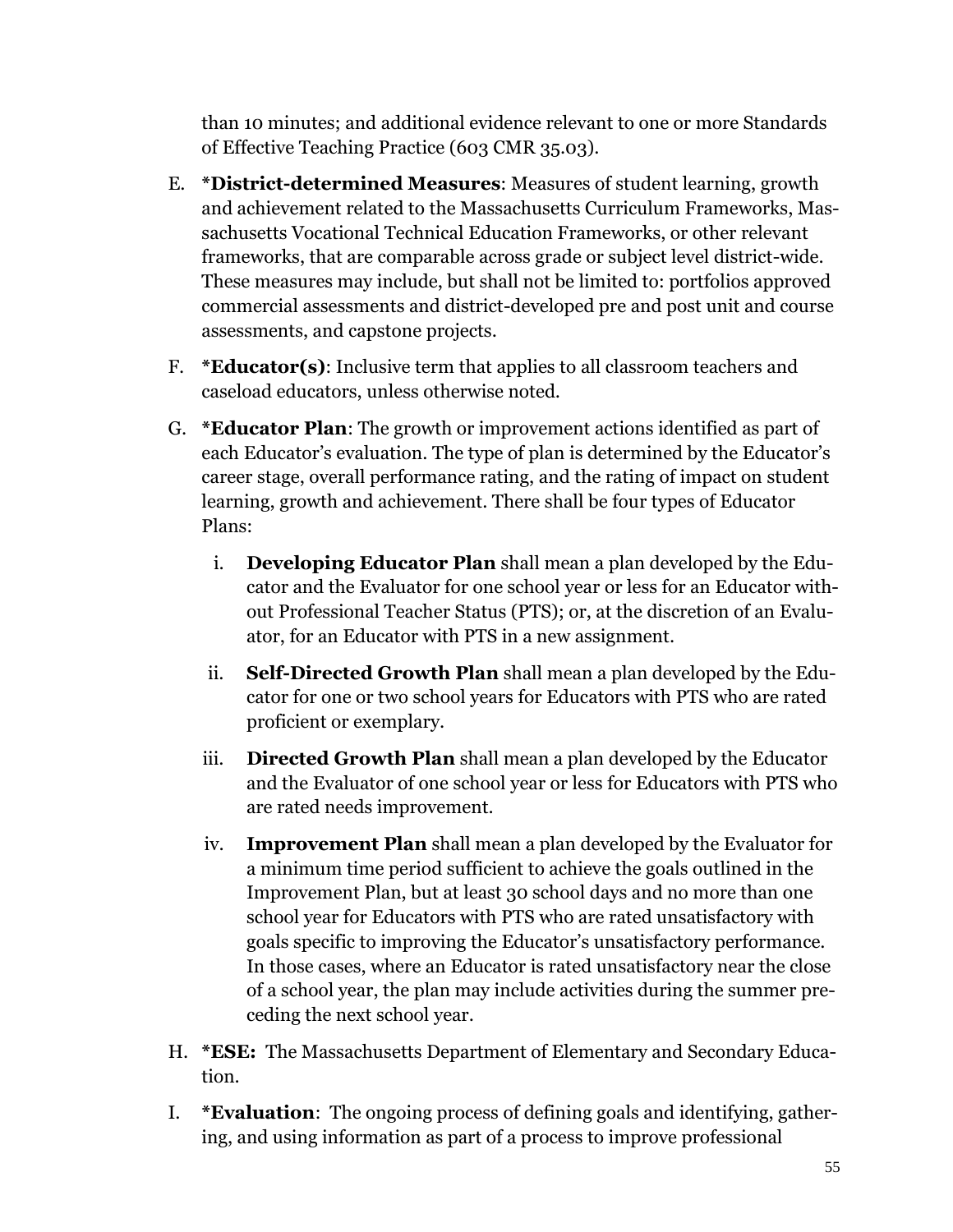performance (the "formative evaluation" and "formative assessment") and to assess total job effectiveness and make personnel decisions (the "summative evaluation").

- J. **\*Evaluator**: Any administrator designated by a superintendent who has primary or supervisory responsibility for observation and evaluation. The superintendent is responsible for ensuring that all Evaluators have training in the principles of supervision and evaluation. Each Educator will have one primary Evaluator at any one time responsible for determining performance ratings.
	- i. **Primary Evaluator** shall be the person who determines the Educator's performance ratings and evaluation.
	- ii. **Supervising Evaluator** shall be the person responsible for developing the Educator Plan, supervising the Educator's progress through formative assessments, evaluating the Educator's progress toward attaining the Educator Plan goals, and making recommendations about the evaluation ratings to the primary Evaluator at the end of the Educator Plan. The Supervising Evaluator may be the primary Evaluator or his/her designee.
	- iii. **Teaching Staff Assigned to More Than One Building**: Each Educator who is assigned to more than one building will be evaluated by the appropriate administrator where the individual is assigned most of the time. The principal of each building in which the Educator serves must review and sign the evaluation, and may add written comments. In cases where there is no predominate assignment, the superintendent will determine who the primary evaluator will be.
	- iv. **Notification:** The Educator shall be notified in writing of his/her primary Evaluator and supervising Evaluator, if any, at the outset of each new evaluation cycle. The Evaluator(s) may be changed upon notification in writing to the Educator.
- K. **Evaluation Cycle**: A five-component process that all Educators follow consisting of 1) Self-Assessment; 2) Goal-setting and Educator Plan development; 3) Implementation of the Plan; 4) Formative Assessment/Evaluation; and 5) Summative Evaluation.
- L. **\*Experienced Educator**: An educator with Professional Teacher Status (PTS).
- M. **\*Family**: Includes students' parents, legal guardians, foster parents, or primary caregivers.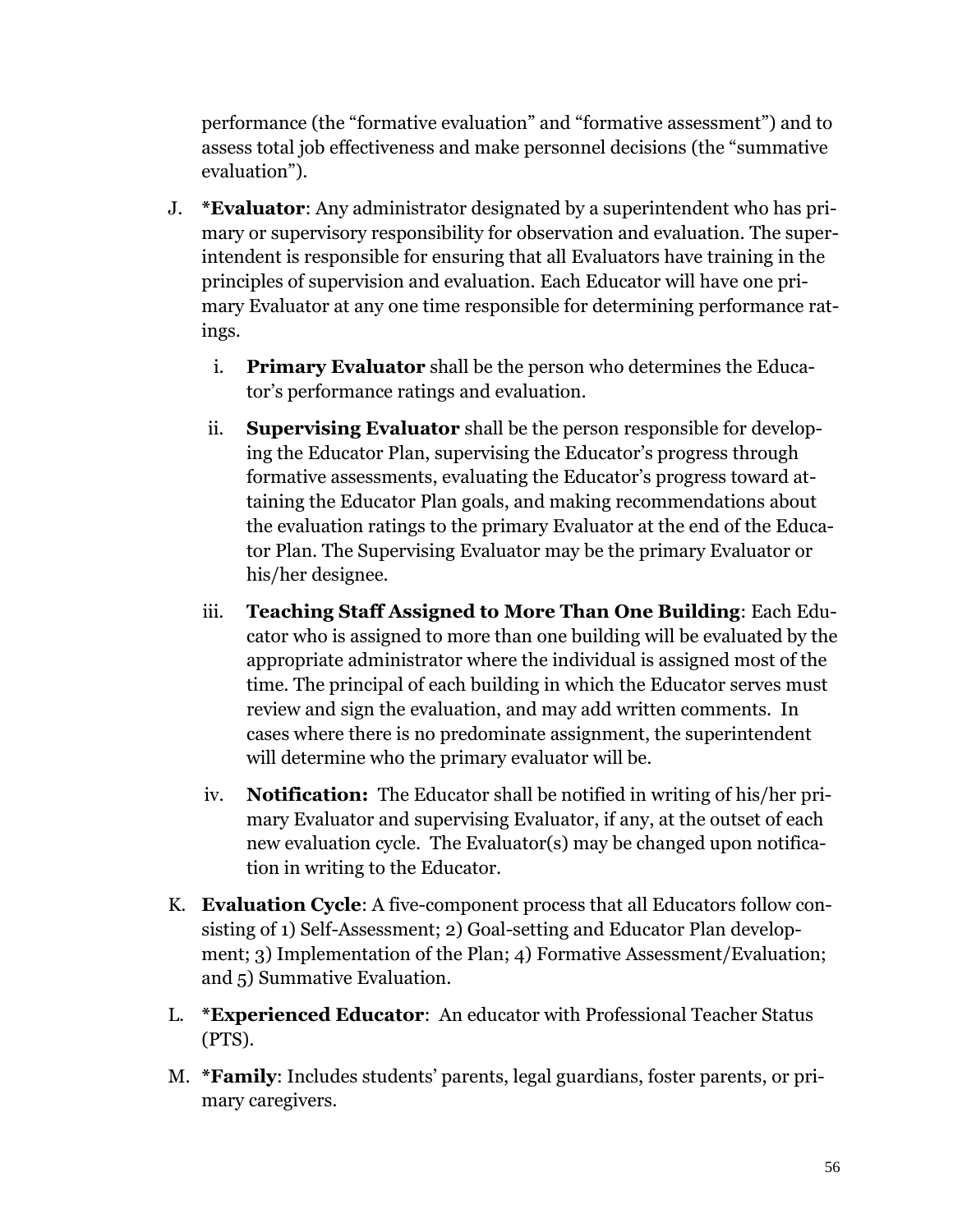- N. **\*Formative Assessment**: The process used to assess progress towards attaining goals set forth in Educator plans, performance on standards, or both. This process may take place at any time(s) during the cycle of evaluation, but typically takes place at mid-cycle.
- O. **\*Formative Evaluation**: An evaluation conducted at the end of Year 1 for an Educator on a 2-year Self-Directed Growth plan which is used to arrive at a rating on progress towards attaining the goals set forth in the Educator Plan, performance on Standards and Indicators of Effective Teaching Practice, or both.
- P. **\*Goal:** A specific, actionable, and measurable area of improvement as set forth in an Educator's plan. A goal may pertain to any or all of the following: Educator practice in relation to Performance Standards, Educator practice in relation to indicators, or specified improvement in student learning, growth and achievement. Goals may be developed by individual Educators, by the Evaluator, or by teams, departments, or groups of Educators who have the same role.
- Q. **\*Measurable**: That which can be classified or estimated in relation to a scale, rubric, or standards.
- R. **Multiple Measures of Student Learning**: Measures must include a combination of classroom, school and district assessments, student growth percentiles on state assessments, if state assessments are available, and student MEPA gain scores. This definition may be revised as required by regulations or agreement of the parties upon issuance of ESE guidance expected by July 2012.
- S. **New Assignment:** An educator with PTS shall be considered in a new assignment when teaching under a different license.
- T. \***Observation:** A data gathering process that includes notes and judgments made during one or more classroom or worksite visits(s) of not less than 10 minutes by the Evaluator and may include examination of artifacts of practice including student work. An observation may occur in person or through video. Video observations will be done openly and with knowledge of the Educator. The parties agree to bargain the protocols of video observations should either party wish to adopt such practice. Classroom or worksite observations conducted pursuant to this article must result in feedback to the Educator. Normal supervisory responsibilities of department, building and district administrators will also cause administrators to drop in on classes and other activities in the worksite at various times as deemed necessary by the administrator. Carrying out these supervisory responsibilities, when they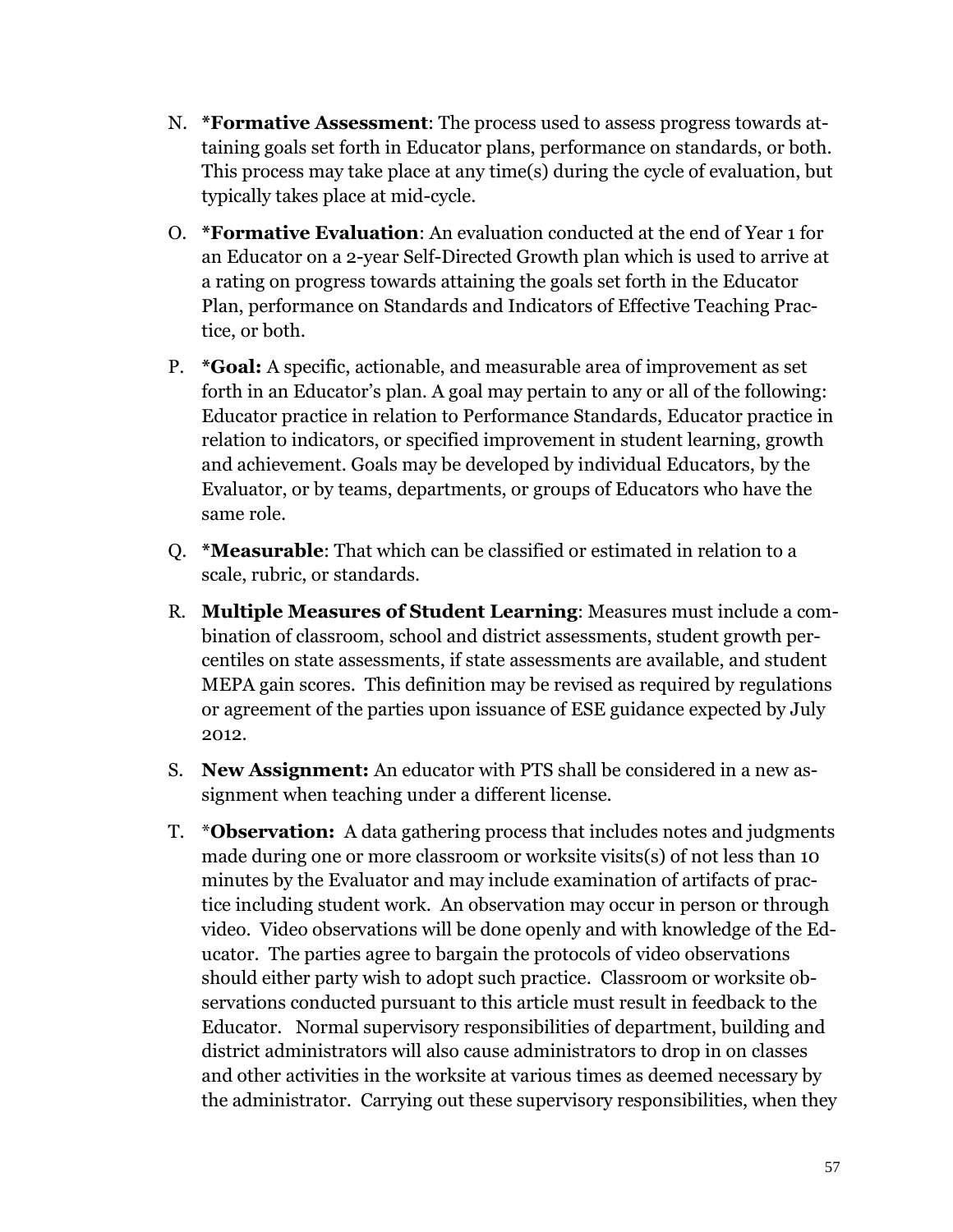do not result in targeted and constructive feedback to the Educator, are not observations as defined in this Article.

- U. **Parties**: The parties to this agreement are the Easthampton School Committee and the Easthampton Education Association.
- V. **\*Performance Rating:** Describes the Educator's performance on each performance standard and overall. There shall be four performance ratings:
	- Exemplary: the Educator's performance consistently and significantly exceeds the requirements of a standard or overall. The rating of exemplary on a standard indicates that practice significantly exceeds proficient and could serve as a model of practice on that standard district-wide.
	- Proficient: the Educator's performance fully and consistently meets the requirements of a standard or overall. Proficient practice is understood to be fully satisfactory.
	- Needs Improvement: the Educator's performance on a standard or overall is below the requirements of a standard or overall, but is not considered to be unsatisfactory at this time. Improvement is necessary and expected.
	- Unsatisfactory: the Educator's performance on a standard or overall has not significantly improved following a rating of needs improvement, or the Educator's performance is consistently below the requirements of a standard or overall and is considered inadequate, or both.
- W. **\*Performance Standards**: Locally developed standards and indicators pursuant to M.G.L. c. 71, § 38 and consistent with, and supplemental to 603 CMR 35.00. The parties may agree to limit standards and indicators to those set forth in 603 CMR 35.03.
- X. **\*Professional Teacher Status**: PTS is the status granted to an Educator pursuant to M.G.L. c. 71, § 41.
- Y. **Rating of Educator Impact on Student Learning**: A rating of high, moderate or low based on trends and patterns on state assessments and district-determined measures. The parties will negotiate the process for using state and district-determined measures to arrive at an Educator's rating of impact on student learning, growth and achievement, using guidance and model contract language from ESE, expected by July 2012.
- Z. **Rating of Overall Educator Performance**: The Educator's overall performance rating is based on the Evaluator's professional judgment and examination of evidence of the Educator's performance against the four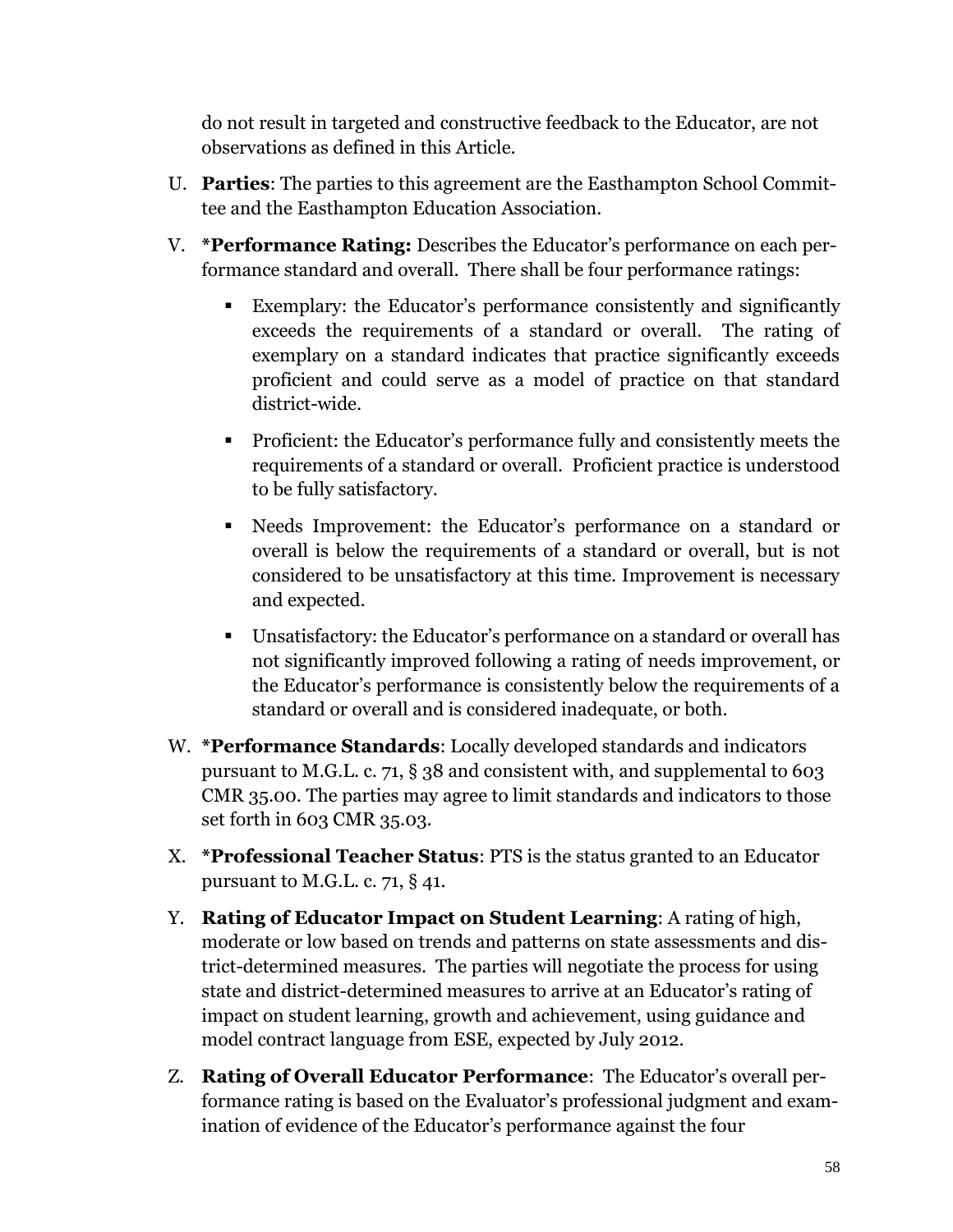Performance Standards and the Educator's attainment of goals set forth in the Educator Plan, as follows:

- i. Standard 1: Curriculum, Planning and Assessment
- ii. Standard 2: Teaching All Students
- iii. Standard 3: Family and Community Engagement
- iv. Standard 4: Professional Culture
- v. Attainment of Professional Practice Goal(s)
- vi. Attainment of Student Learning Goal(s)
- AA. **\*Rubric**: A scoring tool that describes characteristics of practice or artifacts at different levels of performance. The rubrics for Standards and Indicators of Effective Teaching Practice are used to rate Educators on Performance Standards, these rubrics consists of:
	- i. Standards: Describes broad categories of professional practice, including those required in 603 CMR 35.03
	- ii. Indicators: Describes aspects of each standard, including those required in 603 CMR 35.03
	- iii. Elements: Defines the individual components under each indicator
	- iv. Descriptors: Describes practice at four levels of performance for each element
- BB. **\*Summative Evaluation**: An evaluation used to arrive at a rating on each standard, an overall rating, and as a basis to make personnel decisions. The summative evaluation includes the Evaluator's judgments of the Educator's performance against Performance Standards and the Educator's attainment of goals set forth in the Educator's Plan.
- CC. **\*Superintendent**: The person employed by the school committee pursuant to M.G.L. c. 71 §59 and §59A. The superintendent is responsible for the implementation of 603 CMR 35.00.
- DD.**\*Teacher:** An Educator employed in a position requiring a certificate or license as described in 603 CMR 7.04(3) (a, b, and d) and in the area of vocational education as provided in 603 CMR 4.00. Teachers may include, for example, classroom teachers, librarians, guidance counselors, or school nurses.
- EE. **\*Trends in student learning**: At least two years of data from the districtdetermined measures and state assessments used in determining the Educator's rating on impact on student learning as high, moderate or low.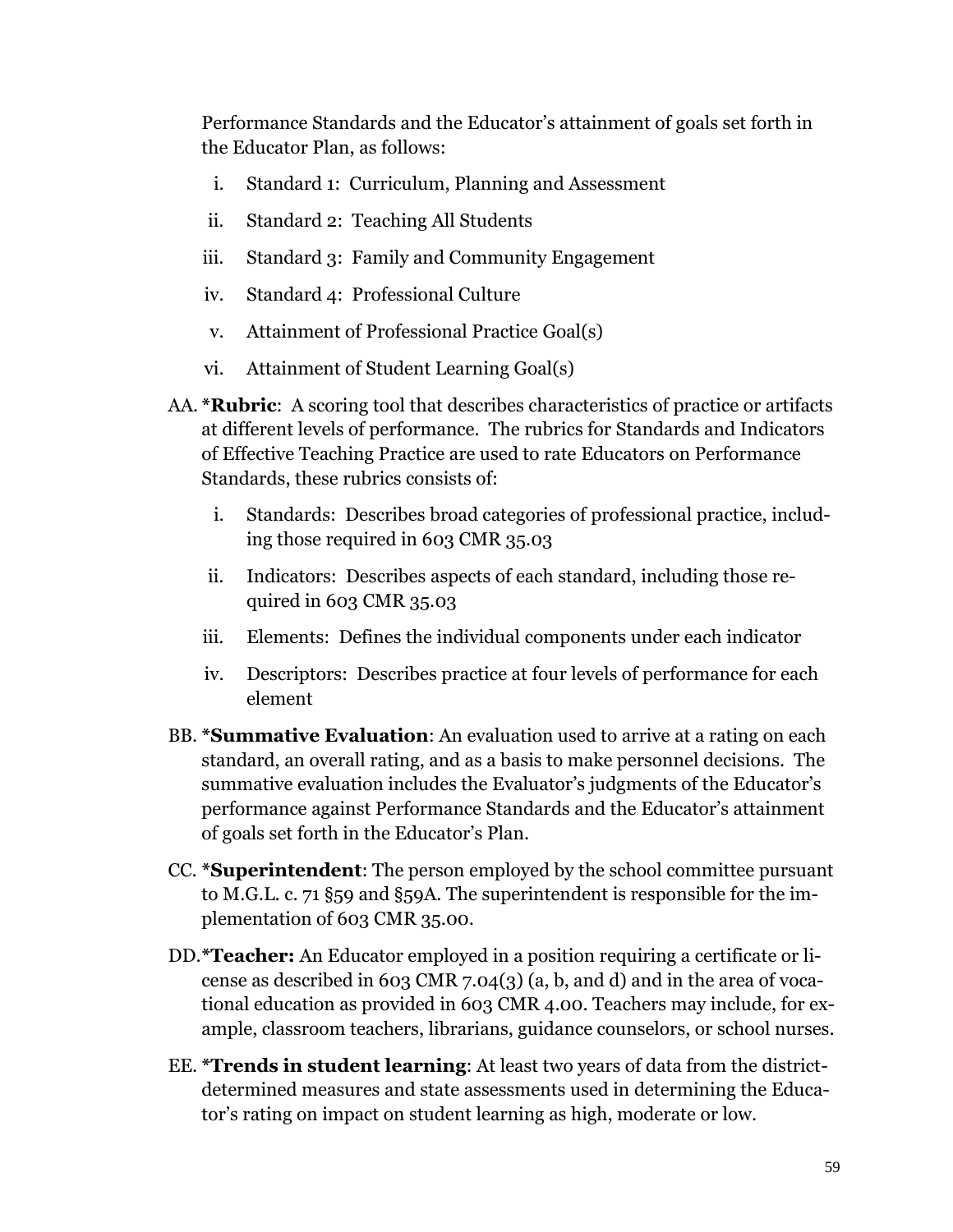# 3. **Evidence Used In Evaluation**

The following categories of evidence shall be used in evaluating each Educator:

- A. Multiple measures of student learning, growth, and achievement, which shall include:
	- i. Measures of student progress on classroom assessments that are aligned with the Massachusetts Curriculum Frameworks or other relevant frameworks and are comparable within grades or subjects in a school;
	- ii. At least two district-determined measures of student learning related to the Massachusetts Curriculum Frameworks or the Massachusetts Vocational Technical Education Frameworks or other relevant frameworks that are comparable across grades and/or subjects district-wide. These measures may include: portfolios, approved commercial assessments and district-developed pre and post unit and course assessments, and capstone projects. One such measure shall be the MCAS Student Growth Percentile (SGP) or Massachusetts English Proficiency Assessment gain scores, if applicable, in which case at least two years of data is required.
	- iii. Measures of student progress and/or achievement toward student learning goals set between the Educator and Evaluator for the school year or some other period of time established in the Educator Plan.
	- iv. For Educators whose primary role is not as a classroom teacher, the appropriate measures of the Educator's contribution to student learning, growth, and achievement set by the district. The measures set by the district should be based on the Educator's role and responsibility. The joint labor management evaluation team will study and make recommendations to the parties regarding district determined measures.
- B. Judgments based on observations and artifacts of practice including:
	- i. Unannounced observations of practice not less than 10 minutes.
	- ii. Announced ob**s**ervation(s) for non-PTS Educators in their first year of practice in a school, Educators on Improvement Plans, and as determined by the Evaluator.
	- iii. Examination of Educator work products.
	- iv. Examination of student work samples.
- C. Evidence relevant to one or more Performance Standards, including but not limited to: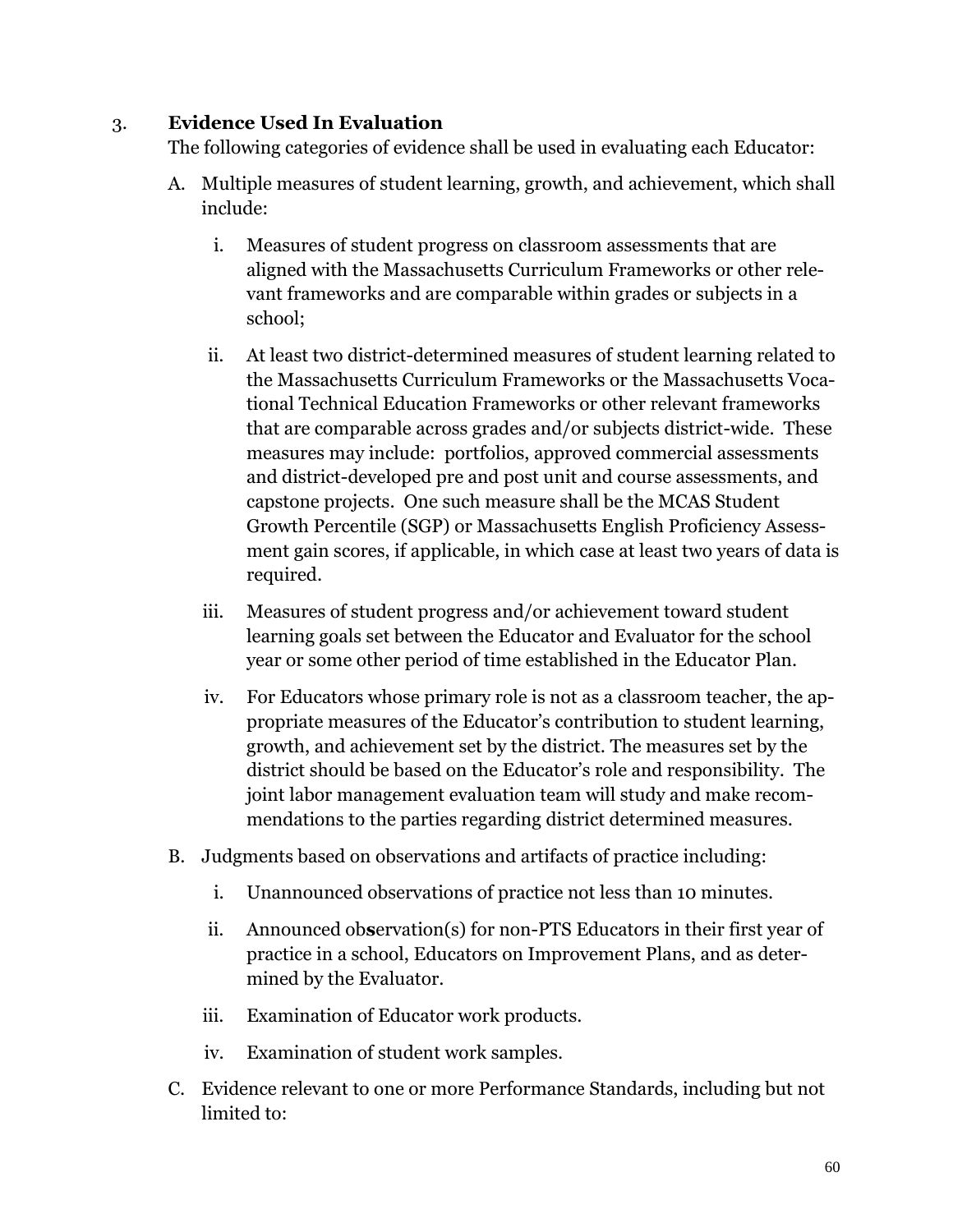- i. Evidence compiled and presented by the Educator, including:
	- a. Evidence of fulfillment of professional responsibilities and growth such as self-assessments, peer collaboration, professional development linked to goals in the Educator plans, contributions to the school community and professional culture;
	- b. Evidence of active outreach to and engagement with families;
- ii. Evidence of progress towards professional practice goal(s);
- iii. Evidence of progress toward student learning outcomes goal(s).
- iv. Student and Staff Feedback see # 23-24, below; and
- v. Any other relevant evidence from any source that the Evaluator shares with the Educator. Other relevant evidence could include information provided by other administrators such as the superintendent.

# 4. **Rubric**

The rubrics are a scoring tool used for the Educator's self-assessment, the formative assessment, the formative evaluation and the summative evaluation. The district will use the rubrics provided by ESE.

# 5. **Evaluation Cycle: Training**

- A. Prior to the implementation of the new evaluation process contained in this article, districts shall arrange training for all Educators, principals, and other evaluators that outlines the components of the new evaluation process and provides an explanation of the evaluation cycle. The district through the superintendent shall determine the type and quality of training based on guidance provided by ESE.
- B. By November 1st of the first year of this agreement, all Educators shall complete a professional learning activity about self-assessment and goal-setting satisfactory to the superintendent or principal. Any Educator hired after the November 1st date, and who has not previously completed such an activity, shall complete such a professional learning activity about self-assessment and goal-setting within three months of the date of hire. The district through the superintendent shall determine the type and quality of the learning activity based on guidance provided by ESE.

# 6. **Evaluation Cycle: Annual Orientation**

At the start of each school year, the superintendent, principal or designee shall conduct a meeting for Educators and Evaluators focused substantially on educator evaluation. The superintendent, principal or designee shall: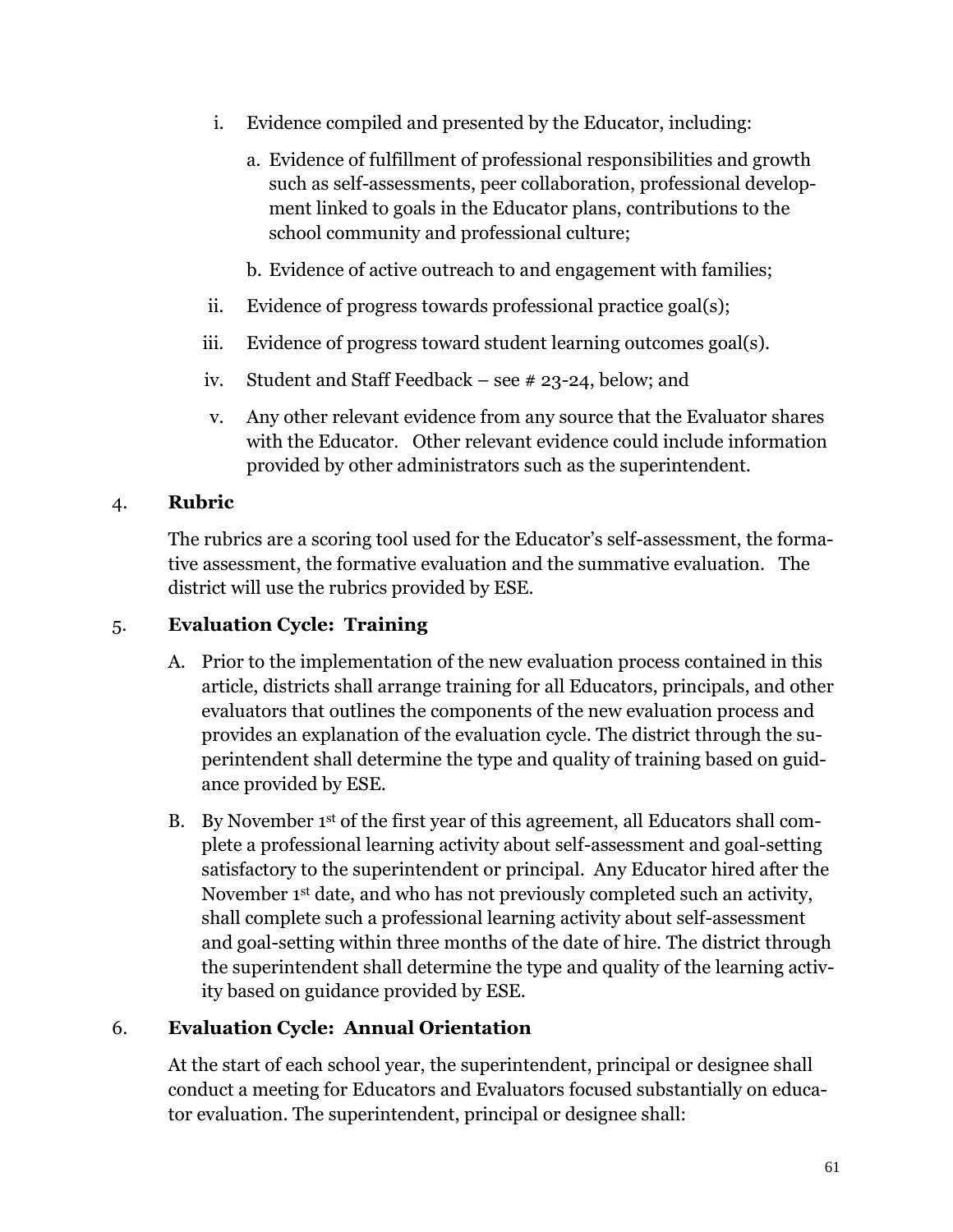- A. Provide an overview of the evaluation process, including goal setting and the educator plans.
- B. Provide all Educators with directions for obtaining a copy of the forms used by the district. These may be electronically provided.
- C. The faculty meeting may be digitally recorded to facilitate orientation of Educators hired after the beginning of the school year.

# 7. **Evaluation Cycle: Self-Assessment**

- A. Completing the Self-Assessment
	- i. The evaluation cycle begins with the Educator completing and submitting to the Primary or Supervising Evaluator a self-assessment by October 1st or within four weeks of the start of their employment at the school.
	- ii. The self-assessment includes:
		- a. An analysis of evidence of student learning, growth and achievement for students under the Educator's responsibility.
		- b. An assessment of practice against each of the four Performance Standards of effective practice using the district's rubric.
		- c. Proposed goals to pursue:
			- (1st) At least one goal directly related to improving the Educator's own professional practice.
			- (2nd) At least one goal directed related to improving student learning.
- B. Proposing the goals
	- i. Educators must consider goals for grade-level, subject-area, department teams, or other groups of Educators who share responsibility for student learning and results, except as provided in (ii) below. Educators may meet with teams to consider establishing team goals. Evaluators may participate in such meetings.
	- ii. For Educators in their first year of practice, the Evaluator or his/her designee will meet with each Educator by October 1st (or within four weeks of the Educator's first day of employment if the Educator begins employment after September 15th) to assist the Educator in completing the self-assessment and drafting the professional practice and student learning goals which must include induction and mentoring activities.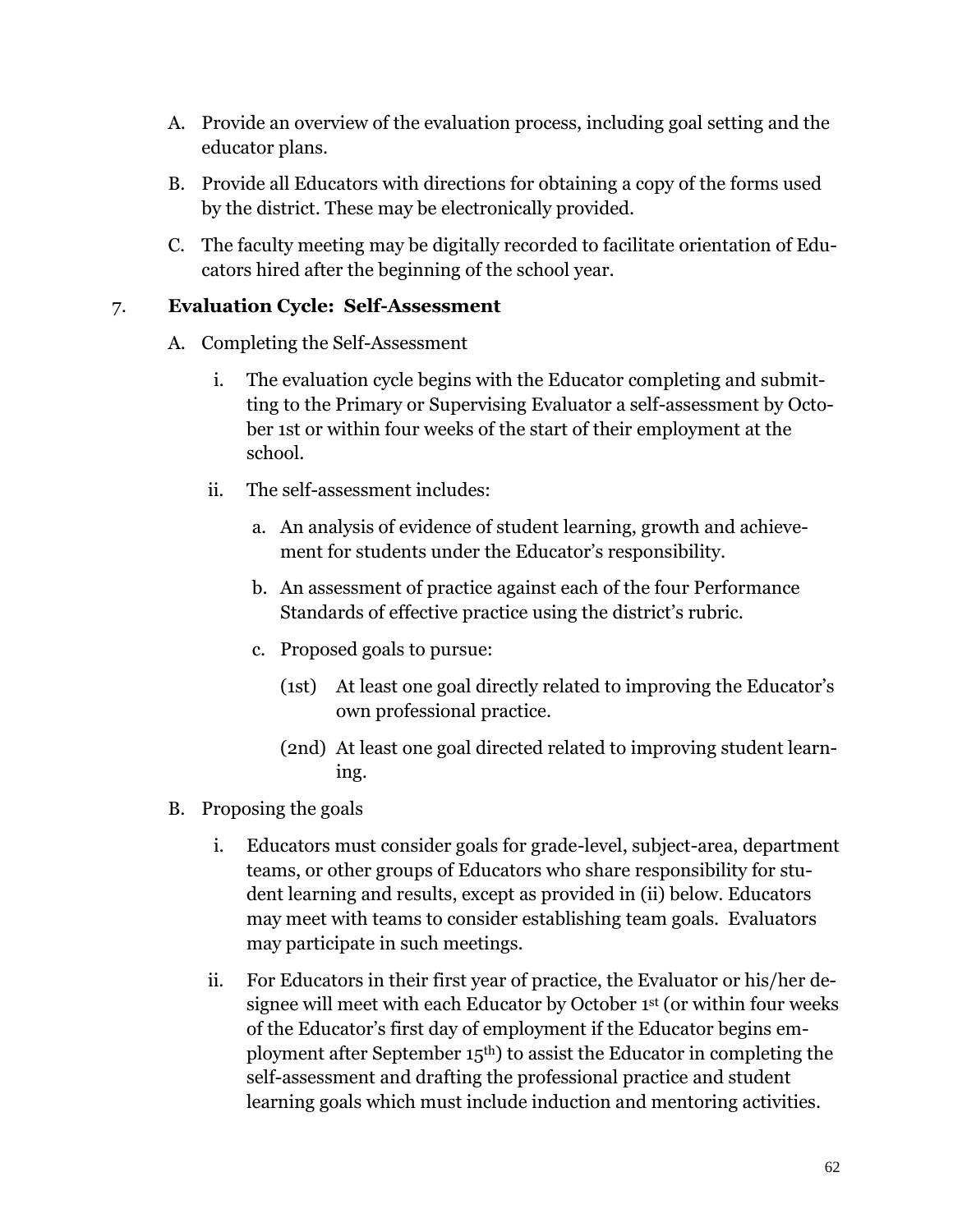- iii. Unless the Evaluator indicates that an Educator in his/her second or third years of practice should continue to address induction and mentoring goals pursuant to 603 CMR 7.12, the Educator may address shared grade level or subject area team goals.
- iv. For Educators with PTS and ratings of proficient or exemplary, the goals may be team goals. In addition, these Educators may include individual professional practice goals that address enhancing skills that enable the Educator to share proficient practices with colleagues or develop leadership skills.
- v. For Educators with PTS and ratings of needs improvement or unsatisfactory, the professional practice goal(s) must address specific standards and indicators identified for improvement. In addition, the goals may address shared grade level or subject area team goals.

# 8. **Evaluation Cycle: Goal Setting and Development of the Educator Plan**

- A. Every Educator has an Educator Plan that includes, but is not limited to, one goal related to the improvement of practice; one goal for the improvement of student learning. The Plan also outlines actions the Educator must take to attain the goals established in the Plan and benchmarks to assess progress. Goals may be developed by individual Educators, by the Evaluator, or by teams, departments, or groups of Educators who have the similar roles and/or responsibilities. See Sections 15-19 for more on Educator Plans.
- B. To determine the goals to be included in the Educator Plan, the Evaluator reviews the goals the Educator has proposed in the Self-Assessment, using evidence of Educator performance and impact on student learning, growth and achievement based on the Educator's self-assessment and other sources that Evaluator shares with the Educator. The process for determining the Educator's impact on student learning, growth and achievement will be determined after ESE issues guidance on this matter. See #22, below.
- C. Educator Plan Development Meetings shall be conducted as follows:
	- i. Educators in the same school may meet with the Evaluator in teams and/or individually at the end of the previous evaluation cycle or by October 15th of the next academic year to develop their Educator Plan. Educators shall not be expected to meet during the summer hiatus.
	- ii. For those Educators new to the school, the meeting with the Evaluator to establish the Educator Plan must occur by October 15th or within six weeks of the start of their assignment in that school
	- iii. The Evaluator shall meet individually with Educators with PTS and ratings of needs improvement or unsatisfactory to develop professional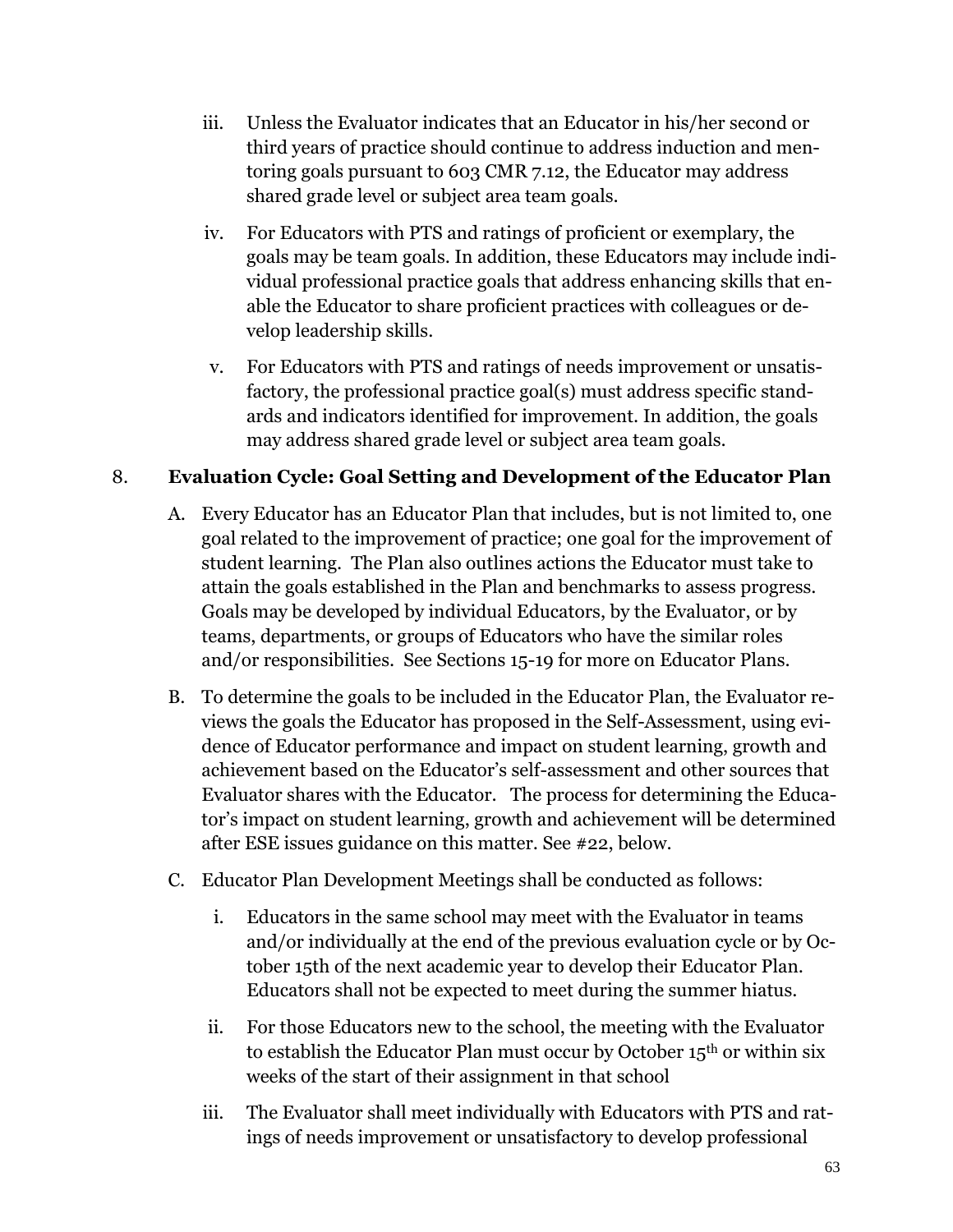practice goal(s) that must address specific standards and indicators identified for improvement. In addition, the goals may address shared grade level or subject matter goals.

D. The Evaluator completes the Educator Plan by November 1st. The Educator shall sign the Educator Plan within 5 school days of its receipt and may include a written response. The Educator's signature indicates that the Educator received the plan in a timely fashion. The signature does not indicate agreement or disagreement with its contents. The Evaluator retains final authority over the content of the Educator's Plan.

# 9. **Evaluation Cycle: Observation of Practice and Examination of Artifacts – Educators without PTS**

- A. In the first year of practice or first year assigned to a school:
	- i. The Educator shall have at least one announced observation during the school year using the protocol described in section 11B, below.
	- ii. The Educator shall have at least four unannounced observations during the school year.
- B. In their second and third years of practice or second and third years as a non-PTS Educator in the school:
	- i. The Educator shall have at least three unannounced observations during the school year.

# 10. **Evaluation Cycle: Observation of Practice and Examination of Artifacts – Educators with PTS**

- A. The Educator whose overall rating is proficient or exemplary must have at least one unannounced observation during the evaluation cycle.
- B. The Educator whose overall rating is needs improvement must be observed according to the Directed Growth Plan during the period of Plan which must include at least two unannounced observations.
- C. The Educator whose overall rating is unsatisfactory must be observed according to the Improvement Plan which must include both unannounced and announced observation. The number and frequency of the observations shall be determined by the Evaluator, but in no case, for improvement plans of one year, shall there be fewer than one announced and four unannounced observations. For Improvement Plans of six months or fewer, there must be no fewer than one announced and two unannounced observations.

### 11. **Observations**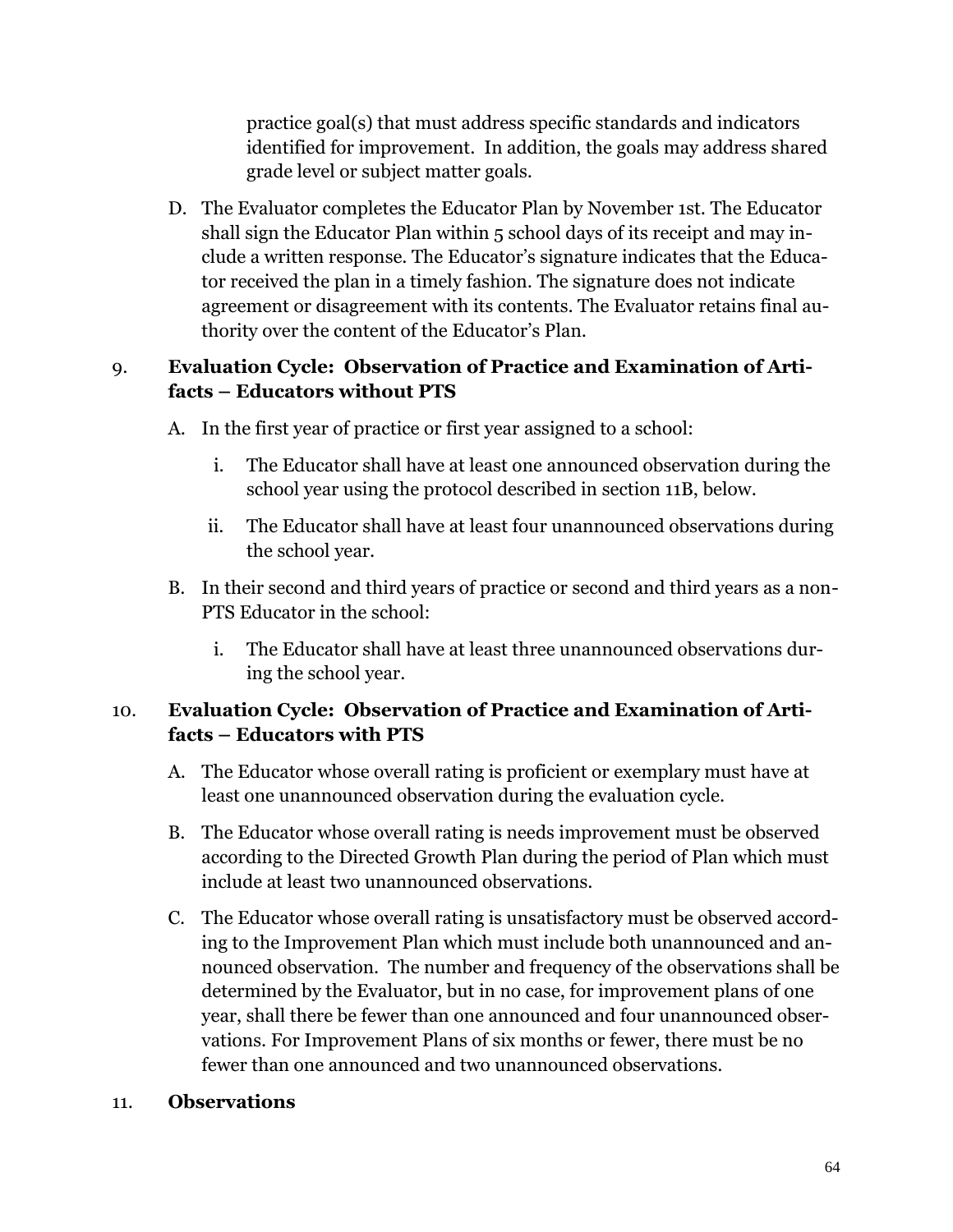The Evaluator's first observation of the Educator should take place by November 15. Observations required by the Educator Plan should be completed by May 15th. The Evaluator may conduct additional observations after this date.

The Evaluator is not required nor expected to review all the indicators in a rubric during an observation.

- A. Unannounced Observations
	- i. Unannounced observations may be in the form of partial or full-period classroom visitations not less than 10 minutes, Instructional Rounds, Walkthroughs, Learning Walks, or any other means deemed useful by the Evaluator, principal, superintendent or other administrator. Instructional Rounds, Walkthroughs, and Learning Walks are non-evaluative collaborative observation protocols.
	- ii. The Educator will be provided with at least brief written feedback from the Evaluator within 3-5 school days of the observation. The written feedback shall be delivered to the Educator in person, by email, placed in the Educator's mailbox or mailed to the Educator's home.
	- iii. Any observation or series of observations resulting in one or more standards judged to be unsatisfactory or needs improvement for the first time must be followed by at least one observation of at least 30 minutes in duration within 30 school days.
- B. Announced Observations
	- i. All non-PTS Educators in their first year in the school, PTS Educators on Improvement Plans and other educators at the discretion of the evaluator shall have at least one Announced Observation.
		- a. The Evaluator shall select the date and time of the lesson or activity to be observed and discuss with the Educator any specific goal(s) for the observation.
		- b. Within 5 school days of the scheduled observation, upon request of either the Evaluator or Educator, the Evaluator and Educator shall meet for a pre-observation conference. In lieu of a meeting, the Educator may inform the Evaluator in writing of the nature of the lesson, the student population served, and any other information that will assist the Evaluator to assess performance
			- (1st) The Educator shall provide the Evaluator a draft of the lesson, student conference, IEP plan or activity. If the actual plan is different, the Educator will provide the Evaluator with a copy prior to the observation.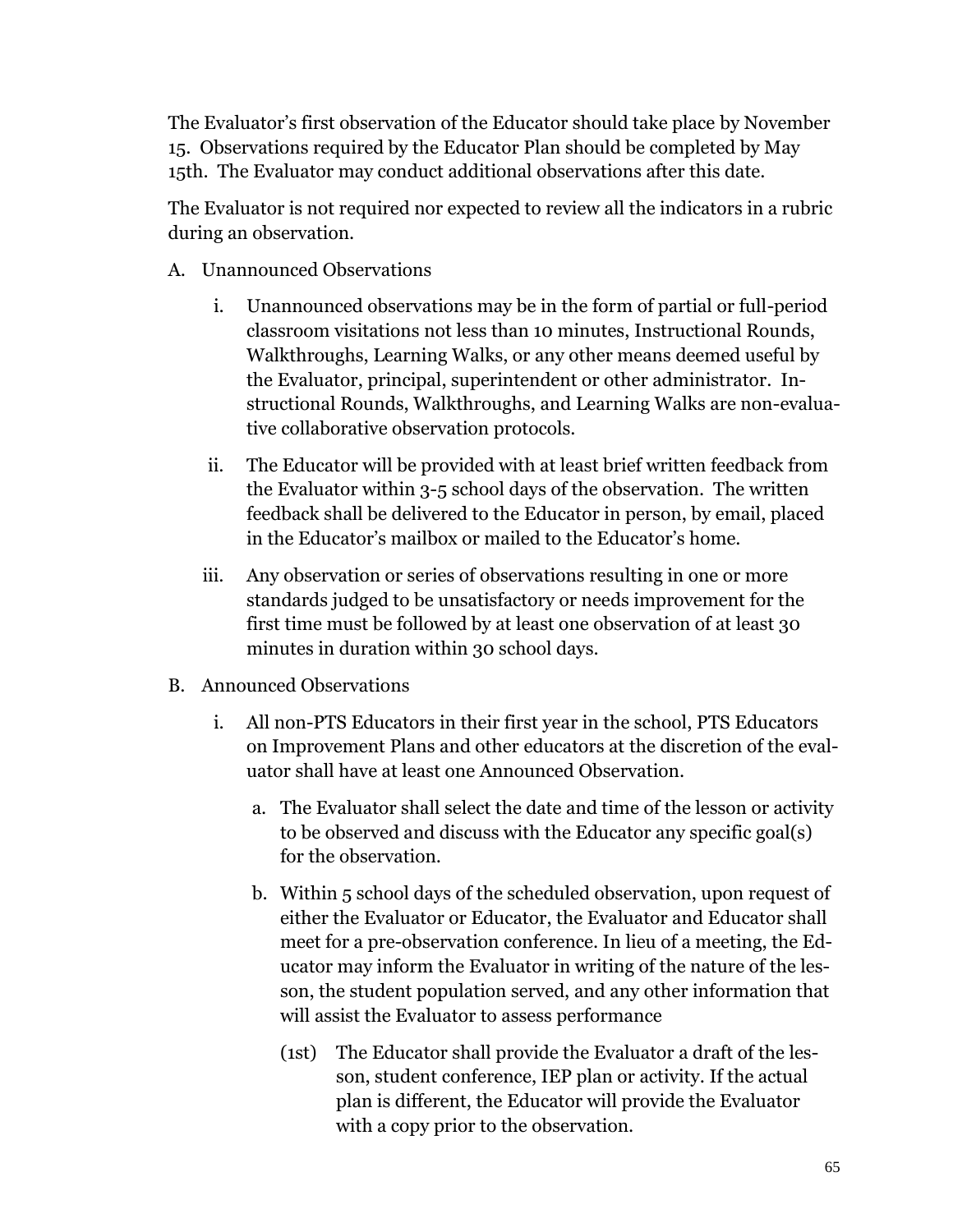- (2nd) The Educator will be notified as soon as possible if the Evaluator will not be able to attend the scheduled observation. The observation will be rescheduled with the Educator as soon as reasonably practical.
- c. Within 5 school days of the observation, the Evaluator and Educator shall meet for a post-observation conference. This timeframe may be extended due to unavailability on the part of either the Evaluator or the Educator, but shall be rescheduled within 24 hours if possible.
- d. The Evaluator shall provide the Educator with written feedback within 5 school days of the post-observation conference. For any standard where the Educator's practice was found to be unsatisfactory or needs improvement, the feedback must:
	- (1st) Describe the basis for the Evaluator's judgment.
	- (2nd) Describe actions the Educator should take to improve his/her performance.
	- (3rd) Identify support and/or resources the Educator may use in his/her improvement.
	- (4th) State that the Educator is responsible for addressing the need for improvement.

# 12. **Evaluation Cycle: Formative Assessment**

- A. A specific purpose for evaluation is to promote student learning, growth and achievement by providing Educators with feedback for improvement. Evaluators are expected to make frequent unannounced visits to classrooms. Evaluators are expected to give targeted constructive feedback to Educators based on their observations of practice, examination of artifacts, and analysis of multiple measures of student learning, growth and achievement in relation to the Standards and Indicators of Effective Teaching Practice.
- B. Formative Assessment may be ongoing throughout the evaluation cycle but typically takes places mid-cycle when a Formative Assessment report is completed. For an Educator on a two-year Self-Directed Growth Plan, the midcycle Formative Assessment report is replaced by the Formative Evaluation report at the end of year one. See section 13, below.
- C. The Formative Assessment report provides written feedback and ratings to the Educator about his/her progress towards attaining the goals set forth in the Educator Plan, performance on Performance Standards and overall, or both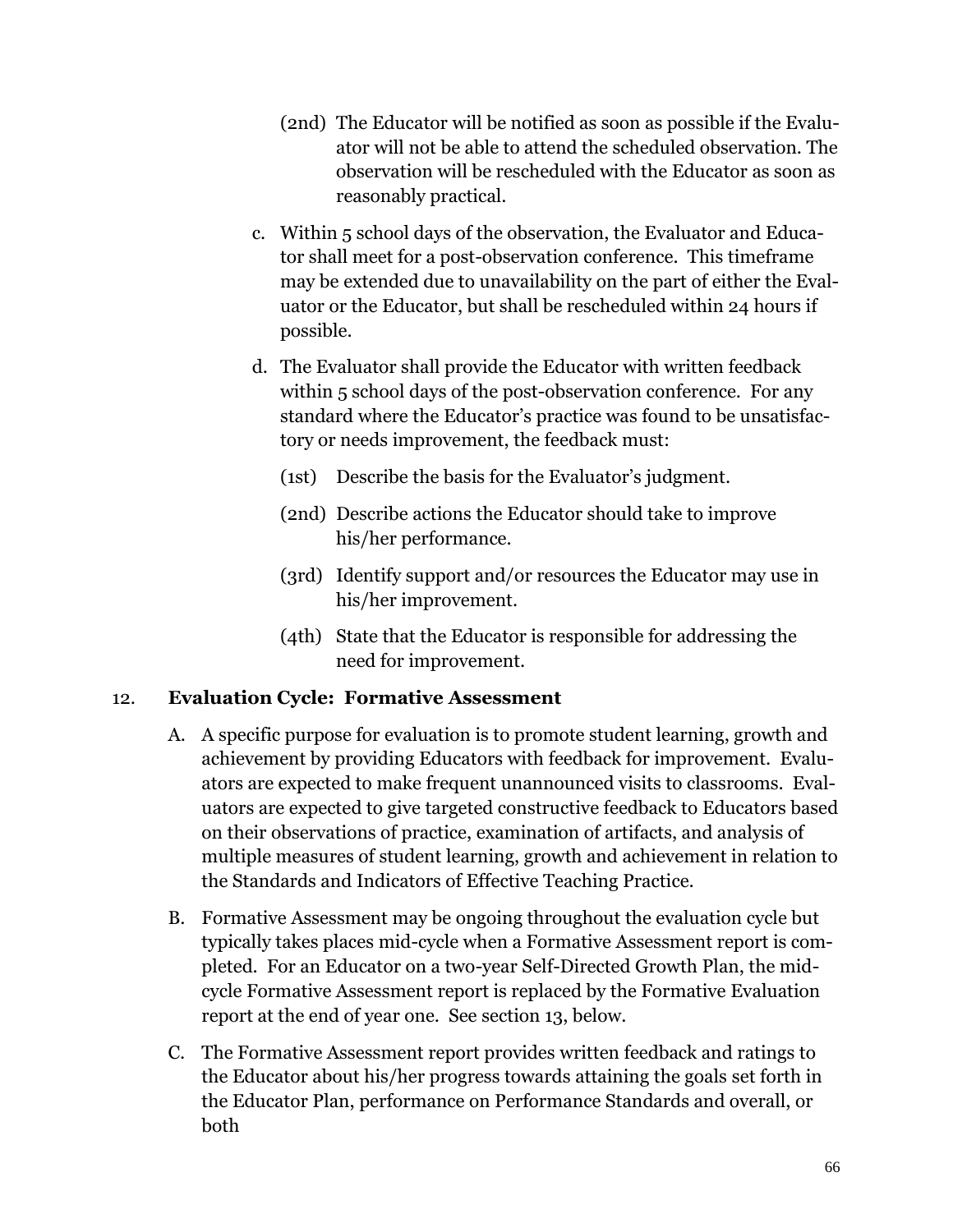- D. No less than two weeks before the due date for the Formative Assessment report, which due date shall be established by the Evaluator with written notice to the Educator, the Educator shall provide to the Evaluator evidence of family outreach and engagement, fulfillment of professional responsibility and growth, and progress on attaining professional practice and student learning goals. The educator may provide to the evaluator additional evidence of the educator's performances against the four Performance Standards.
- E. Upon the request of either the Evaluator or the Educator, the Evaluator and the Educator will meet either before or after completion of the Formative Assessment Report.
- F. The Evaluator shall complete the Formative Assessment report and provide a copy to the Educator. All Formative Assessment reports must be signed by the Evaluator and delivered face-to-face, by email or to the Educator's school mailbox or home.
- G. The Educator may reply in writing to the Formative Assessment report within 5 school days of receiving the report.
- H. The Educator shall sign the Formative Assessment report by within 5 school days of receiving the report. The signature indicates that the Educator received the Formative Assessment report in a timely fashion. The signature does not indicate agreement or disagreement with its contents.
- I. As a result of the Formative Assessment Report, the Evaluator may change the activities in the Educator Plan.
- J. If the rating in the Formative Assessment report differs from the last summative rating the Educator received, the Evaluator may place the Educator on a different Educator Plan, appropriate to the new rating.

# 13. **Evaluation Cycle: Formative Evaluation for Two Year Self-Directed Plans Only**

- A. Educators on two-year Self-Directed Growth Educator Plans receive a Formative Evaluation report near the end of the first year of the two-year cycle. The Educator's performance rating for that year shall be assumed to be the same as the previous summative rating unless evidence demonstrates a significant change in performance in which case the rating on the performance standards may change, and the Evaluator may place the Educator on a different Educator plan, appropriate to the new rating.
- B. The Formative Evaluation report provides written feedback and ratings to the Educator about his/her progress towards attaining the goals set forth in the Educator Plan, performance on each performance standard and overall, or both.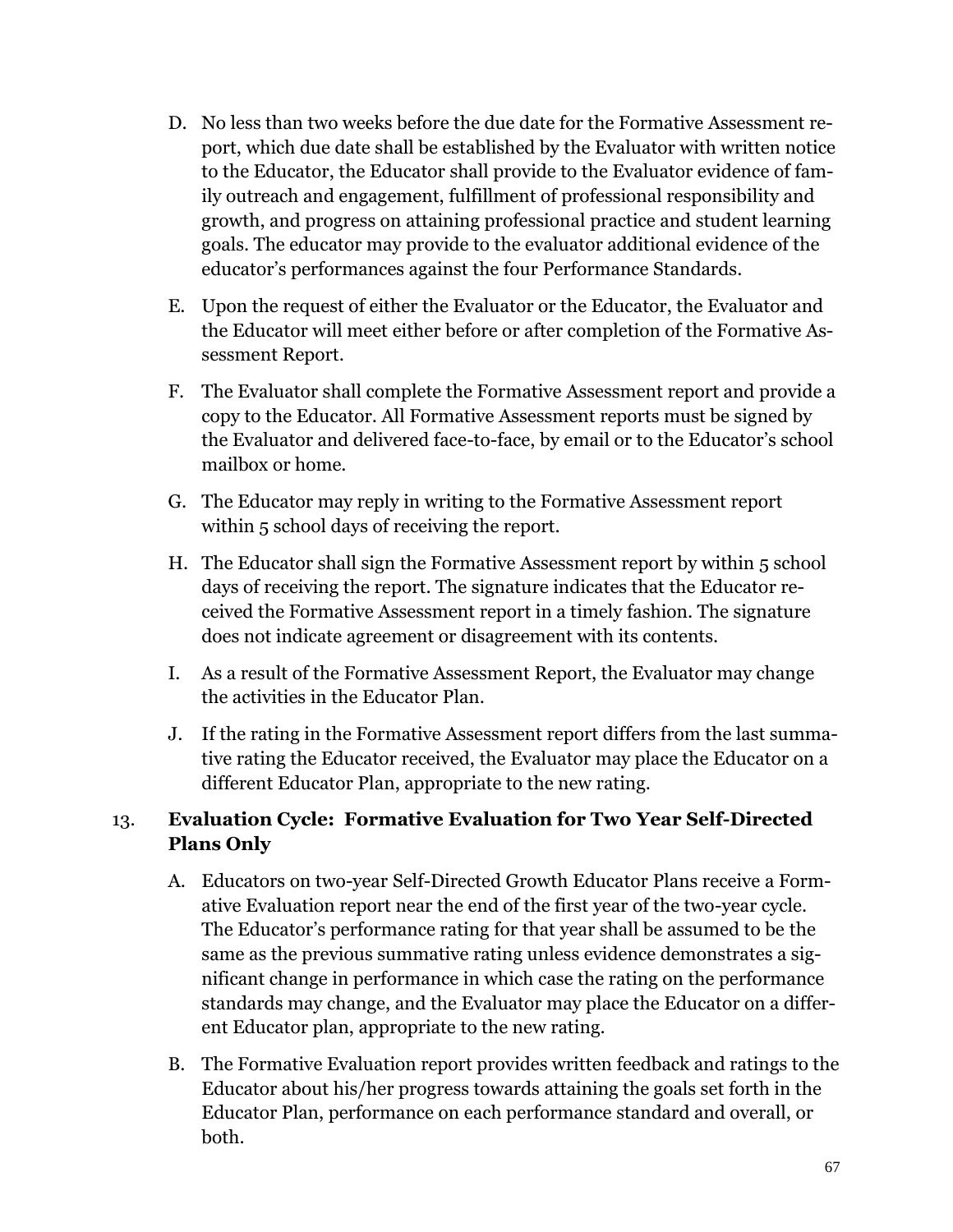- C. No less than two weeks before the due date for the Formative Evaluation report, which due date shall be established by the Evaluator with written notice provided to the Educator, the Educator shall provide to the Evaluator evidence of family outreach and engagement, fulfillment of professional responsibility and growth, and progress on attaining professional practice and student learning goals. The educator may also provide to the evaluator additional evidence of the educator's performance against the four Performance Standards.
- D. The Evaluator shall complete the Formative Evaluation report and provide a copy to the Educator. All Formative Evaluation reports must be signed by the Evaluator and delivered face-to-face, by email or to the Educator's school mailbox or home.
- E. Upon the request of either the Evaluator or the Educator, the Evaluator and the Educator will meet either before or after completion of the Formative Evaluation Report.
- F. The Educator may reply in writing to the Formative Evaluation report within 5 school days of receiving the report.
- G. The Educator shall sign the Formative Evaluation report by within 5 school days of receiving the report. The signature indicates that the Educator received the Formative Evaluation report in a timely fashion. The signature does not indicate agreement or disagreement with its contents.
- H. As a result of the Formative Evaluation report, the Evaluator may change the activities in the Educator Plan.
- I. If the rating in the Formative Evaluation report differs from the last summative rating the Educator received, the Evaluator may place the Educator on a different Educator Plan, appropriate to the new rating.

# 14. **Evaluation Cycle: Summative Evaluation**

- A. The evaluation cycle concludes with a summative evaluation report. For Educators on a one or two-year Educator Plan, the summative report must be written and provided to the educator by May 15th.
- B. The Evaluator determines a rating on each standard and an overall rating based on the Evaluator's professional judgment, an examination of evidence against the Performance Standards and evidence of the attainment of the Educator Plan goals.
- C. The professional judgment of the primary evaluator shall determine the overall summative rating that the Educator receives.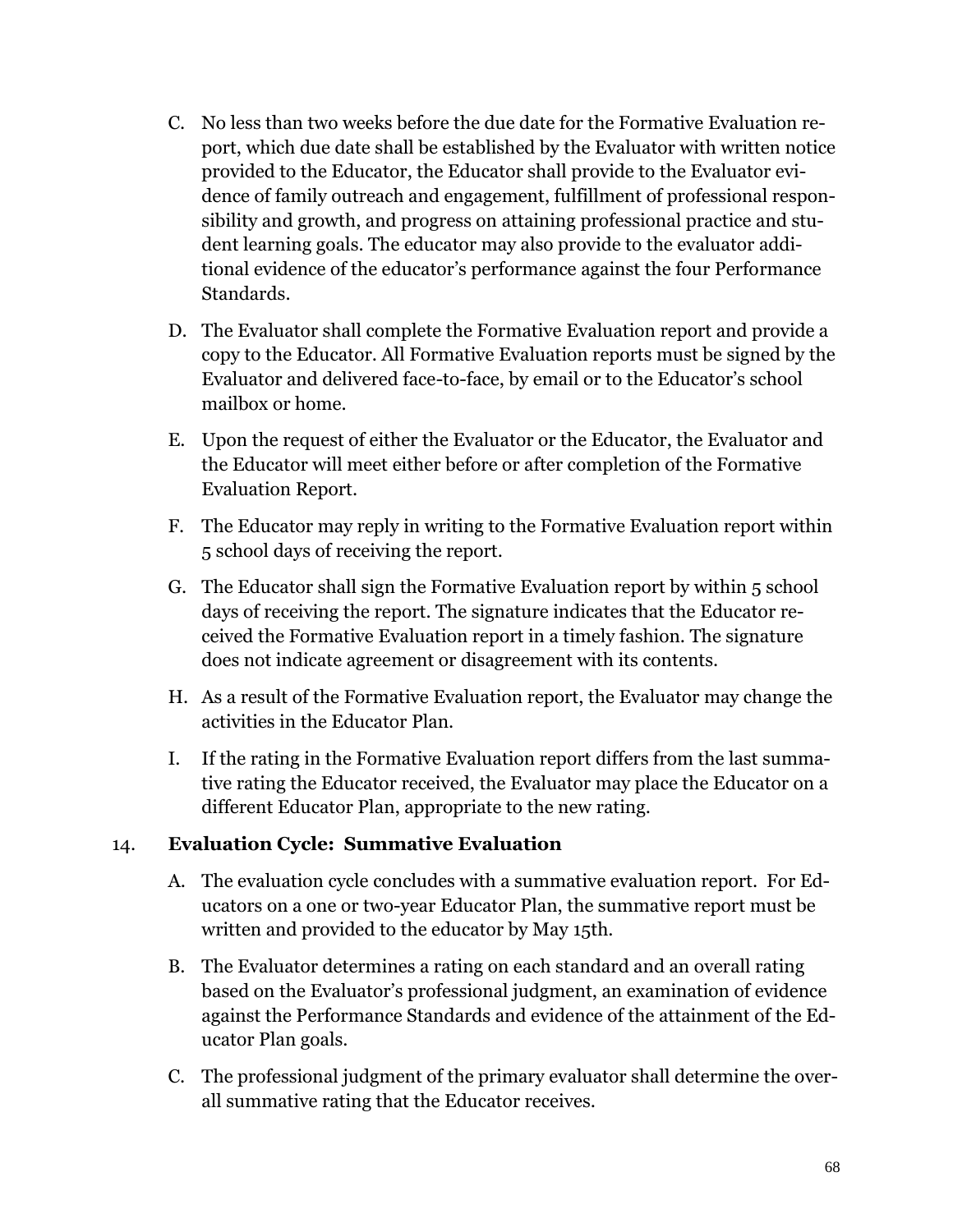- D. For an educator whose overall performance rating is exemplary or proficient and whose impact on student learning is low, the evaluator's supervisor shall discuss and review the rating with the evaluator and the supervisor shall confirm or revise the educator's rating. In cases where the superintendent serves as the primary evaluator, the superintendent's decision on the rating shall not be subject to review.
- E. The summative evaluation rating must be based on evidence from multiple categories of evidence. MCAS Growth scores shall not be the sole basis for a summative evaluation rating.
- F. To be rated proficient overall, the Educator shall, at a minimum, have been rated proficient on the Curriculum, Planning and Assessment and the Teaching All Students Standards of Effective Teaching Practice.
- G. No less than four weeks before the due date for the Summative Evaluation report, which due date shall be established by the Evaluator with written notice provided to the Educator, the Educator will provide to the Evaluator evidence of family outreach and engagement, fulfillment of professional responsibility and growth, and progress on attaining professional practice and student learning goals. The educator may also provide to the evaluator additional evidence of the educator's performance against the four Performance Standards.
- H. The Summative Evaluation report should recognize areas of strength as well as identify recommendations for professional growth.
- I. The Evaluator shall deliver a signed copy of the Summative Evaluation report to the Educator face-to-face, by email or to the Educator's school mailbox or home no later than May 15<sup>th</sup>.
- J. The Evaluator shall meet with the Educator rated needs improvement or unsatisfactory to discuss the summative evaluation. The meeting shall occur by June 1st.
- K. The Evaluator may meet with the Educator rated proficient or exemplary to discuss the summative evaluation, if either the Educator or the Evaluator requests such a meeting. The meeting shall occur by June 10th.
- L. Upon mutual agreement, the Educator and the Evaluator may develop the Self-Directed Growth Plan for the following two years during the meeting on the Summative Evaluation report.
- M. The Educator shall sign the final Summative Evaluation report by June 15th. The signature indicates that the Educator received the Summative Evaluation report in a timely fashion. The signature does not indicate agreement or disagreement with its contents.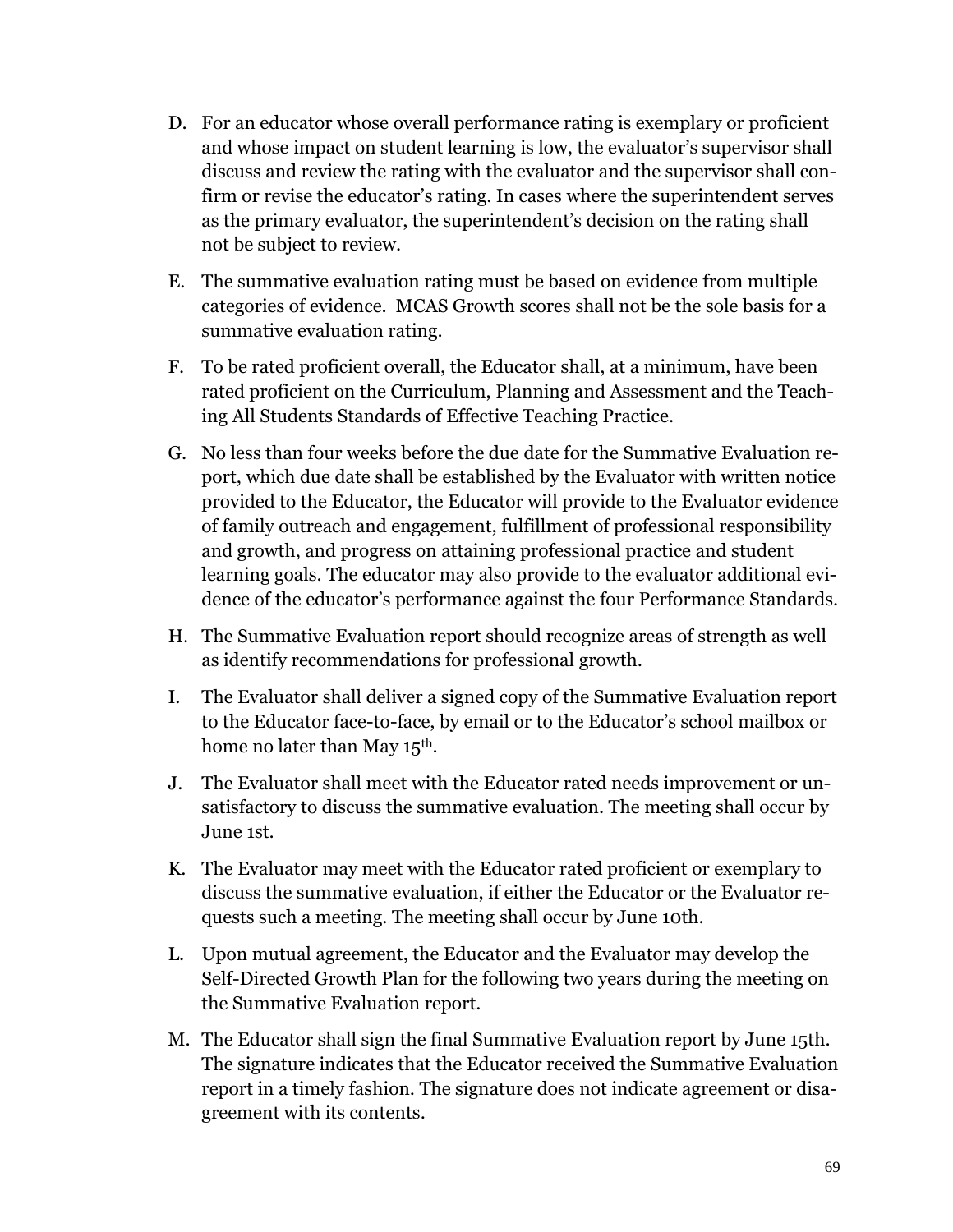- N. The Educator shall have the right to respond in writing to the summative evaluation which shall become part of the final Summative Evaluation report.
- O. A copy of the signed final Summative Evaluation report shall be filed in the Educator's personnel file.

### 15. **Educator Plans – General**

- A. Educator Plans shall be designed to provide Educators with feedback for improvement, professional growth, and leadership; and to ensure Educator effectiveness and overall system accountability. The Plan must be aligned to the standards and indicators and be consistent with district and school goals.
- B. The Educator Plan shall include, but is not limited to:
	- i. At least one goal related to improvement of practice tied to one or more Performance Standards;
	- ii. At least one goal for the improvement of learning, growth and achievement of the students under the Educator's responsibility;
	- iii. An outline of actions the Educator must take to attain the goals and benchmarks to assess progress. Actions must include specified professional development and learning activities that the Educator will participate in as a means of obtaining the goals, as well as other support that may be suggested by the Evaluator or provided by the school or district. Examples may include but are not limited to coursework, self-study, action research, curriculum development, study groups with peers, and implementing new programs.
- C. It is the Educator's responsibility to attain the goals in the Plan and to participate in any trainings and professional development provided through the state, district, or other providers in accordance with the Educator Plan.

# 16. **Educator Plans: Developing Educator Plan**

- A. The Developing Educator Plan is for all Educators without PTS, and, at the discretion of the Evaluator, Educators with PTS in new assignments.
- B. The Educator shall be evaluated at least annually.

# 17. **Educator Plans: Self-Directed Growth Plan**

A. A Two-year Self-Directed Growth Plan is for those Educators with PTS who have an overall rating of proficient or exemplary, and after 2013-2014 whose impact on student learning is moderate or high. A formative evaluation report is completed at the end of year 1 and a summative evaluation report at the end of year 2.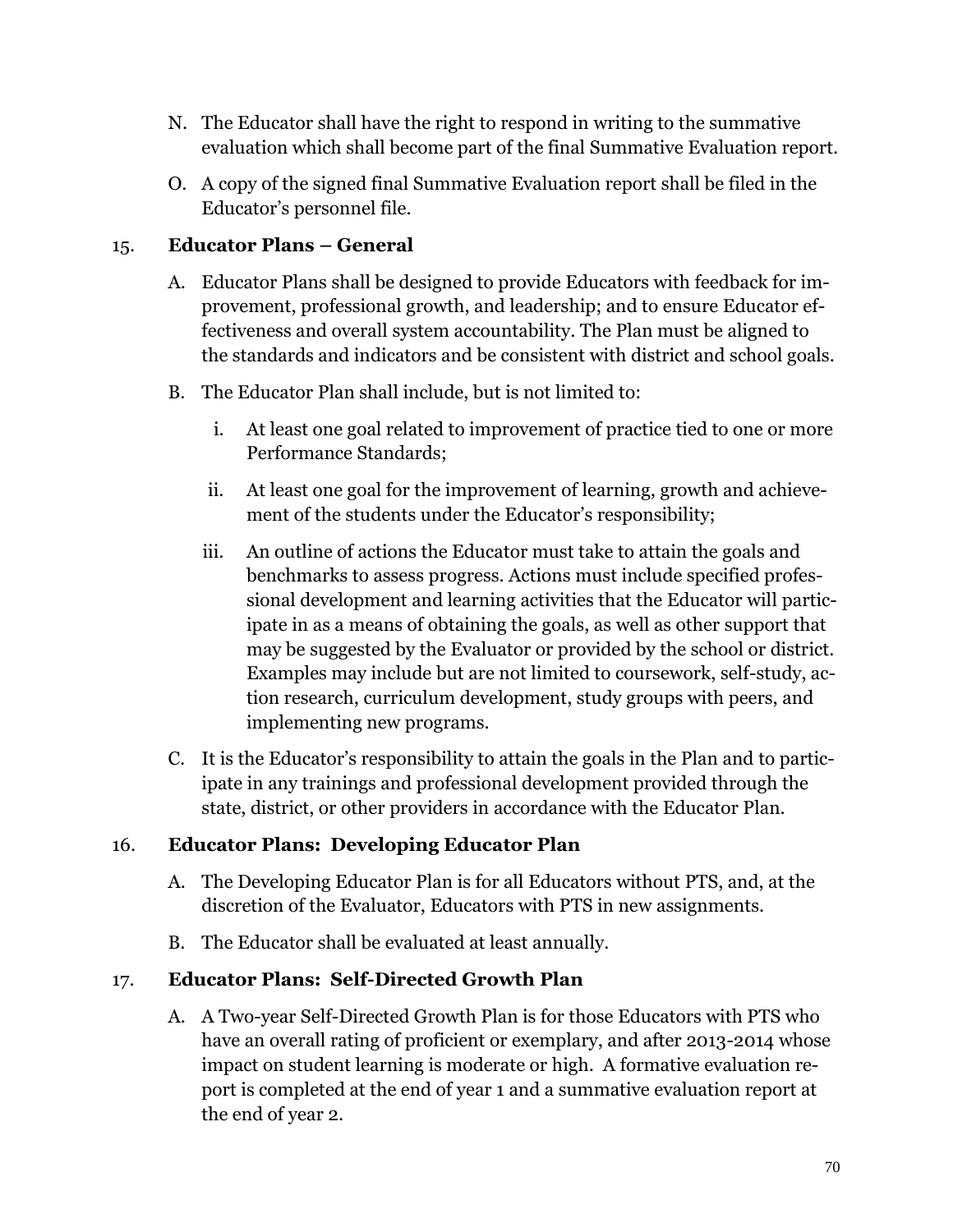B. A One-year Self-Directed Growth Plan is for those Educators with PTS who have an overall rating of proficient or exemplary, and after 2013-2014 whose impact on student learning is low. In this case, the Evaluator and Educator shall analyze the discrepancy between the summative evaluation rating and the rating for impact on student learning to seek to determine the cause(s) of the discrepancy.

#### 18. **Educator Plans: Directed Growth Plan**

- A. A Directed Growth Plan is for those Educators with PTS whose overall rating is needs improvement.
- B. The goals in the Plan must address areas identified as needing improvement as determined by the Evaluator.
- C. The Evaluator shall complete a summative evaluation for the Educator at the end of the period determined by the Plan, but at least annually, and in no case later than June 10th.
- D. For an Educator on a Directed Growth Plan whose overall performance rating is at least proficient, the Evaluator will place the Educator on a Self-Directed Growth Plan for the next Evaluation Cycle.
- E. For an Educator on a Directed Growth Plan whose overall performance rating is not at least proficient, the Evaluator will rate the Educator as unsatisfactory and will place the Educator on an Improvement Plan for the next Evaluation Cycle.

### 19. **Educator Plans: Improvement Plan**

- A. An Improvement Plan is for those Educators with PTS whose overall rating is unsatisfactory.
- B. The parties agree that in order to provide students with the best instruction, it may be necessary from time to time to place an Educator whose practice has been rated as unsatisfactory on an Improvement Plan for a minimum time period sufficient to achieve the goals outlined in the Improvement Plan, but no fewer than 30 school days and no more than one school year. In the case of an Educator receiving a rating of unsatisfactory near the close of one school year, the Improvement Plan may include activities that occur during the summer before the next school year begins.
- C. The Evaluator must complete a summative evaluation for the Educator at the end of the period determined by the Evaluator for the Plan.
- D. An Educator on an Improvement Plan shall be assigned a Supervising Evaluator (see definitions). The Supervising Evaluator is responsible for providing the Educator with guidance and assistance in accessing the resources and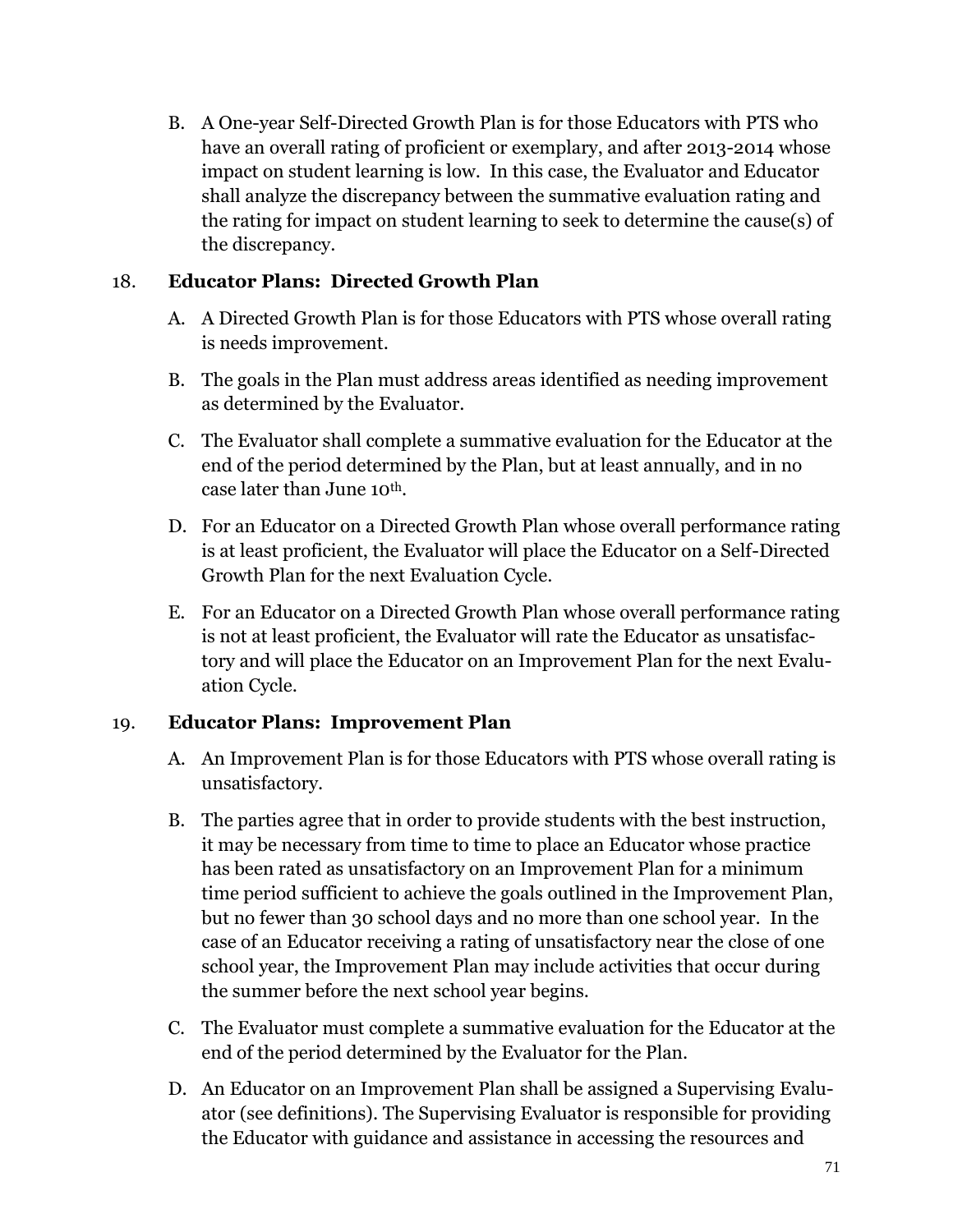professional development outlined in the Improvement Plan. The primary evaluator may be the Supervising Evaluator.

- E. The Improvement Plan shall define the problem(s) of practice identified through the observations and evaluation and detail the improvement goals to be met, the activities the Educator must take to improve and the assistance to be provided to the Educator by the district.
- F. The Improvement Plan process shall include:
	- i. Within ten school days of notification to the Educator that the Educator is being placed on an Improvement Plan, the Evaluator shall schedule a meeting with the Educator to discuss the Improvement Plan. The Evaluator will develop the Improvement Plan, which will include the provision of specific assistance to the Educator.
	- ii. Upon the Educator's request, a representative of the Association shall attend the meeting(s).
	- iii. If the Educator consents, the Employee Organization/Association will be informed that an Educator has been placed on an Improvement Plan.
- G. The Improvement Plan shall:
	- i. Define the improvement goals directly related to the performance standard(s) and/or student learning outcomes that must be improved;
	- ii. Describe the activities and work products the Educator must complete as a means of improving performance;
	- iii. Describe the assistance that the district will make available to the Educator;
	- iv. Articulate the measurable outcomes that will be accepted as evidence of improvement;
	- v. Detail the timeline for completion of each component of the Plan, including at a minimum a mid-cycle formative assessment report of the relevant standard(s) and indicator(s);
	- vi. Identify the individuals assigned to assist the Educator which must include minimally the Supervising Evaluator; and,
	- vii. Include the signatures of the Educator and Supervising Evaluator.
- H. A copy of the signed Plan shall be provided to the Educator. The Educator's signature indicates that the Educator received the Improvement Plan in a timely fashion. The signature does not indicate agreement or disagreement with its contents.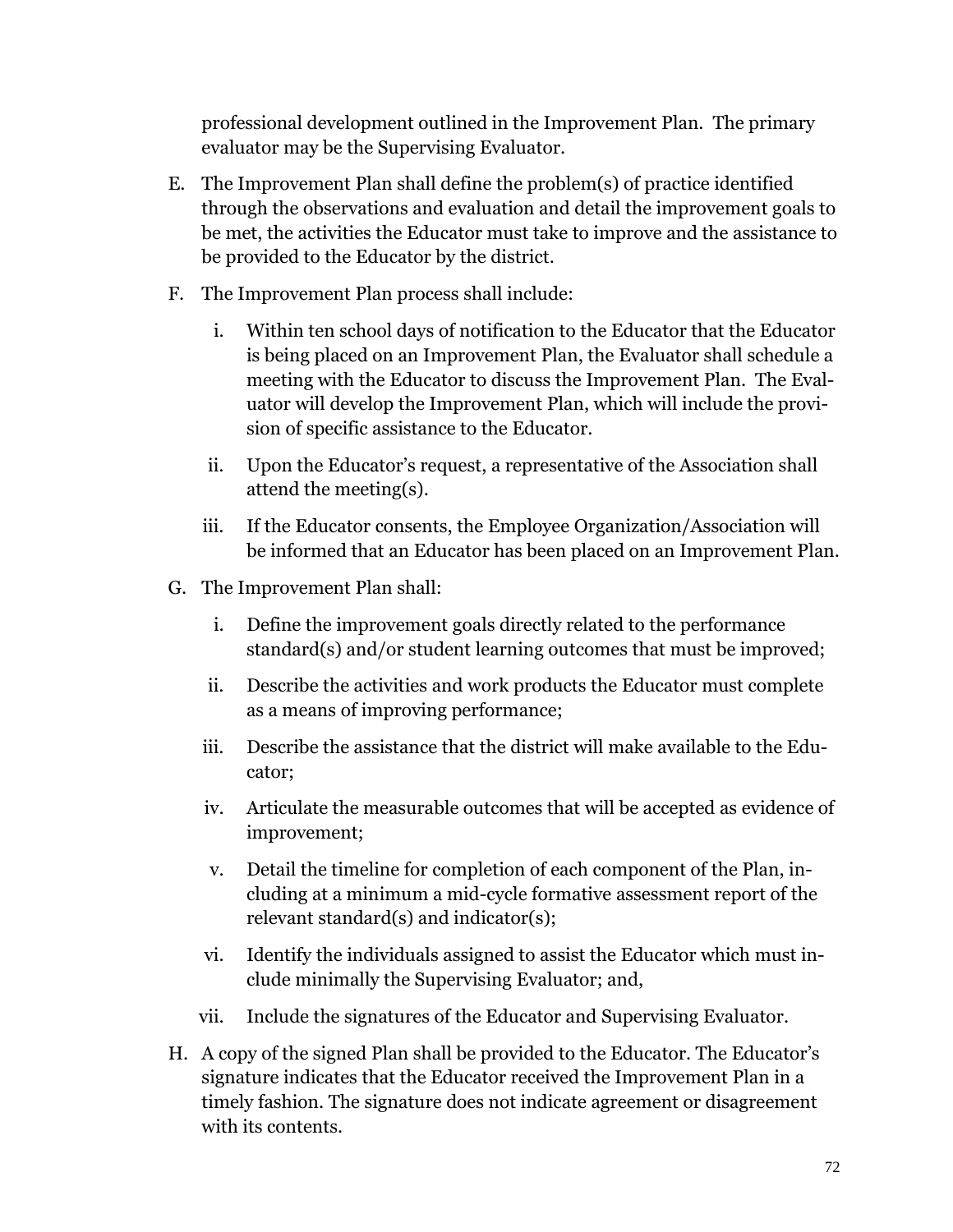I. Decision on the Educator's status at the conclusion of the Improvement Plan.

All determinations below must be made no later than June 1. One of three decisions must be made at the conclusion of the Improvement Plan:

- i. If the Evaluator determines that the Educator has improved his/her practice to the level of proficiency, the Educator will be placed on a Self-Directed Growth Plan.
- ii. In those cases, where the Educator was placed on an Improvement Plan as a result of his/her summative rating at the end of his/her Directed Growth Plan, if the Evaluator determines that the Educator is making substantial progress toward proficiency, the Evaluator shall place the Educator on a Directed Growth Plan.
- iii. In those cases, where the Educator was placed on an Improvement Plan as a result of his/her Summative rating at the end of his/her Directed Growth Plan, if the Evaluator determines that the Educator is not making substantial progress toward proficiency, the Evaluator shall recommend to the superintendent that the Educator be dismissed.
- iv. If the Evaluator determines that the Educator's practice remains at the level of unsatisfactory, the Evaluator shall recommend to the superintendent that the Educator be dismissed.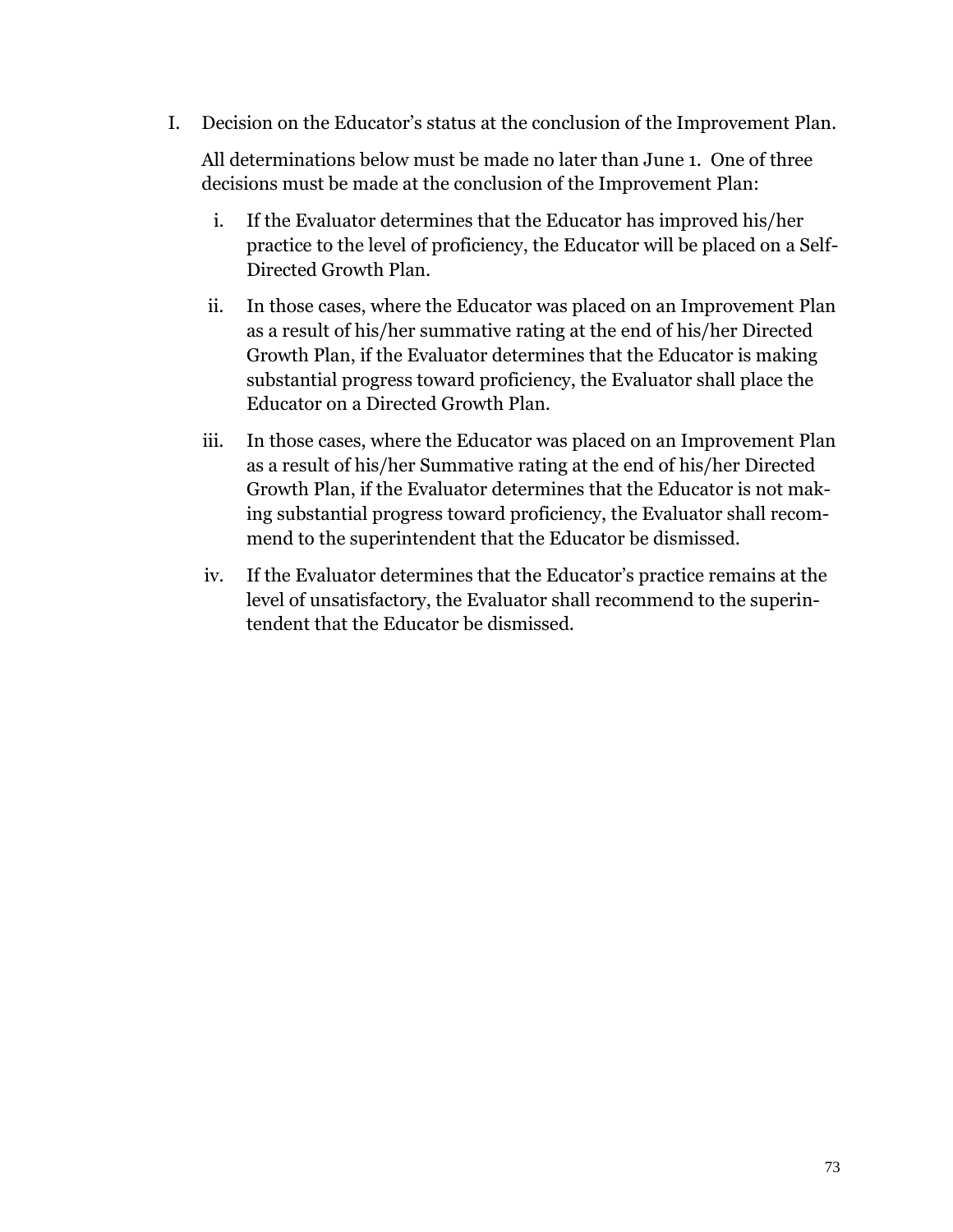| 20. |  |  |  |  | Timelines (Dates in italics are provided as guidance) |
|-----|--|--|--|--|-------------------------------------------------------|
|-----|--|--|--|--|-------------------------------------------------------|

| <b>Activity:</b>                                                                                                                                                                         | Completed<br>By: |
|------------------------------------------------------------------------------------------------------------------------------------------------------------------------------------------|------------------|
| Superintendent, principal or designee meets with evaluators and ed-<br>ucators to explain evaluation process                                                                             | September 15     |
| Evaluator meets with first-year educators to assist in self-assessment<br>and goal setting process                                                                                       | October 1        |
| Educator submits self-assessment and proposed goals                                                                                                                                      |                  |
| Evaluator meets with Educators in teams or individually to establish<br>Educator Plans (Educator Plan may be established at Summative<br>Evaluation Report meeting in prior school year) | October 15       |
| <b>Evaluator completes Educator Plans</b>                                                                                                                                                | November 1       |
| Evaluator should complete first observation of each Educator                                                                                                                             | November 15      |
| Educator submits evidence on parent outreach, professional growth,<br>progress on goals (and other standards, if desired)                                                                | January $5^*$    |
| * or four weeks before Formative Assessment Report date established<br>by Evaluator                                                                                                      |                  |
| Evaluator should complete mid-cycle Formative Assessment Reports<br>for Educators on one-year Educator Plans                                                                             | February 1       |
| Evaluator holds Formative Assessment Meetings if requested by ei-<br>ther Evaluator or Educator                                                                                          | February 15      |
| Educator submits evidence on parent outreach, professional growth,<br>progress on goals (and other standards, if desired)                                                                | April 20*        |
| *or 4 weeks prior to Summative Evaluation Report date established<br>by evaluator                                                                                                        |                  |
| <b>Evaluator completes Summative Evaluation Report</b>                                                                                                                                   | May 15           |
| Evaluator meets with Educators whose overall Summative Evalua-<br>tion ratings are Needs Improvement or Unsatisfactory                                                                   | June 1           |
| Evaluator meets with Educators whose ratings are proficient or ex-<br>emplary at request of Evaluator or Educator                                                                        | June 10          |
| Educator signs Summative Evaluation Report and adds response, if<br>any within 5 school days of receipt                                                                                  | June 15          |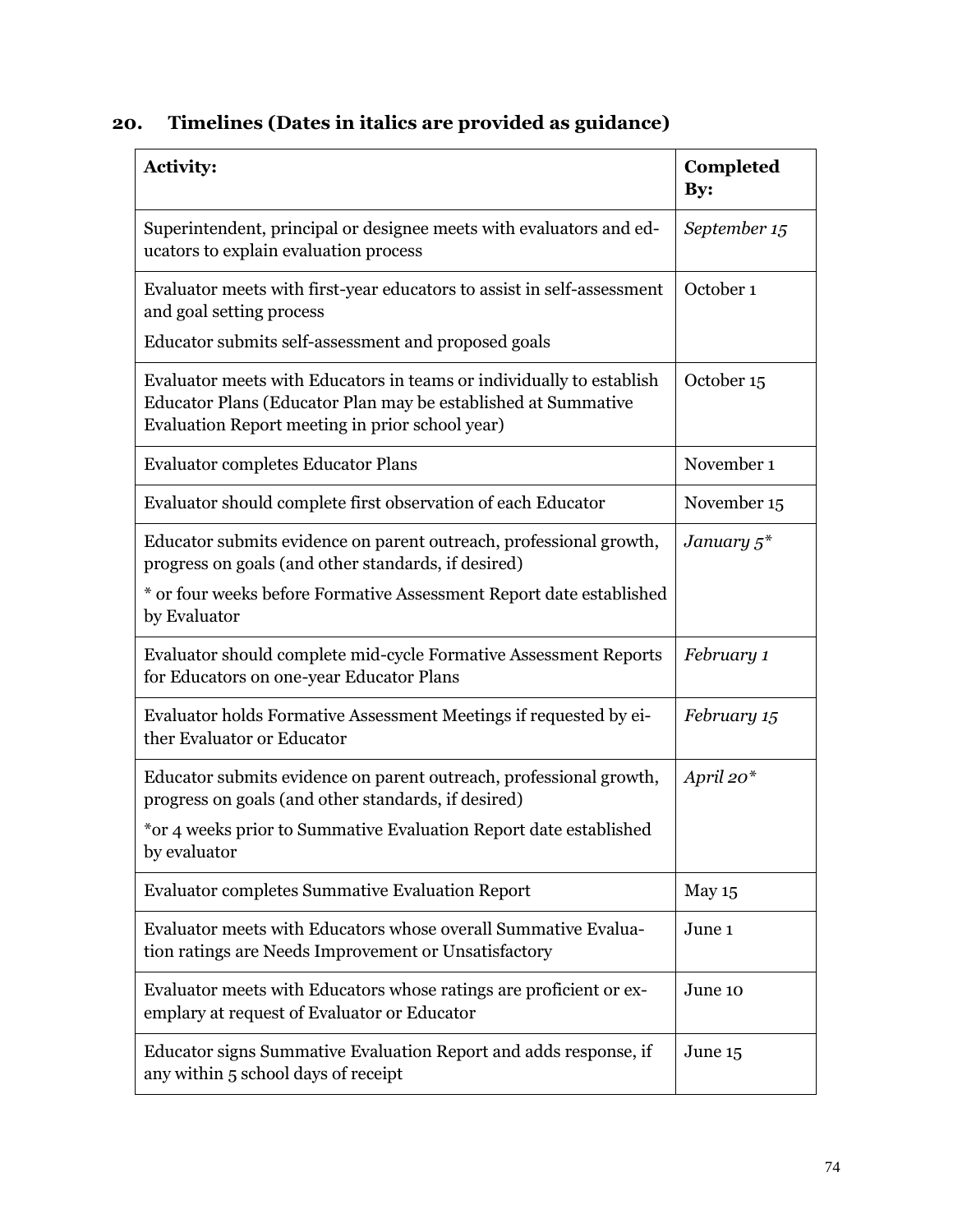### A. **Educators with PTS on Two Year Plans**

| <b>Activity:</b>                                               | <b>Completed By:</b>                            |
|----------------------------------------------------------------|-------------------------------------------------|
| Evaluator completes unannounced observation(s)                 | Any time during the 2-<br>year evaluation cycle |
| <b>Evaluator completes Formative Evaluation Report</b>         | June 1 of Year 1                                |
| Evaluator conducts Formative Evaluation Meeting, if any        | June 1 of Year 1                                |
| <b>Evaluator completes Summative Evaluation Report</b>         | May 15 of Year 2                                |
| Evaluator conducts Summative Evaluation Meeting, if any        | June 10 of Year 2                               |
| <b>Evaluator and Educator sign Summative Evaluation Report</b> | June 15 of Year 2                               |

## B. **Educators on Plans of Less than One Year**

The timeline for educators on Plans of less than one year will be established in the Educator Plan.

### **21. Career Advancement**

- A. In order to attain Professional Teacher Status, the Educator should achieve ratings of proficient or exemplary on each Performance Standard and overall. A principal considering making an employment decision that would lead to PTS for any Educator who has not been rated proficient or exemplary on each performance standard and overall on the most recent evaluation shall confer with the superintendent by May 1. The principal's decision is subject to review and approval by the superintendent.
- B. In order to qualify to apply for a teacher leader position, the Educator must have had a Summative Evaluation performance rating of proficient or exemplary for at least the previous two years.
- C. Educators with PTS whose summative performance rating is exemplary and, after 2013-14 whose impact on student learning is rated moderate or high, shall be recognized and rewarded with leadership roles, promotions, additional compensation, public commendation or other acknowledgement as determined by the district through collective bargaining where applicable.

### **22. Rating Impact on Student Learning Growth**

ESE will provide model contract language and guidance on rating educator impact on student learning growth based on state and district-determined measures of student learning by July 15, 2012. Upon receiving this model contract language and guidance, the parties agree to bargain with respect to this matter.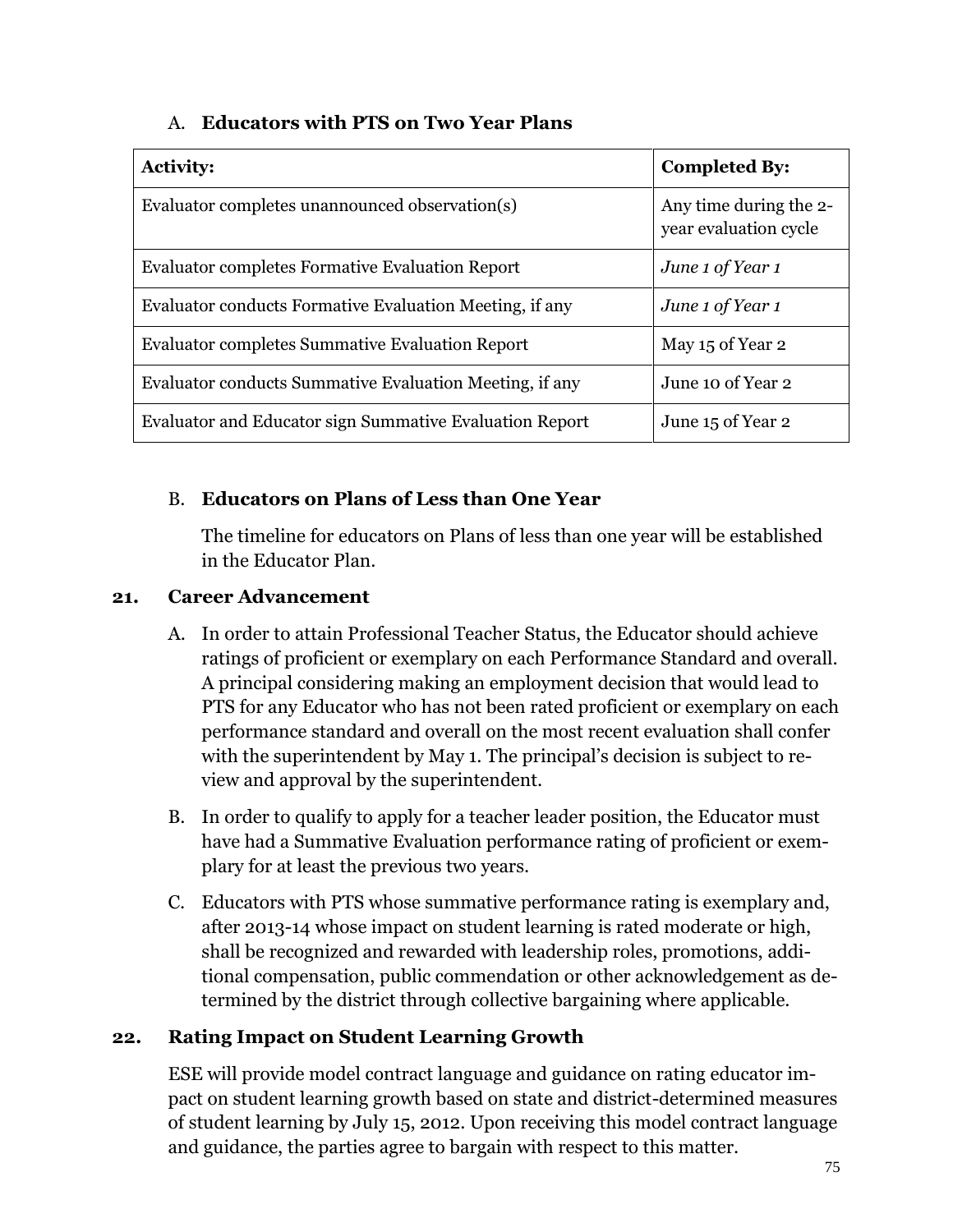#### **23. Using Student feedback in Educator Evaluation**

ESE will provide model contract language, direction and guidance on using student feedback in Educator Evaluation by June 30, 2013. Upon receiving this model contract language, direction and guidance, the parties agree to bargain with respect to this matter.

### **24. Using Staff feedback in Educator Evaluation**

ESE will provide model contract language, direction and guidance on using staff feedback in Administrator Evaluation by June 30, 2013. Upon receiving this model contract language, direction and guidance, the parties agree to bargain with respect to this matter.

#### **25. Transition from Existing Evaluation System**

- A. The parties may agree that 50% of more of Educators in the district will be evaluated under the new procedures at the outset of this Agreement, and 50% or fewer will be evaluated under the former evaluation procedures for the first year of implementation of the new procedures in this Agreement.
- B. The parties shall agree on a process for identifying the Educator Plan that each Educator will be placed on during the Educator's first year being evaluated under the new procedures, providing that Educators who have received ratings of unsatisfactory or its equivalent in the prior year will be placed on Self-Directed Growth or Improvement Plans at the sole discretion of the Superintendent.
- C. The parties agree that to address the workload issue of Evaluators, during the first evaluation cycle under this Agreement in every school or department, the names of the Educators who are being placed on Self-directed Growth Plans shall be literally or figuratively "put into a hat." The first fifty (50) percent drawn shall be on a 1-year Self-directed Growth Plan and the second fifty (50) percent shall be on a 2-year Plan.
- D. The existing evaluation system will remain in effect until the provisions set forth in this Article are implemented. The relevant timeframe for adopting and implementing new systems is set forth in 603 CMR 35.11(1).

### **26. General Provisions**

- A. Only Administrators who are licensed may serve as primary evaluators of Educators
- B. Evaluators shall not make negative comments about the Educator's performance, or comments of a negative evaluative nature, in the presence of students, parents or other staff, except in the unusual circumstance where the Evaluator concludes that s/he must immediately and directly intervene.